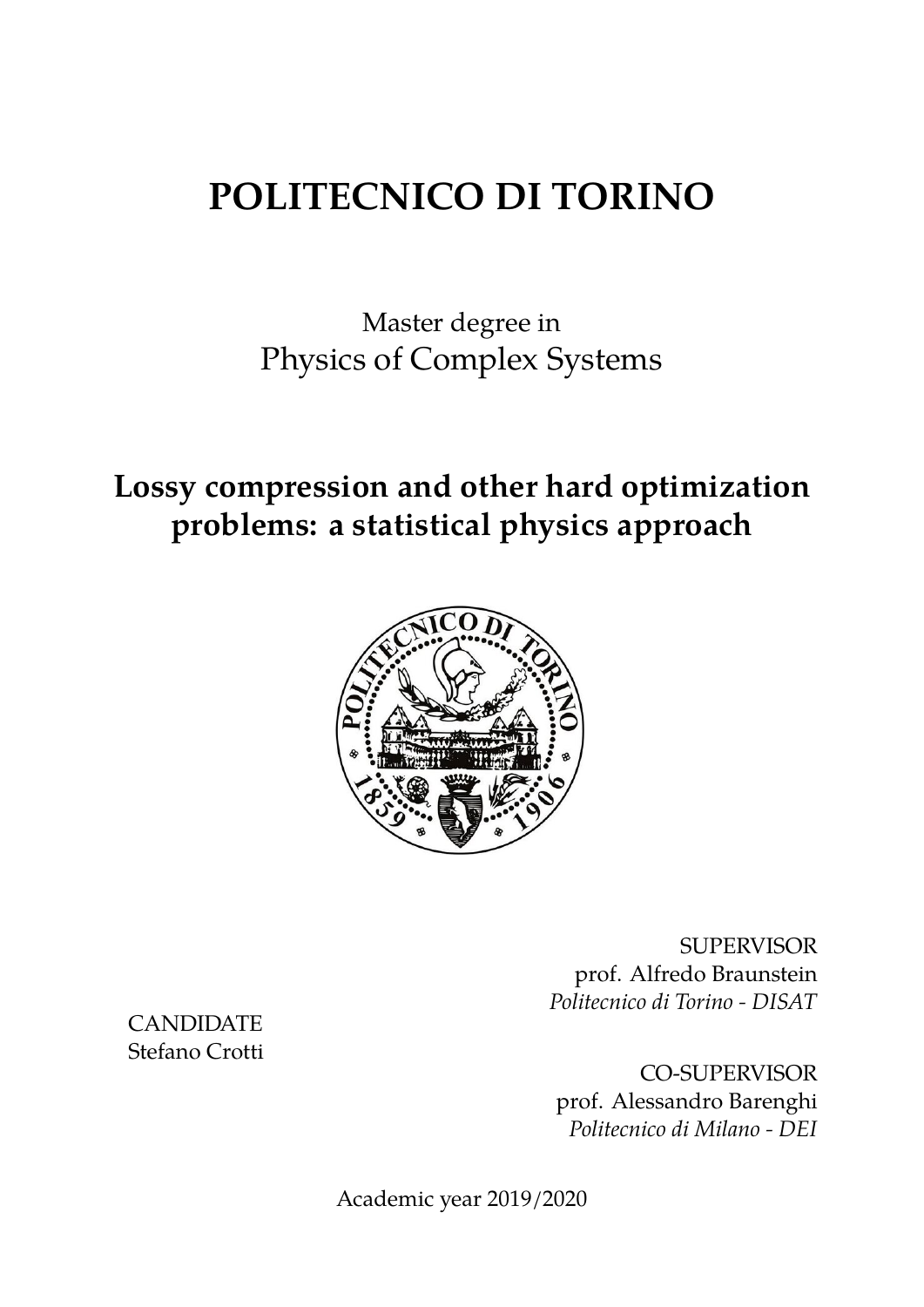#### **Abstract**

The task of data compression originally arises in the field of communications, where messages from a source must be delivered to a receiver in the most compact form, possibly with loss of information. Besides the countless practical applications in engineering, data compression is interesting enough to be studied on its own, its foundations being rooted in probability theory, optimization and other related disciplines which are in turn deeply linked to statistical physics. The class of problems analyzed here can be described as follows: given a random bit string of fixed length, design a compressing algorithm that casts it into a shorter string and a de-compressing algorithm that is able to reconstruct the original message up to some error.

A cunning approach from Information Theory addresses the challenge by setting up a constrained optimization problem. It just so happens that such problem is completely equivalent to that of finding the ground state of an Ising model defined on a graph that encodes the system of constraints. This opens up the way for a variety of well-known tools from statistical physics to be used in order to find an approximate solution that works in polynomial time, in our case the Belief Propagation algorithm. An efficient computer implementation is presented along with the results and a proof of exactness of the algorithm under some conditions is given.

From the practical point of view, it was found that better performances are achieved by working with strings of numbers taking values in the so-called Galois Field  $\mathbb{GF}(q)$ , which can be thought of as a generalization of bits, taking values in 0*, ..., q −* 1. From the theoretical point of view, the most relevant observation is that a small modification of the graph's structure can lead to a remarkable increase in performance. There is good reason to think that this fact, together with the rest of our method, may be applied to other hard problems in the constrained optimization family.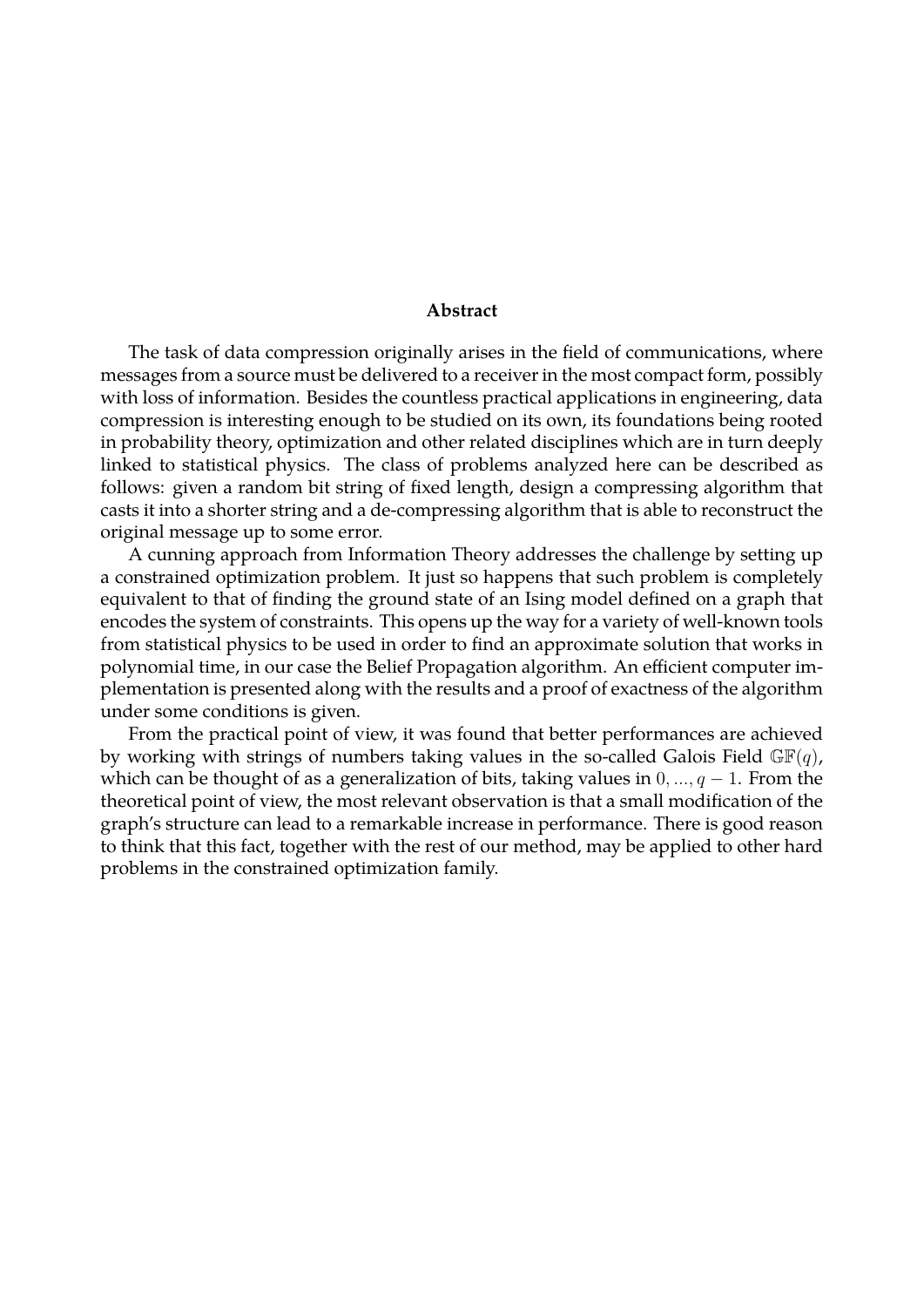# **Contents**

| $\mathbf{1}$   | Statistical physics and optimization |                |                                                                                                |    |  |  |  |  |  |
|----------------|--------------------------------------|----------------|------------------------------------------------------------------------------------------------|----|--|--|--|--|--|
|                | 1.1                                  |                |                                                                                                | 5  |  |  |  |  |  |
|                | 1.2                                  |                | The two faces of $GF(2) \ldots \ldots \ldots \ldots \ldots \ldots \ldots \ldots \ldots \ldots$ | 6  |  |  |  |  |  |
|                | 1.3                                  |                |                                                                                                | 8  |  |  |  |  |  |
|                | 1.4                                  |                |                                                                                                | 11 |  |  |  |  |  |
|                |                                      | 1.4.1          | Min-cut and ferromagnetic Ising ground state                                                   | 11 |  |  |  |  |  |
|                |                                      | 1.4.2          | p-XORSAT formulas and p-spin Ising                                                             | 13 |  |  |  |  |  |
| $\overline{2}$ |                                      |                | Lossy compression as constrained optimization                                                  | 17 |  |  |  |  |  |
|                | 2.1                                  |                |                                                                                                | 17 |  |  |  |  |  |
|                | 2.2                                  |                |                                                                                                | 18 |  |  |  |  |  |
|                |                                      | 2.2.1          |                                                                                                | 19 |  |  |  |  |  |
|                |                                      | 2.2.2          |                                                                                                | 20 |  |  |  |  |  |
|                |                                      | 2.2.3          |                                                                                                | 22 |  |  |  |  |  |
|                |                                      | 2.2.4          |                                                                                                | 24 |  |  |  |  |  |
|                | 2.3                                  |                |                                                                                                | 25 |  |  |  |  |  |
|                |                                      | 2.3.1          |                                                                                                | 26 |  |  |  |  |  |
|                |                                      | 2.3.2          |                                                                                                | 27 |  |  |  |  |  |
|                |                                      | 2.3.3          |                                                                                                | 27 |  |  |  |  |  |
| 3              |                                      | <b>Methods</b> |                                                                                                | 28 |  |  |  |  |  |
|                | 3.1                                  |                |                                                                                                | 28 |  |  |  |  |  |
|                |                                      | 3.1.1          |                                                                                                | 28 |  |  |  |  |  |
|                |                                      | 3.1.2          |                                                                                                | 30 |  |  |  |  |  |
|                |                                      | 3.1.3          |                                                                                                | 31 |  |  |  |  |  |
|                | 3.2                                  |                |                                                                                                | 33 |  |  |  |  |  |
|                |                                      | 3.2.1          | The BP equations $\dots \dots \dots \dots \dots \dots \dots \dots \dots \dots \dots$           | 33 |  |  |  |  |  |
|                |                                      | 3.2.2          | Max-sum: the zero-temperature version of BP                                                    | 35 |  |  |  |  |  |
|                |                                      | 3.2.3          |                                                                                                | 36 |  |  |  |  |  |
|                |                                      | 3.2.4          |                                                                                                | 37 |  |  |  |  |  |
|                | 3.3                                  |                |                                                                                                | 37 |  |  |  |  |  |
|                |                                      | 3.3.1          |                                                                                                | 38 |  |  |  |  |  |
|                |                                      | 3.3.2          |                                                                                                | 39 |  |  |  |  |  |
|                | 3.4                                  |                |                                                                                                | 41 |  |  |  |  |  |
|                | 3.5                                  |                |                                                                                                |    |  |  |  |  |  |
|                | 3.6                                  |                |                                                                                                | 43 |  |  |  |  |  |
|                |                                      | 3.6.1          |                                                                                                | 43 |  |  |  |  |  |
|                |                                      | 3.6.2          |                                                                                                | 45 |  |  |  |  |  |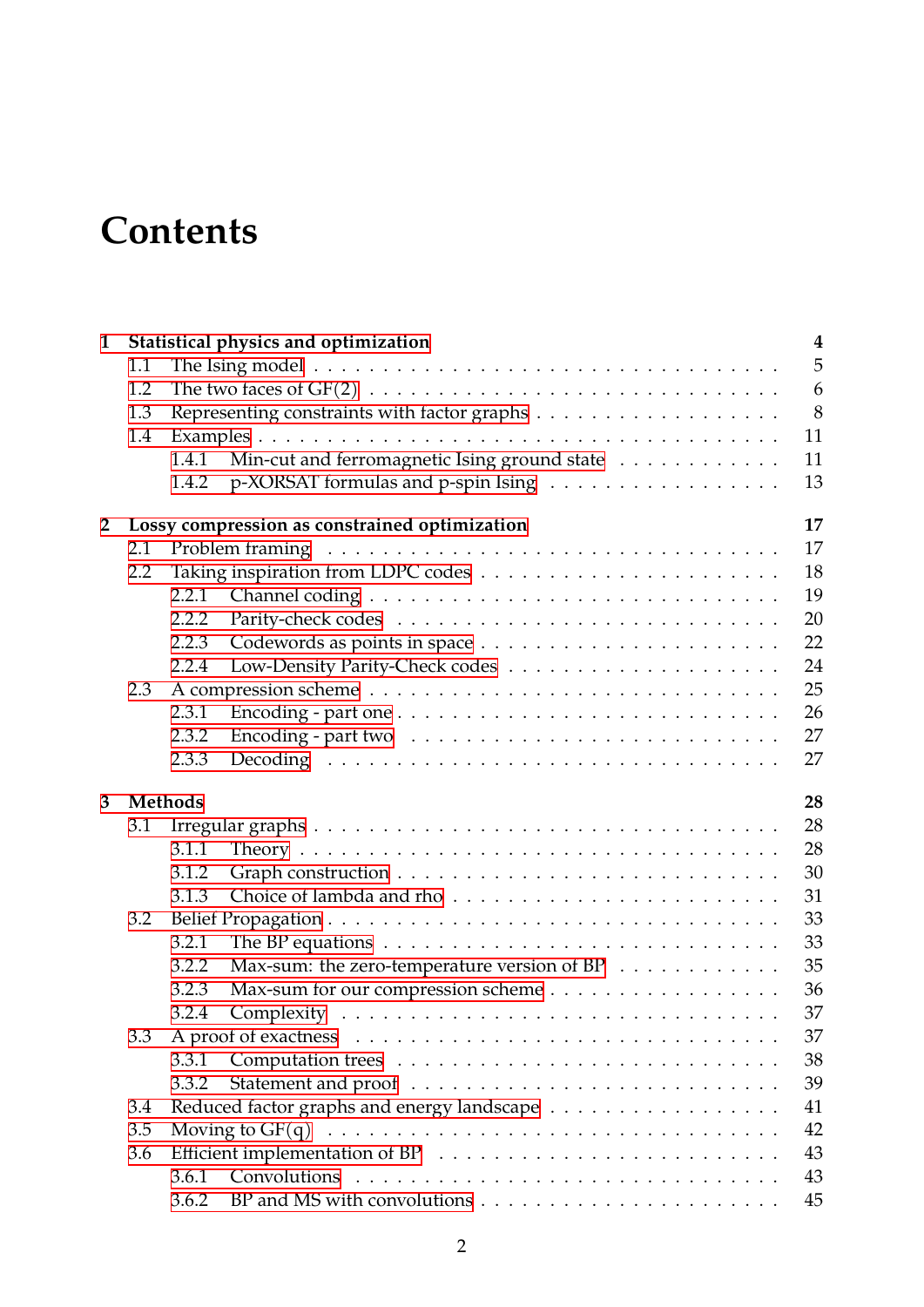| 4                      |     |       | <b>Experimental results and conclusions</b> | 48 |  |  |  |  |
|------------------------|-----|-------|---------------------------------------------|----|--|--|--|--|
|                        | 4.1 |       |                                             | 48 |  |  |  |  |
|                        |     | 4.1.1 |                                             | 48 |  |  |  |  |
|                        |     | 4.1.2 |                                             | 49 |  |  |  |  |
|                        |     | 4.1.3 |                                             | 49 |  |  |  |  |
|                        |     | 4.1.4 |                                             | 50 |  |  |  |  |
|                        |     | 4.1.5 |                                             | 50 |  |  |  |  |
|                        |     | 4.1.6 |                                             | 50 |  |  |  |  |
|                        |     | 4.1.7 |                                             | 51 |  |  |  |  |
|                        | 4.2 |       |                                             | 51 |  |  |  |  |
|                        | 4.3 |       |                                             | 52 |  |  |  |  |
|                        | 4.4 |       |                                             | 52 |  |  |  |  |
|                        | 4.5 |       |                                             | 54 |  |  |  |  |
| Acknowledgements<br>56 |     |       |                                             |    |  |  |  |  |
| 57<br>Bibliography     |     |       |                                             |    |  |  |  |  |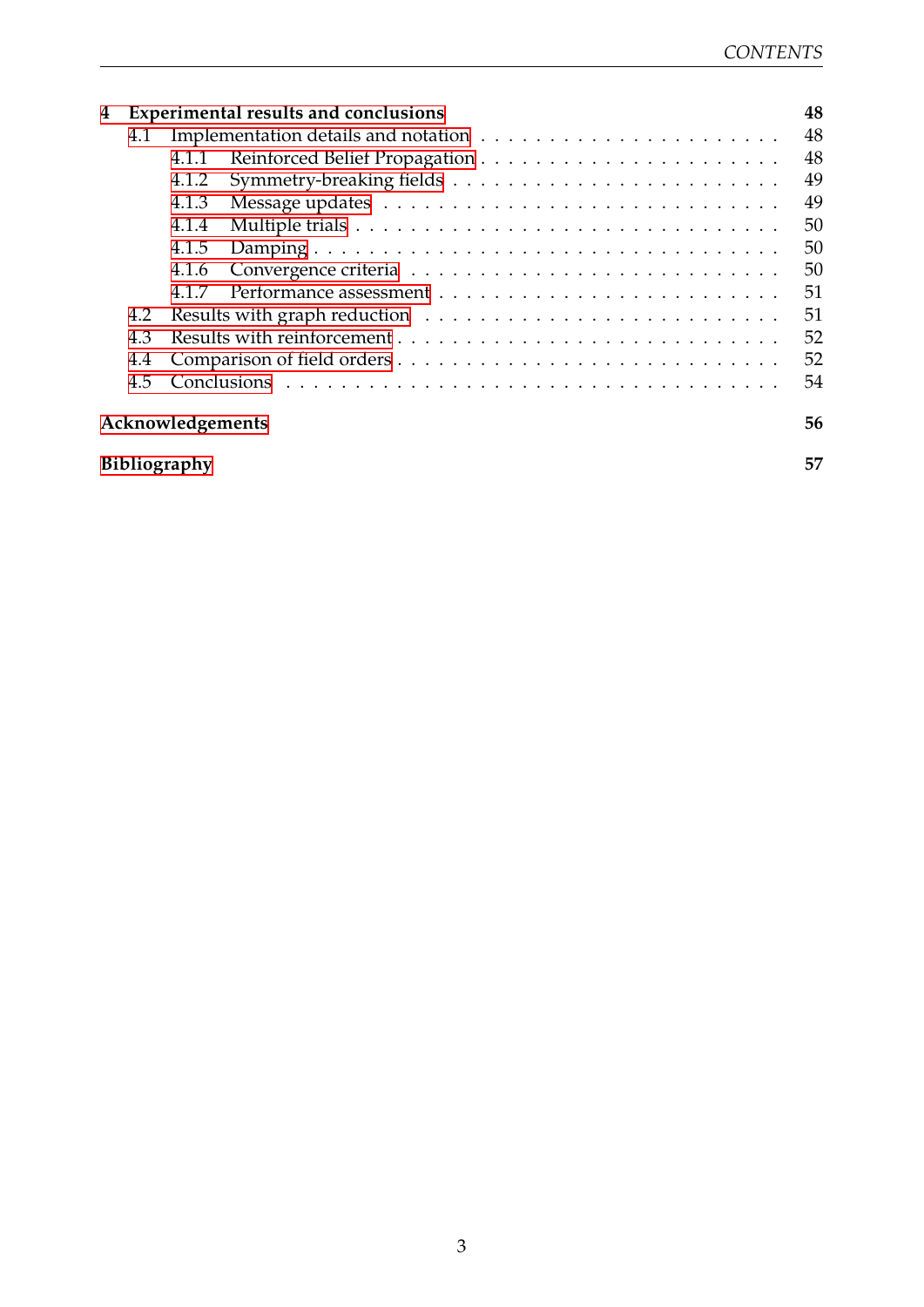## <span id="page-4-0"></span>**Chapter 1**

## **Statistical physics and optimization**

Nature is constantly optimizing: the spherical shape of bubbles, the trajectories of motion, the ordered structure of crystalline materials, the hexagonal form of honeycombs. These are all examples of a system organizing itself so as to optimize some cost function. Formulations of physics such as Lagrangian and Hamiltonian mechanics rely on the well-known principle of *least* action, suggesting that the fundamentals of motion itself are ultimately based on an optimization process.

Minimization and maximization problems often appear explicitly in the context of equilibrium statistical physics, where typically a system settles in a configuration which is overwhelmingly more likely than all others. Such state with maximum probability is equivalent to that of minimum free energy, as is clear from the grand canonical ensemble formulation

$$
P(\mathbf{s}) \propto \exp\left[-\beta F(\mathbf{s})\right] = \exp\left\{-\beta \left[H(\mathbf{s}) - k_B T S(\mathbf{s})\right]\right\}
$$
(1.1)

where **s** indicates a macro-state, i.e. the set of all configurations satisfying some constraint, and the entropy *S* is a logarithmic measure of how large such set is. In the limit of **s** including only a single micro-state, we have  $S(\mathbf{s}) = 0$  and we find the well-known Boltzmann distribution

$$
P(\mathbf{s}) \propto \exp\left[-\beta H(\mathbf{s})\right] \tag{1.2}
$$

For more than 150 years now, statistical physicists have been putting effort into this and other optimization problems arising when studying magnetic systems, classic and quantum gases, liquid/gas transitions and many more. More recently, optimization problems showed up as core ingredients in areas such as operations research, statistics and learning. Despite the more modern flavor, in many of these cases there can be found a tight correspondence with the "old" puzzles from physics. Exploring in deep the reasons for the existence of such links would probably require a lifetime's work: here we will limit ourselves to mentioning some mathematical facts that make the connection possible and providing a few examples. Even the reader who is not fascinated by the above mentioned connections will hopefully appreciate how useful it is, when dealing with a task connected to several areas of science, to be able to draw tools from any of them. This work is also a modest attempt at suggesting the need for scientists who can move with ease through and between different disciplines.

Before diving into the features of the statistical physics - constrained optimization parallel, it is useful to establish some common background by briefly reviewing what has been called the "favorite toy-world of the statistical physicist" [\[MacKay, 2014](#page-58-0)]: the Ising model.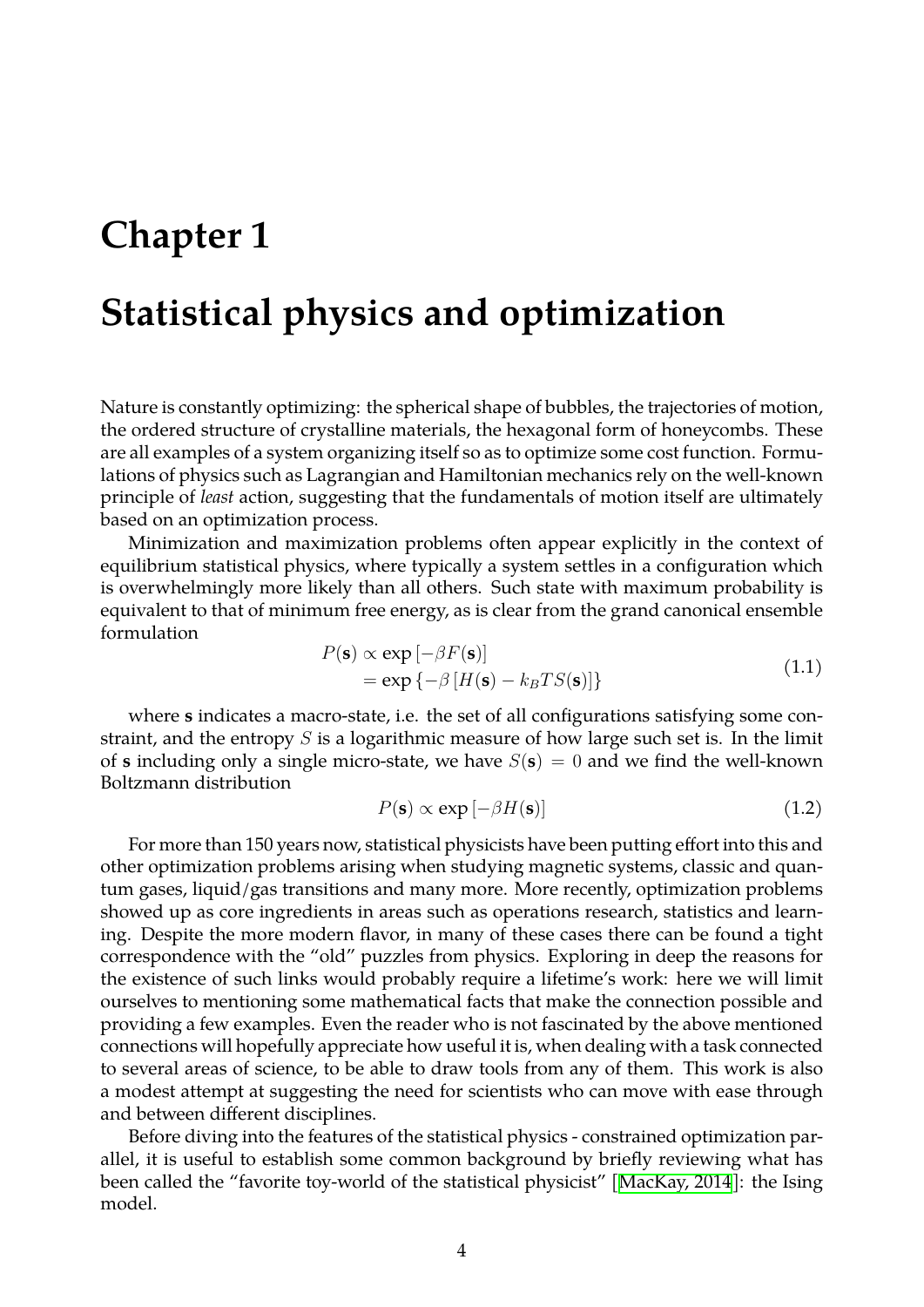### <span id="page-5-0"></span>**1.1 The Ising model**

An Ising system consists of a set of *N* degrees of freedom, called "spins", which can take value in *{−*1*,* +1*}*, interacting according to some given energy function. The name spins is reminiscent of the fact that the model was born to describe the behavior of large collections of magnetic dipoles, although it can be applied to a variety of different situations.

The general form for the energy function, called *H* as in Hamiltonian, is

<span id="page-5-1"></span>
$$
-H(\boldsymbol{\sigma}) = \sum_{1 \leq i < j \leq N} J_{ij} \sigma_i \sigma_j + \sum_{i=1}^N h_i \sigma_i \tag{1.3}
$$

where  $\sigma \equiv \sigma_1, \sigma_2, ..., \sigma_N$  is the configuration of all spin variables,  $J_{ij} \in \mathbb{R}$  are called the *couplings* between spins *i* and *j* and  $h_i \in \mathbb{R}$  are called *external fields*. Pairs of spins with large (absolute value) coupling tend to influence each other: if  $J_{ij} > 0$ , it is energetically convenient for the two to take the same value, vice-versa if  $J_{ij} < 0$ .  $J_{ij} = 0$  means that spins *i* and *j* do not influence each other; an alternative way of communicating the energy function is to specify only the non-zero couplings. In this case, spins that do interact are called *neighbors*. A coupling is said to be satisfied if sign  $(J_{ij}) = \sigma_i \sigma_j$ , otherwise it is said to be *frustrated*. At the same time, the second term in [\(1.3](#page-5-1)) gives lower energy when spins are aligned with their field components.

We can already notice that there is ground for potential conflict: couplings from some neighbors can encourage a spin to be in state +1 while others to be in state *−*1, and the same goes for the field. Imagine the poor spin being shouted discordant orders from all directions: what will it do? It turns out that there are cases where this question is extremely hard to answer, to the point that Ising systems are sometimes used as a tool for the study of complexity itself (see for instance [\[Stein and Newman, 2013](#page-58-1)]).

As is often the case in physics, the energy function is all one needs to know in order to characterize the system's behavior and "solve" it. The system at equilibrium at inverse temperature  $\beta = \frac{1}{k_B}$  $\frac{1}{k_B T}$  is found in state  $\bm{\sigma}$  with probability  $P(\bm{\sigma} | \beta)$ 

<span id="page-5-3"></span>
$$
P(\boldsymbol{\sigma}|\beta) = \frac{\exp\left[-\beta H(\boldsymbol{\sigma})\right]}{Z(\beta)}
$$
(1.4)

where

<span id="page-5-2"></span>
$$
Z(\beta) = \sum_{\sigma_1 = \pm 1} \sum_{\sigma_2 = \pm 1} \dots \sum_{\sigma_N = \pm 1} \exp\left[-\beta H(\boldsymbol{\sigma})\right]
$$
(1.5)

is the temperature-dependent normalization constant, called partition function. The summations in [\(1.5](#page-5-2)) are intentionally made explicit to stress the fact that, unless *H* has some "nice" form, the computation of  $Z(\beta)$  requires a number of operations scaling as  $2^N$ . Since typically statistical mechanics deals with very large systems ( $N \to \infty$ ), this can represent a challenge.

The power of the Ising model comes from the fact that, starting from a fairly simple expression for the interaction between microscopic variables, one can perform some calculations and extract useful macroscopic length scale properties. For example, one could be interested in the magnetization  $M(\bm{\sigma}) = \sum_i \sigma_i$ , which is a measure of the net balance between +1 and *−*1 throughout the whole system. The expectation value of the magnetization is given by a weighted average over all states

$$
\langle M(\boldsymbol{\sigma}) \rangle = \sum_{\boldsymbol{\sigma}} M(\boldsymbol{\sigma}) P(\boldsymbol{\sigma} | \beta)
$$
 (1.6)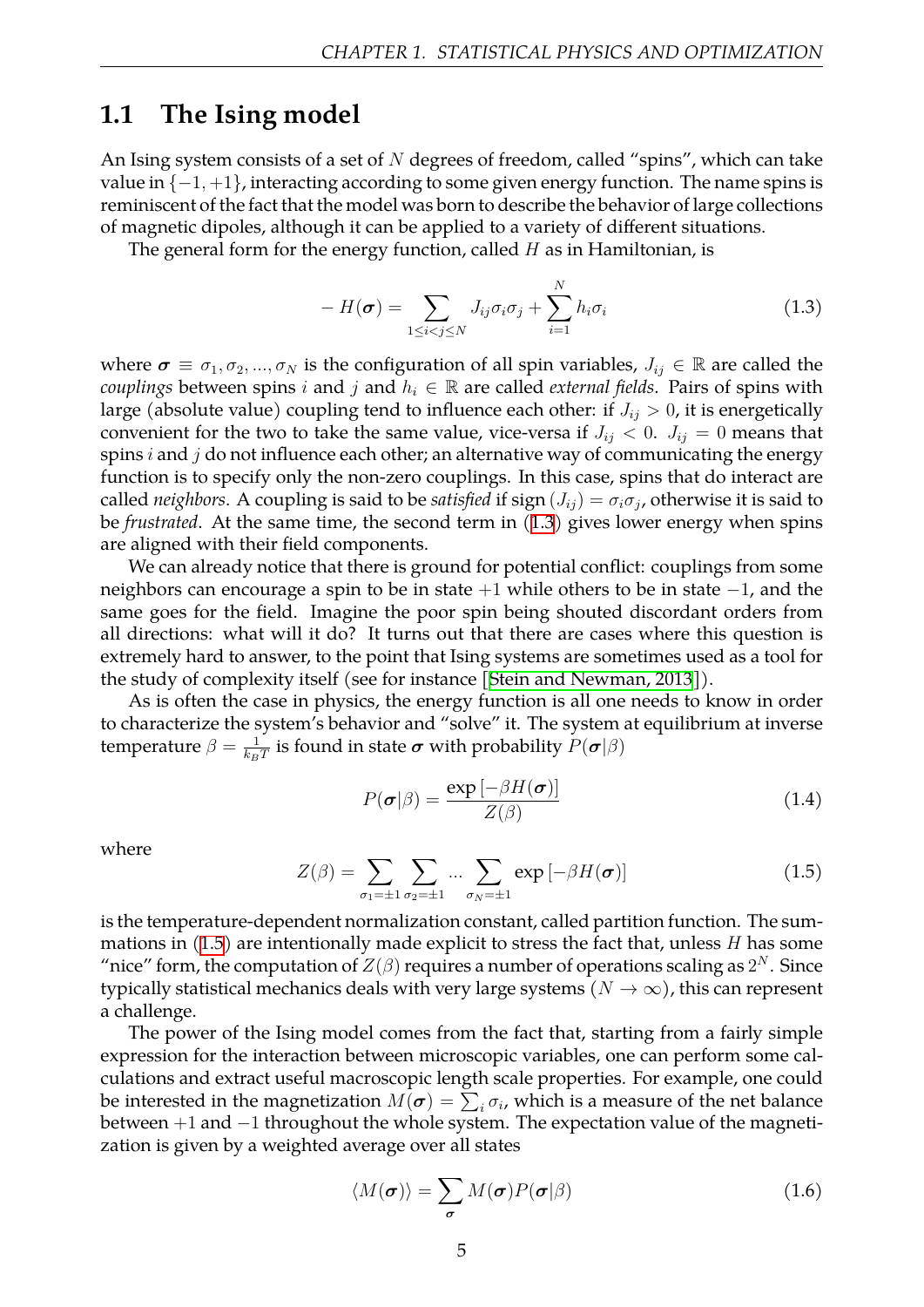which again, in principle, suffers the same exponential computational cost as the partition function.

Let us explore what happens at the two extreme temperature limits: the simplest one is $\beta \to 0$ , or equivalently  $T \to \infty$ . In this case the distribution in ([1.4\)](#page-5-3) becomes uniform and each state has the same probability.

More interesting is the case  $\beta \to \infty$ , or  $T \to 0$ . We have

$$
P(\boldsymbol{\sigma}|\beta \to \infty) = \lim_{\beta \to \infty} \frac{\exp\left[-\beta H(\boldsymbol{\sigma})\right]}{\sum_{\boldsymbol{\sigma}} \exp\left[-\beta H(\boldsymbol{\sigma})\right]}
$$
(1.7)

The summation at denominator is dominated by its largest term(s), corresponding to the lowest energy: if we call  $\Sigma^* = \argmin_{\sigma} H(\sigma)$ , then

$$
H(\boldsymbol{\sigma}^*) < H(\boldsymbol{\sigma}), \quad \forall \, \boldsymbol{\sigma}^* \in \Sigma^*, \boldsymbol{\sigma} \notin \Sigma^* \tag{1.8}
$$

and, therefore

$$
\exp\left[-\beta H(\boldsymbol{\sigma}^*)\right] \gg \exp\left[-\beta H(\boldsymbol{\sigma})\right] \tag{1.9}
$$

The probability finally becomes

<span id="page-6-1"></span>
$$
P(\boldsymbol{\sigma}|\beta \to \infty) = \frac{\mathbb{1} \left[ \boldsymbol{\sigma} \in \Sigma^* \right]}{|\Sigma^*|} \tag{1.10}
$$

*|*Σ *∗ |* being the cardinality of the set Σ *∗* , i.e. the number of configuration that yield to the minimum energy value. In physics lingo,  $H(\sigma^*)$  is called the ground state and  $|\Sigma^*|$  its degeneracy. Equation([1.10\)](#page-6-1) tells us that lowering the temperature to zero corresponds to forcing the system to one of the states with minimum energy, each of them coming up with uniform probability. Of course, if the ground state is unique, we will find the system in that state with probability 1.

Finally, an Ising model where the couplings are all non-negative  $J_{ij} \geq 0$  is called *ferromagnetic.* Conversely, if  $J_{ij} \leq 0 \forall i, j$ , it is called *anti-ferromagnetic*.

As it was mentioned earlier, despite having been conceived for the study of magnetic materials, the Ising model has found vast applications in many different areas of physics: DNA stretching[[Nelson, 2004](#page-58-2)] and melting[[Badasyan et al., 2010](#page-57-1)], liquid/gas transition [[Lee and Yang, 1952](#page-58-3)], superfluidity in Helium mixtures [\[Blume et al., 1971](#page-57-2)] are just a few examples. Such extreme versatility is probably due to the simplicity of the model (eq. [\(1.3](#page-5-1)) is not complicated after all) that nevertheless leads to great predictive power on complex phenomena as the ones just cited. It sounds plausible then, that such generality might be exploited in fields outside physics!

## <span id="page-6-0"></span>**1.2 The two faces of** GF(2)

Let us now describe a mathematical fact which is a key element in our discussion. Binary variables play a fundamental role in (at least) two contexts: spin systems, as described in the previous section, and the digital world, where information is encoded in binary digits (bits). In the following, bit variables taking value in *{*0*,* 1*}* will be indicated by Latin letters (*x* in this section) and spins by the Greek letter *σ*.

Let us focus on bits: mathematically speaking, the set *{*0*,* 1*}*, endowed with multiplication and sum operations, constitutes the finite field  $\mathbb{GF}(2)$ . Multiplication is performed by the AND operator, while the sum is intended modulo 2 and without carry, which is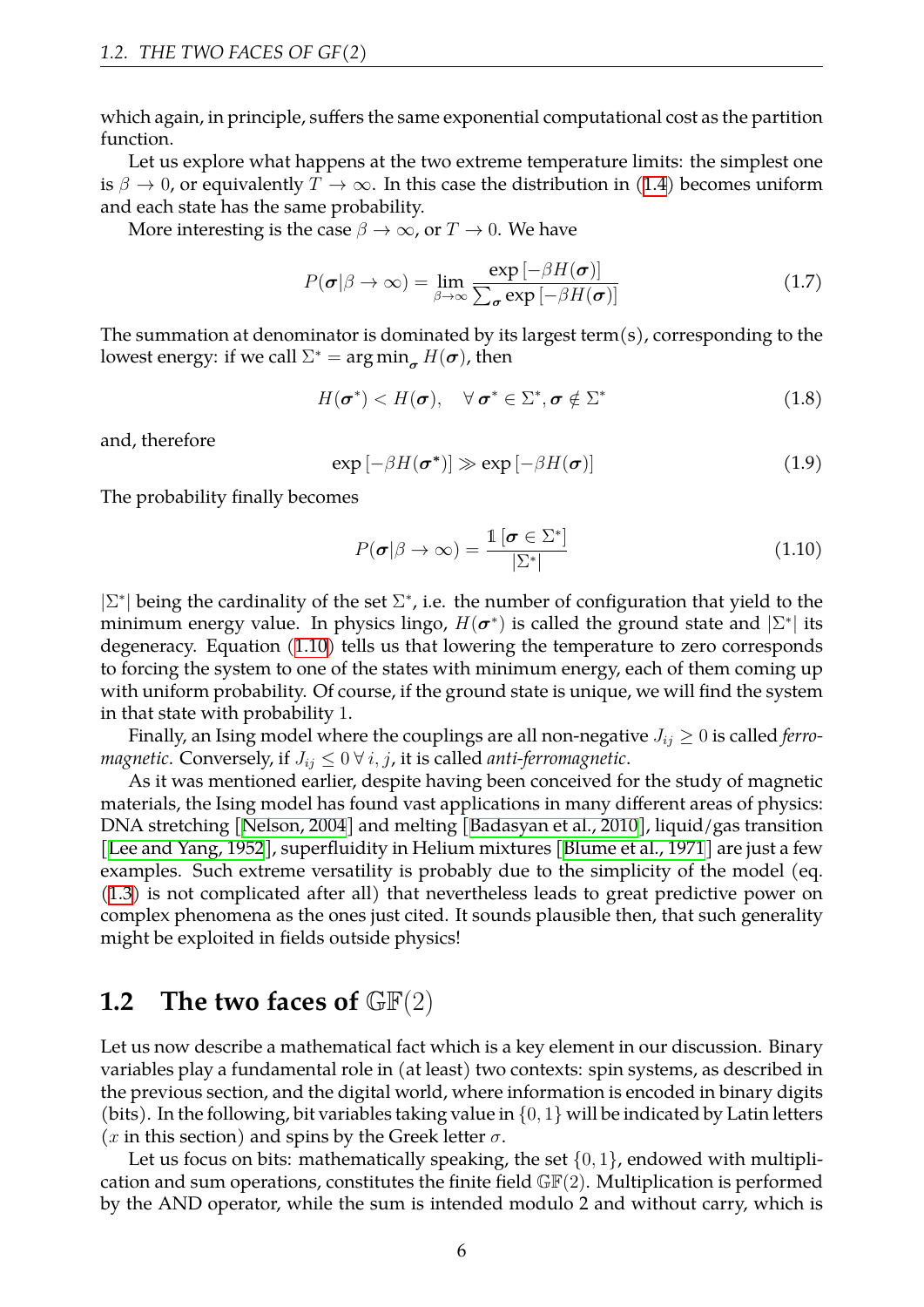<span id="page-7-0"></span>

| & | 0 | 1 |
|---|---|---|
| 0 | 0 | 0 |
| 1 | 0 | 1 |

| $\bigoplus$  | 0 | 1 |
|--------------|---|---|
| 0            | 0 | 1 |
| $\mathbf{1}$ | 1 | 0 |

Figure 1.1: Tables for the AND and XOR operations

what the XOR operator does. We will denote multiplication with no symbol or "*·*", just as it is customary with real numbers, and XOR sums with "*⊕*".

We can define vector spaces over GF(2) and do linear algebra. A vector **x** is a list of *n* components in  $\mathbb{GF}(2)$ , vector sum is defined as bitwise XOR

$$
\mathbf{x} + \mathbf{y} = \begin{bmatrix} x_1 \oplus y_1 & x_2 \oplus y_2 & \cdots & x_n \oplus y_n \end{bmatrix}
$$
 (1.11)

and multiplication by a scalar performs an AND operation on all components

$$
0\mathbf{x} = \mathbf{0} \quad 1\mathbf{x} = \mathbf{x} \tag{1.12}
$$

Since multiplication by a scalar either gives zero or leaves a vector unchanged, taking linear combination of vectors simply amounts to picking or not each one of them and then summing together. This means that the AND operation applied to vectors is so trivial that it hardly deserves the status of operation.

Let us note a few additional facts which follow from the above definitions:

- (i) The sum of two vectors is 1 for the components that differ in the two addends and 0 where they are equal. In this sense we might say that vector sum is the indicator function of the differences between the summands
- (ii) The zero vector always appears in a vector space (this is true in general, not just for  $GF(2)$
- (iii)  $x + x = 0$  for any vector **x**.

Turning now our attention back to spins, if we take the multiplication table for the set *{−*1*,* +1*}* in fig. [1.2,](#page-8-1) we see that it looks just like the one for the XOR operation in fig. [1.1.](#page-7-0)

For the sake of formality, we can introduce a counterpart for the AND operator as well, although this will not be used:

$$
\sigma_1 \& \sigma_2 = \begin{cases} +1 & \text{if } \sigma_1 = \sigma_2 = 1 \\ -1 & \text{otherwise} \end{cases}
$$

We can conclude that the field composed by the set *{−*1*,* +1*}* endowed with spin multiplication as sum and " $\&$ " as multiplication is isomorphic to  $\mathbb{GF}(2)$ .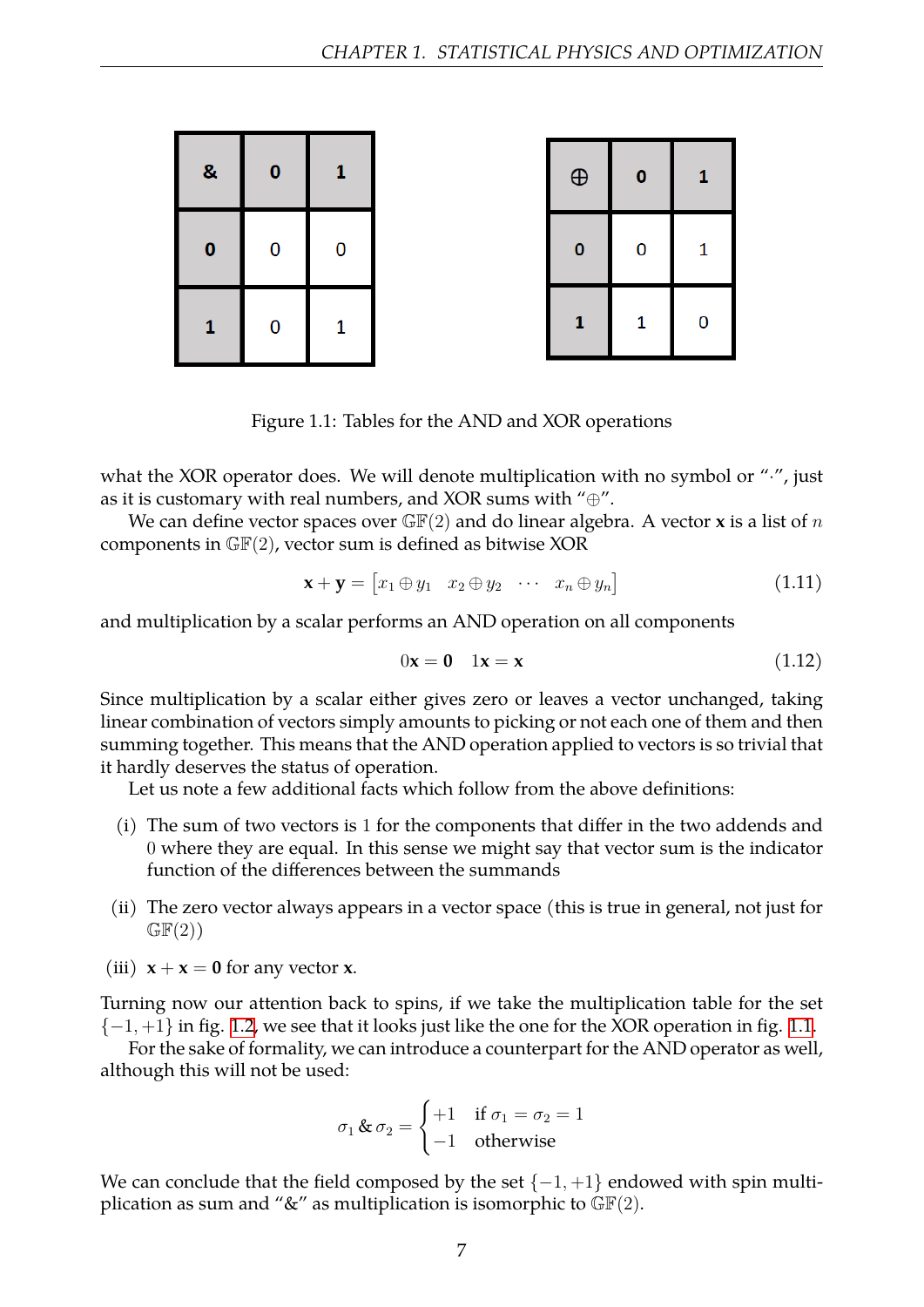<span id="page-8-1"></span>

|      | 1    | $-1$ |
|------|------|------|
| 1    | 1    | -1   |
| $-1$ | $-1$ | 1    |

Figure 1.2: Table for spin multiplication

The mapping from one representation to the other can be done in an infinite amount of different ways. Two common examples are

$$
\sigma = 2x - 1 \quad \Longleftrightarrow \quad x = \frac{1 - \sigma}{2} \tag{1.13}
$$

and

<span id="page-8-2"></span>
$$
\sigma = (-1)^x \quad \iff \quad x = \log_{-1} \sigma \tag{1.14}
$$

where log*−*<sup>1</sup> is the inverse of (*−*1)(*·*) on the appropriate domain. Notice that in the first case *−*1 corresponds to 0 and +1 to 1, vice-versa in the second.

The main message from this section is that we can do linear algebra with binary variables, for example we can look for solutions to linear systems of equations. Basic rules of matrix calculus can be exploited, notably Gaussian elimination for system inversion, with due modifications that account for the somewhat special algebra underlying  $\mathbb{GF}(2)$ . All of this can be done interchangeably for bits or spins.

### <span id="page-8-0"></span>**1.3 Representing constraints with factor graphs**

A factor graph is a graphical model that represents the mutual interactions among variables in a system (see[[Loeliger, 2004](#page-58-4)] for a more detailed introduction). Although potentially more general, factor graphs are mostly used in probabilistic applications, where they are sometimes called *Markov random fields*. The idea is that, if a bunch of variables are all connected together in some complex way, but so that each one is interacting with a small number of others, it may be possible to efficiently compute marginal probability distributions and averages. This is made possible thanks to a certain notion of independence (Markov blanket property) implied by factorization.

Say we have a multivariate discrete probability distribution which can be factorized, i.e. written as the product of factors

$$
p(x_1, x_2, ..., x_N) = \prod_{f \in F} p_f(\mathbf{x_f})
$$
\n(1.15)

where  $F$  is the set of factors and  $\mathbf{x_f}$  is a short-hand notation for the set of variables which appear in factor *f*. Energy functions in statistical physics are suitable for this representation as most of them are written as a sum of terms, which becomes a product once raised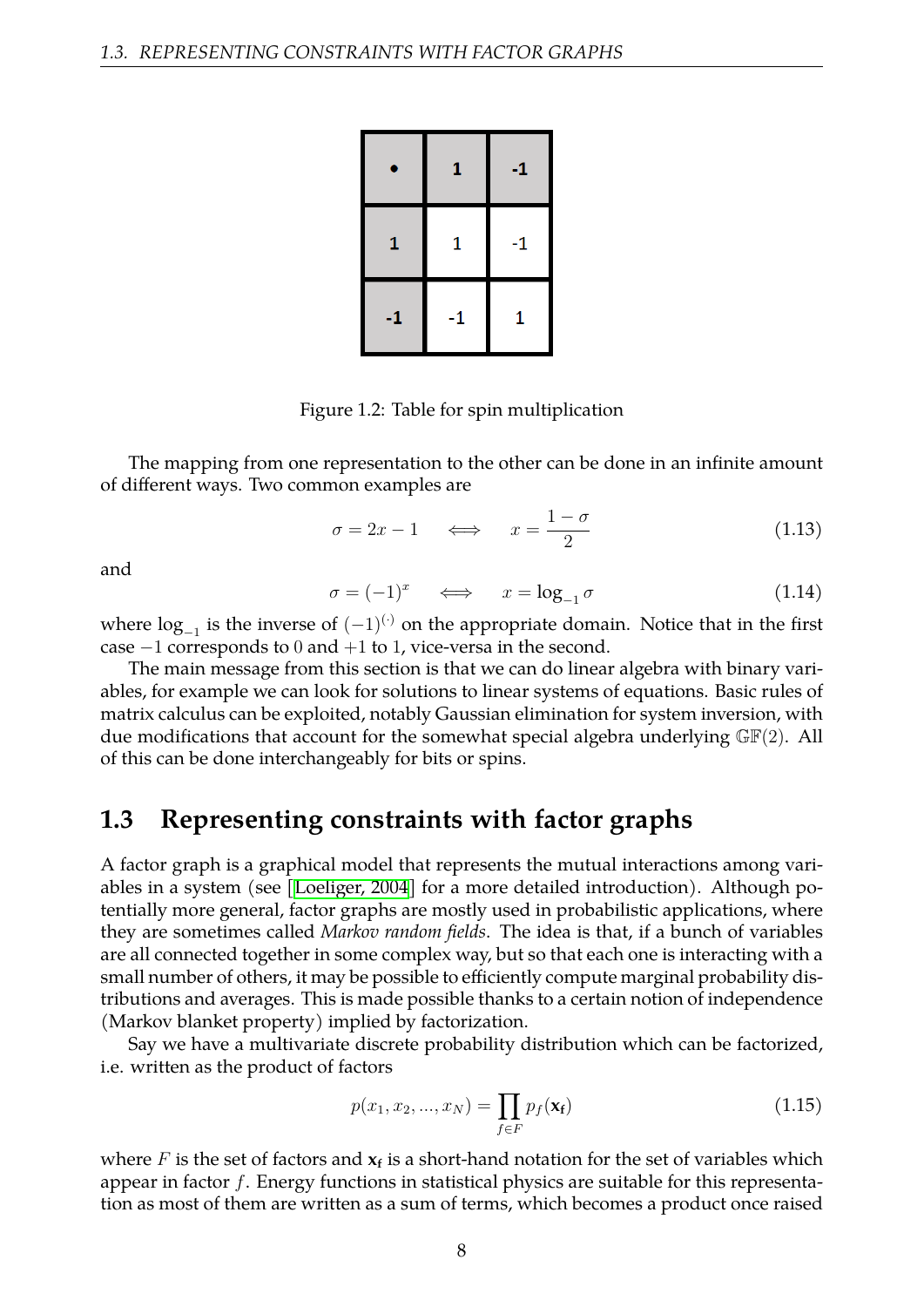at exponent to give a probability. Take for instance the Ising model

$$
p(\sigma_1, \sigma_2, ..., \sigma_N) \propto \exp\left[\beta \left(\sum_{1 \le i < j \le N} J_{ij}\sigma_i\sigma_j + \sum_{i=1}^N h_i\sigma_i\right)\right]
$$
\n(1.16)

$$
\propto \prod_{1 \leq i < j \leq N} \exp \left( \beta J_{ij} \sigma_i \sigma_j \right) \prod_{i=1}^N \exp \left( \beta h_i \sigma_i \right) \tag{1.17}
$$

Here we have a factor for each couple of interacting spins (first term) plus an additional one for each spin (second term).

The relations between variables and factors are best represented by means of a graphical model. Given a set of nodes  $I = \{i : i = 1, 2, ..., N\}$  corresponding to variables, another set of nodes  $F = \{f : f = 1, 2, ..., M\}$  corresponding to factors and a set of undirected edges  $E = \{(i, f) : i \in I, f \in F\}$ , we define a factor graph to be the bipartite graph  $G = (V = (I, F), E)$ . As notation for a graph description, we use V to indicate the set of vertices, or nodes, and *E* to indicate the set of edges.

<span id="page-9-0"></span>The factor graph for a simple Ising model is depicted in figure [1.3](#page-9-0).



Figure 1.3: Factor graph for an Ising model defined on three variables  $\sigma_1, \sigma_2$  and  $\sigma_3$  with energy function  $H(\sigma_1, \sigma_2, \sigma_3) = h_1\sigma_1 + h_2\sigma_2 + h_3\sigma_3 + J_{12}\sigma_1\sigma_2 + J_{23}\sigma_2\sigma_3$ . Here we are slightly abusing notation by indicating variables and factors not with ordinal indices as it was stated in the definition of factor graphs, but with hopefully more meaningful names

Notice how the graph topology already specifies which pairs of spins are coupled by a  $J \neq 0$  and which are not:  $J_{13}$  is implicitly equal to zero, which reflects on the absence of the corresponding factor.

In the special case where the distribution is factorized in such a way that the cor- $\sum_{\mathbf{x}} A(\mathbf{x}) p(\mathbf{x})$  can be computed exactly in polynomial time in *N*, while the cost for a naïve responding factor graph is a tree (it has no cycles), then marginals  $p_i(x_i)$  and averages calculation would scale as  $q^N$  if  $q$  is the number of values each variable can take. Similarly, one can look for values of *x<sup>i</sup>* which maximize probabilities, marginal or joint, and this can also be done in polynomial time on trees. In case the graph is not a tree, one can however resort to approximations.

At this point, a fair question would be: "does this have anything to do with optimization? And with bits?". The answer is yes to both questions: consider a linear system in involving a sparse matrix  $H \in \mathbb{R}^{M,N}$  and a known vector  $\mathbf{y} \in \mathbb{R}^M.$  We look for a solution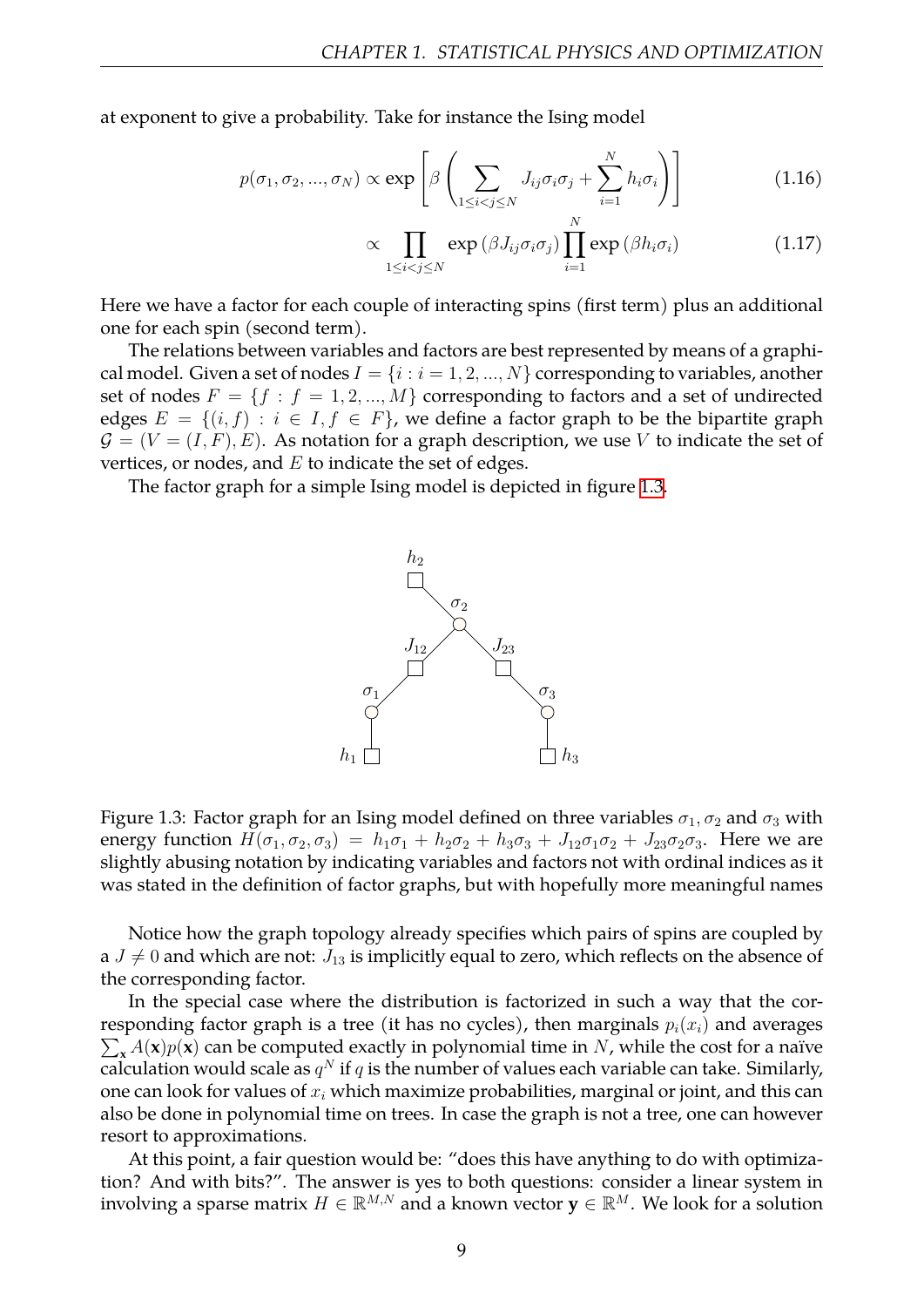**x** of

$$
H\mathbf{x} = \mathbf{y} \tag{1.18}
$$

Each of the *M* equations looks like

<span id="page-10-0"></span>
$$
\sum_{n=1}^{N} h_{mn} x_n = y_m, \quad m = 1, 2, ..., M
$$
\n(1.19)

where  $h_{mn}$  are the entries of *H*. The only non-zero terms at LHS are the ones with  $h_{mn} \neq 0$ , whose number decreases with the sparseness of *H*. Thus, we can re-write([1.19\)](#page-10-0) as

<span id="page-10-2"></span>
$$
\sum_{\substack{n=1,\dots,N\\h_{mn}\neq 0}} h_{mn} x_n = y_m \tag{1.20}
$$

Take an example with  $M = 3, N = 4$ , with the second equation highlighted, to stress that not all *x* variables appear:

$$
\begin{bmatrix} h_{11} & 0 & 0 & h_{14} \\ h_{21} & h_{22} & 0 & h_{24} \\ 0 & h_{32} & 0 & 0 \end{bmatrix} \begin{bmatrix} x_1 \\ x_2 \\ x_3 \\ x_4 \end{bmatrix} = \begin{bmatrix} y_1 \\ y_2 \\ y_3 \end{bmatrix}
$$

The system of equations is

$$
\begin{cases}\nh_{11}x_1 + h_{14}x_4 &= y_1 \\
h_{21}x_1 + h_{22}x_2 + h_{24}x_4 &= y_2 \\
h_{32}x_2 &= y_3\n\end{cases}
$$

<span id="page-10-1"></span>Here the matrix topology is defining which variables appear in which constraints, just as the graph did before! Indeed, we can build a factor graph that encodes the system's structure, as shown in figure [1.4](#page-10-1)



Figure 1.4: Factor graph for the example in  $(1.3)$ . Factors  $f_1, f_2, f_3$  represent equations 1*,* 2*,* 3. Variable *x*<sup>3</sup> does not appear in any constraint, therefore it is disconnected from the rest of the graph.

Representing systems of constraints with factor graphs facilitates probabilistic approaches to the solution, both exact and approximate. Notable examples are found in the family of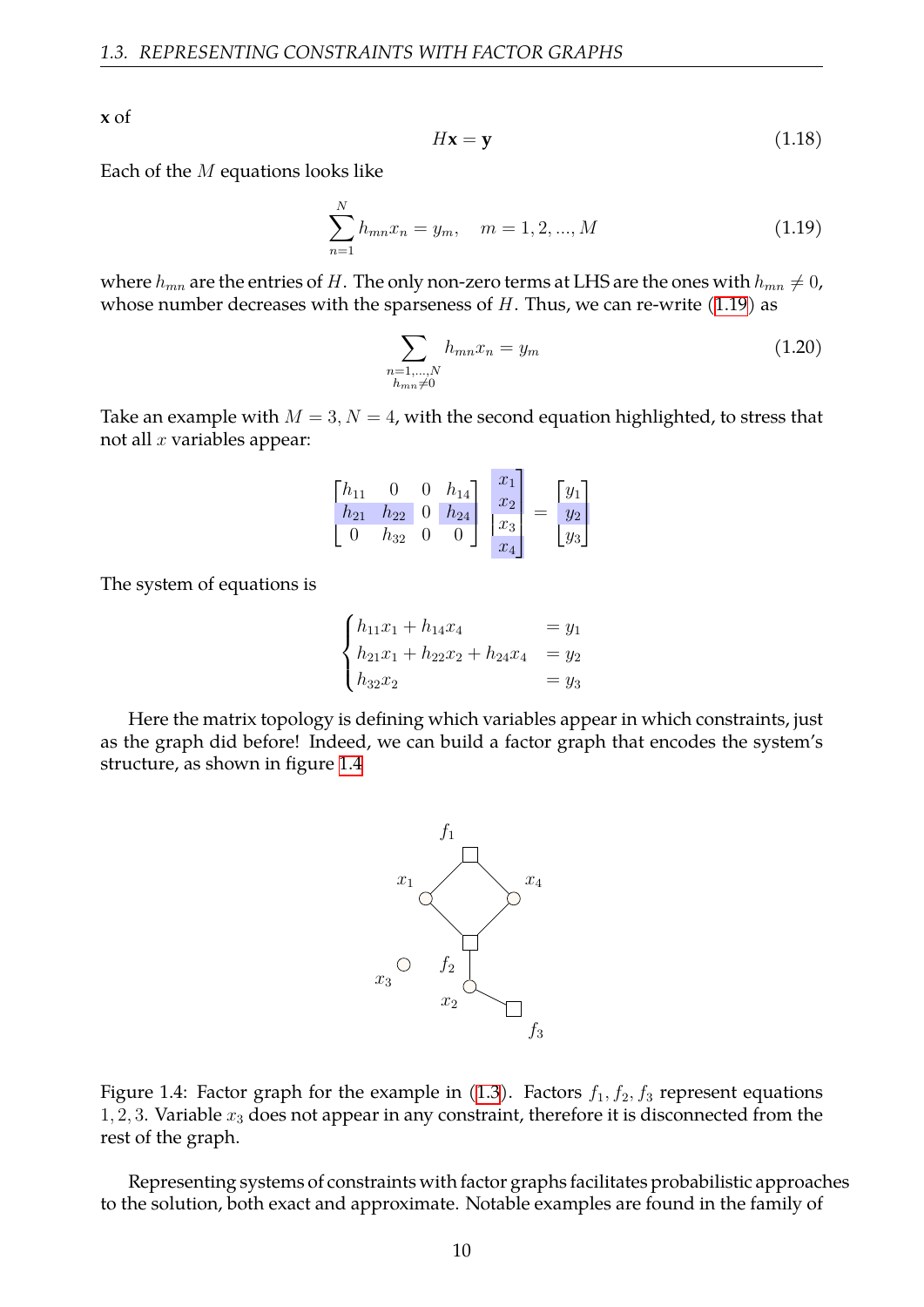compressed sensing algorithms, which look for solutions of undetermined linear systems conjoint with a set of additional constraints that typically involve one variable each. Such constraints can be easily incorporated in a factor graph representation: they behave just like Ising external fields.

As explained in chapters [2](#page-17-0) and [3,](#page-28-0) data compression can be formulated in terms of a homogeneous linear system (on  $\mathbb{GF}(2)$ ) together with a set of additional constraints and then solved by looking for the maximum of the joint probability over all variables.

## <span id="page-11-0"></span>**1.4 Examples**

Establishing a systematic and generally applicable mapping between problems from physics and optimization has probably never been done and is certainly beyond the writer's abilities. After all, physics itself has not yet been proven to be wholly adaptable to general principles and sometimes a different approach must be taken for each particular situation.

Here we present two instances of problems where a physics-optimization mapping is essential in finding a smart solution. The first one is in the *P* complexity class, meaning it can be solved in polynomial time; the second is  $N \mathcal{P}$ -hard.

#### <span id="page-11-1"></span>**1.4.1 Min-cut and ferromagnetic Ising ground state**

This section is heavily inspired by Alfredo Braunstein's course notes from 2019.

We previously mentioned that an Ising model is said to be ferromagnetic if all couplings  $J_{ij}$  are non-negative. In the case where the fields  $h_i$  are all zero, there is no frustration in the system, meaning no conflict between constraints. There are two ground states: the one with all  $\sigma_i = +1$  and the one with all  $\sigma_i = -1$ . In presence of non-zero fields, the situation is slightly more complicated, but still the ground state can be found in polynomial time by means of a mapping on a min-cut problem.

The min-cut problem is stated as follows: consider a graph  $G = (V, E)$ , a *capacity* function  $c: E \to \mathbb{R}_+$ , a source vertex  $s \in V$  and a sink vertex  $t \in V$ . Find a *cut* made of two disjoint subsets of *V*, *S* and *T* such that  $S \cup T = V$ ,  $s \in S$ ,  $t \in T$  and

$$
C(S,T) := \sum_{i \in S, j \in T} c(i,j) \tag{1.21}
$$

is minimal. In words, this amounts to finding a cut through the graph that divides it into two parts, one containing the source and one containing the sink, in a way that minimizes the sum of the capacities of the cut edges. Min-cut is a paradigmatic problem in the area of linear programming; for a detailed introduction, see [\[Wolsey and Nemhauser, 1999](#page-58-5), part 1.3].

Before giving the mathematical details of the mapping, let us informally outline the reasons why it works. Because of the ferromagnetic property, all pairs of spins are encouraged to point in the same direction to minimize the energy. In opposition to this, node-dependent fields are trying to align their spins to their direction, so whenever two neighbors have discordant fields, a conflict arises. It turns out that the best way to solve the trade-off is for spins to organize in clusters of same sign. Then the loss in energy of  $2J_{ij}$  occurring whenever  $\sigma_i \neq \sigma_i, (i,j) \in E$  is minimized by limiting the frontier between clusters of different sign. The above described process is, up to a couple of additional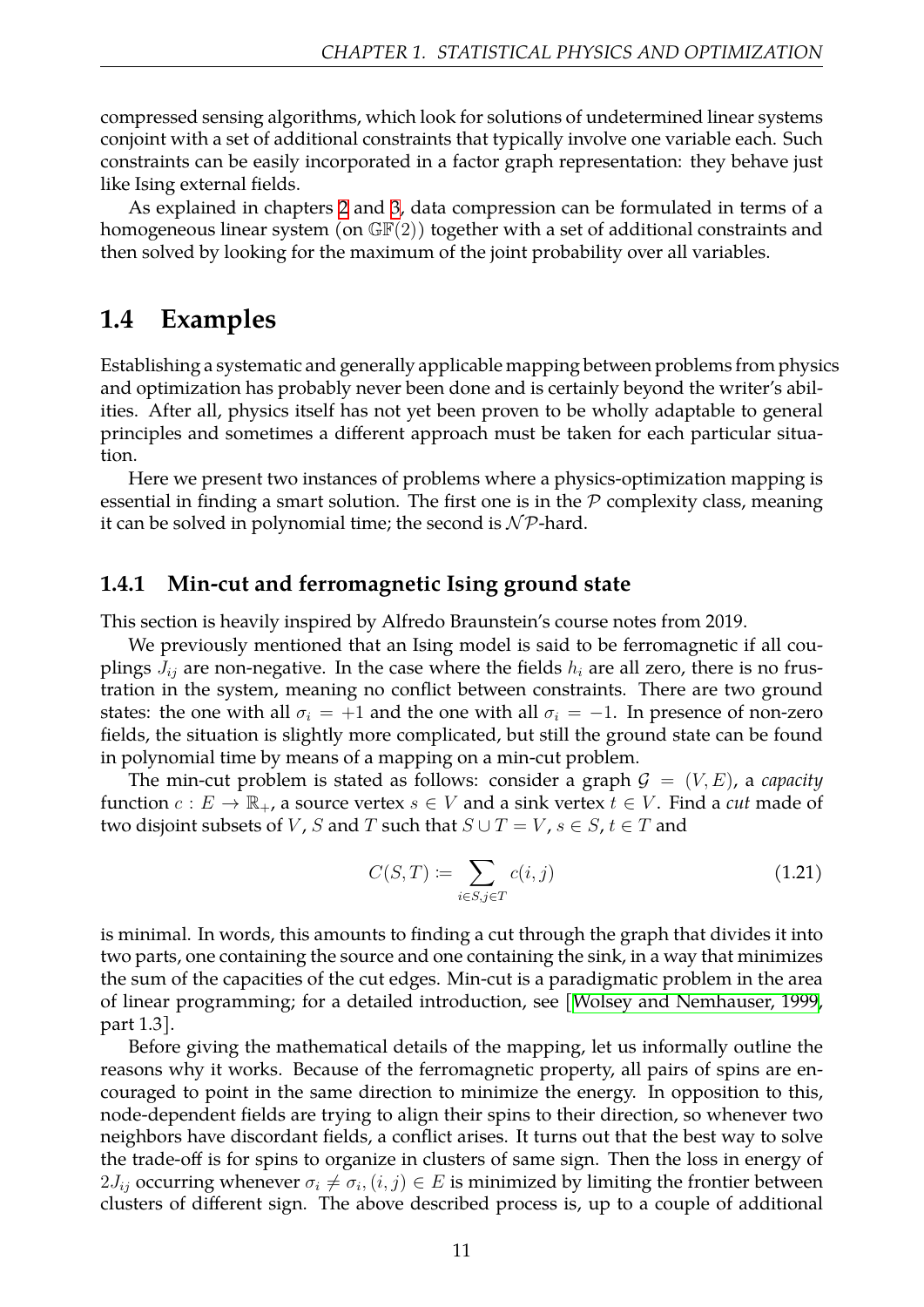details, equivalent to finding the minimum cut on the graph where the Ising model is defined and the capacities are related to fields and coupling.

More rigorously: given an Ising model on a graph  $\mathcal{G} = (V, E)$  with energy

$$
-H(\boldsymbol{\sigma}) = \sum_{1 \leq i < j \leq N} J_{ij} \sigma_i \sigma_j + \sum_{i=1}^N h_i \sigma_i, \quad J_{ij} \geq 0 \ \forall \ (i, j) \in E \tag{1.22}
$$

build a capacity net  $\{\mathcal{G}'=(V',E'=V'\times V')\,,c:E'\to\mathbb{R}_+\}$  as

$$
V' = V \cup \{s, t\}
$$
  
\n
$$
c(i, j) = J_{ij}
$$
 if  $i \in V, j \in V$   
\n
$$
c(s, j) = h_j
$$
 if  $h_j > 0$   
\n
$$
c(i, t) = -h_i
$$
 if  $h_i < 0$   
\n
$$
c(i, j) = 0
$$
 otherwise (1.23)

and consider the mapping  $\sigma \longleftrightarrow S, T$ 

$$
S = \{i \in V : \sigma_i = +1\} \cup \{s\}
$$
  

$$
T = \{j \in V : \sigma_j = -1\} \cup \{t\}
$$
 (1.24)

The capacity of the *S, T* cut is

$$
C(S,T) = \sum_{i \in S, j \in T} c(i,j) \tag{1.25}
$$

$$
= \sum_{\substack{i \in S \setminus \{s\} \\ j \in T \setminus \{t\}}} c(i,j) + \sum_{j \in T} c(s,j) + \sum_{i \in S} c(i,t) \tag{1.26}
$$

$$
= \sum_{\substack{i < j \\ \sigma_i = -\sigma_j}} J_{ij} + \sum_{\substack{\sigma_j < 0 \\ h_j > 0}} h_j + \sum_{\substack{\sigma_i > 0 \\ h_j < 0}} -h_j \tag{1.27}
$$

$$
= \sum_{\substack{i\n(1.28)
$$

$$
= \sum_{i < j} J_{ij} \mathbb{1} \left[ \sigma_i \sigma_j < 0 \right] + \sum_{i \in V} |h_i| \mathbb{1} \left[ \sigma_i h_i < 0 \right] \tag{1.29}
$$

Using the identity

$$
\mathbb{1}\left[x < 0\right] = \frac{|x| - x}{2|x|} \tag{1.30}
$$

and noting that  $|\sigma_i|=1$ , we have

$$
C(S,T) = \sum_{i < j} J_{ij} \frac{1 - \sigma_i \sigma_j}{2} + \sum_{i \in V} |h_i| \frac{|h_i| - \sigma_i h_i}{2} \tag{1.31}
$$

$$
= \frac{1}{2} \left( -\sum_{i < j} J_{ij} \sigma_i \sigma_j - \sum_{i=1}^N h_i \sigma_i \right) + \text{const.} \tag{1.32}
$$

Therefore, finally,

$$
\underset{S,T}{\arg\min} C(S,T) \longleftrightarrow \underset{\sigma}{\arg\min} H(\sigma) \tag{1.33}
$$

Once the mapping is performed, the problem of finding the minimum cut can by solved in polynomial time using the Ford-Fulkerson algorithm [\[Ford and Fulkerson, 1956\]](#page-57-3).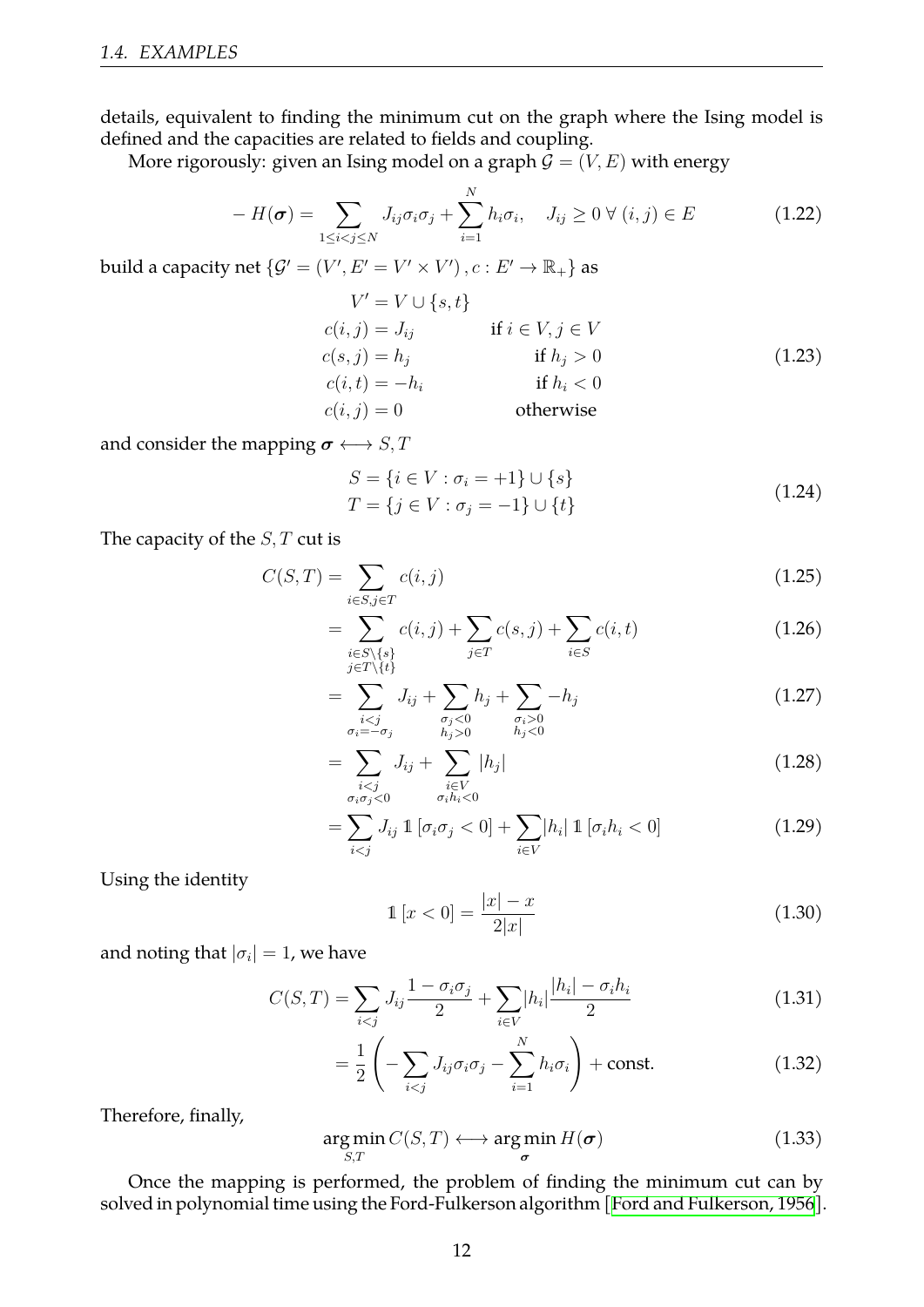#### <span id="page-13-0"></span>**1.4.2** *p***-XORSAT formulas and** *p***-spin Ising**

This example reports the content of the remarkable work by Mézard, Ricci-Tersenghi and Zecchina[[Mézard et al., 2003](#page-58-6)].

The *p*-XORSAT problem, where SAT stands for "satisfaction" or "satisfiability", consists in finding an assignment for a set of binary variables  $\{x_i\}_{i=1}^n$  such that they satisfy a list of given XOR clauses, also called parity checks. Each of the *m* checks looks like

<span id="page-13-2"></span>
$$
x_{i_1^f} \oplus x_{i_2^f} \oplus \dots \oplus x_{i_p^f} = y_f, \quad \forall f = 1, 2, ..., m
$$
 (1.34)

where *p* is the fixed number of variables in each clause. An instance of *p*-XORSAT is completely identified by the indices  $\{i_j^t\}$  $j_j^f : j = 1,2,...,p, \, f = 1,2,...,m\}$  , specifying which  $x$ variables are involved in each constraint, and by the constant terms  $\{y_f\}_{f=1}^m$ , also in  $\mathbb{GF}(2).$ 

An example with  $n = 8, m = 2, p = 3$ :

$$
(x_3 \oplus x_5 \oplus x_6) = 1
$$
  

$$
(x_1 \oplus x_5 \oplus x_8) = 0
$$

It is not hard to realize that what we are doing is nothing but solving a linear system on $\mathbb{GF}(2)$  like ([1.20](#page-10-2)) in the special case where the non-zero coefficients are all equal to 1 and appear in a fixed number *p* in each row. To determine whether the system has at least one solution, one can use Gaussian elimination, which runs in polynomial time (in *n*, *m* and *p*). If the system is found to be non-solvable, one can still be interested in the "least wrong" assignment, i.e. the one minimizing the number of unsatisfied constraints. This, however, happens to be (for *p >* 2) a *N P*-hard problem: so far no algorithm has been able to solve it with 100% certainty in polynomial time. The number of unsatisfied checks is given by

$$
\sum_{f=1,...,m} x_{i_1^f} \oplus x_{i_2^f} \oplus ... \oplus x_{i_p^f} \oplus y_f
$$

since the summation argument gives 0 if the check is satisfied, 1 otherwise.

<span id="page-13-1"></span>We saw that to each linear system modulo 2 there is an associated factor graph. The one for the previous example is shown in fig. [1.5.](#page-13-1)





The next step, you guessed it, is to map *p*-XORSAT on an Ising model. Using mapping [\(1.14](#page-8-2)), we define a set of spin variables

$$
\sigma_i = (-1)^{x_i}, \quad i = 1, 2, ..., n \tag{1.35}
$$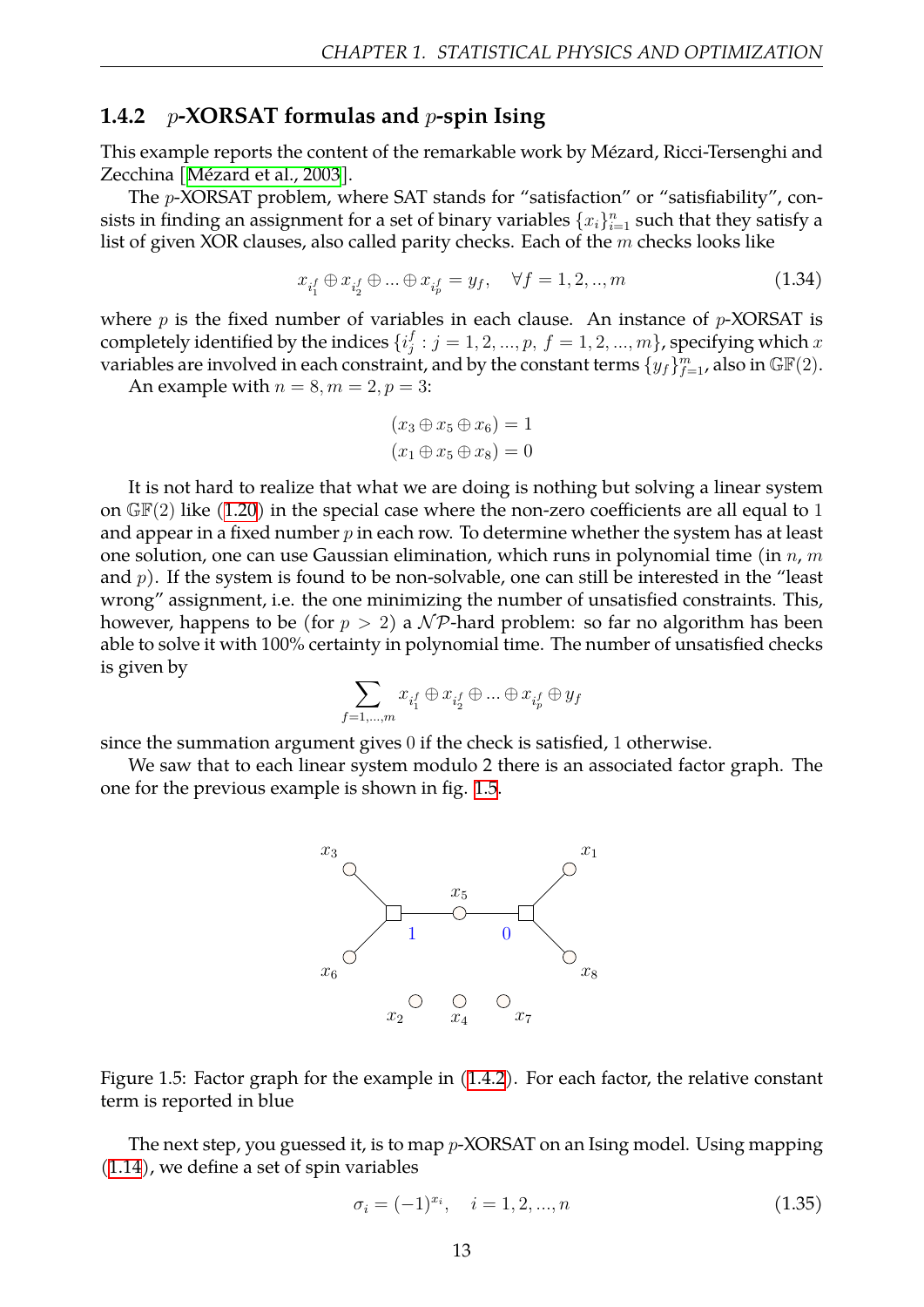and couplings

$$
J_f = (-1)^{y_f}, \quad f = 1, 2, ..., m \tag{1.36}
$$

Now a generic constraint *f* is satisfied if

$$
\sigma_{i_1^f} \sigma_{i_2^f} \cdots \sigma_{i_p^f} = J_f \tag{1.37}
$$

or, equivalently

$$
\sigma_{i_1^f} \sigma_{i_2^f} \cdots \sigma_{i_p^f} J_f = 1 \tag{1.38}
$$

We can define a Hamiltonian which counts the number of unsatisfied constraints

$$
H(\boldsymbol{\sigma}) = \frac{1}{2} \sum_{f=1,\dots,m} \left( 1 - \sigma_{i_1^f} \sigma_{i_2^f} \cdots \sigma_{i_p^f} J_f \right) \tag{1.39}
$$

and look for the optimal configuration $(s)$ 

$$
\boldsymbol{\sigma}^* \in \argmin_{\boldsymbol{\sigma}} H(\boldsymbol{\sigma})
$$
 (1.40)

If  $H(\bm{\sigma^*}) = 0$ , then there exists an assignment that solves the system. When finding the optimal assignment, we do not care about the  $\frac{1}{2}$  factor not the constant  $\sum_{f=1,...,m} 1 = m$ . Therefore, for our purposes,

$$
-H(\boldsymbol{\sigma}) = \sum_{f=1,\dots,m} \sigma_{i_1^f} \sigma_{i_2^f} \cdots \sigma_{i_p^f} J_f \qquad (1.41)
$$

This energy function looks vaguely like a zero-field version of [\(1.3](#page-5-1)), although not quite exactly. Here variables interact in *p*-tuples, whereas the standard Ising energy accounts only for pairwise couplings. An appropriate generalization is the *p*-spin Ising model, which takes into account many-body interactions

$$
-H(\boldsymbol{\sigma}) = \sum_{f=1,\dots,m} \sigma_{i_1^f} \sigma_{i_2^f} \cdots \sigma_{i_p^f} J_f + \sum_{i=1}^N h_i \sigma_i
$$
 (1.42)

where in general  $J_f \in \mathbb{R}, h_i \in \mathbb{R}$ .

On a factor graph, *p*-wise interactions are represented by a factor node with *p* incident edges. Equivalently, one can generalize the concept of graph edge, which usually connects two nodes, to that of *hyperedge*, which connects an arbitrary number. In this case the graph is called a *hypergraph*.

Heuristics that work in polynomial time can be used to find approximate solutions to this hard optimization problem. One of the most convenient, due to its good tradeoff between performance and ease of implementation, is Belief Propagation (BP) (more details in section [3.2\)](#page-33-0), a well-known technique from statistical physics.

Rather than studying single instances of *p*-XORSAT, it is more interesting to look at ensembles of randomly-extracted ones, in the "thermodynamic" limit  $n \to \infty$ ,  $m \to \infty$ ,  $\gamma$  =  $m/n \in [0, 1]$ . Such instances are obtained by uniformly sampling *p* indices from the set *{*1*, ..., n}* without replacement, *m* times. The components of **y** are also picked uniformly in *{*0*,* 1*}*. This ensemble features interesting properties, most notably a phase transition in the ratio of satisfiable instances to varying of the *density γ*.

At a certain value  $\gamma_c$  ( $\gamma_c$  = 0.818469 for  $p = 3$ ), the ratio of solvable instances in the ensemble drops from 1 to 0, exponentially sharply as the system size grows to infinity.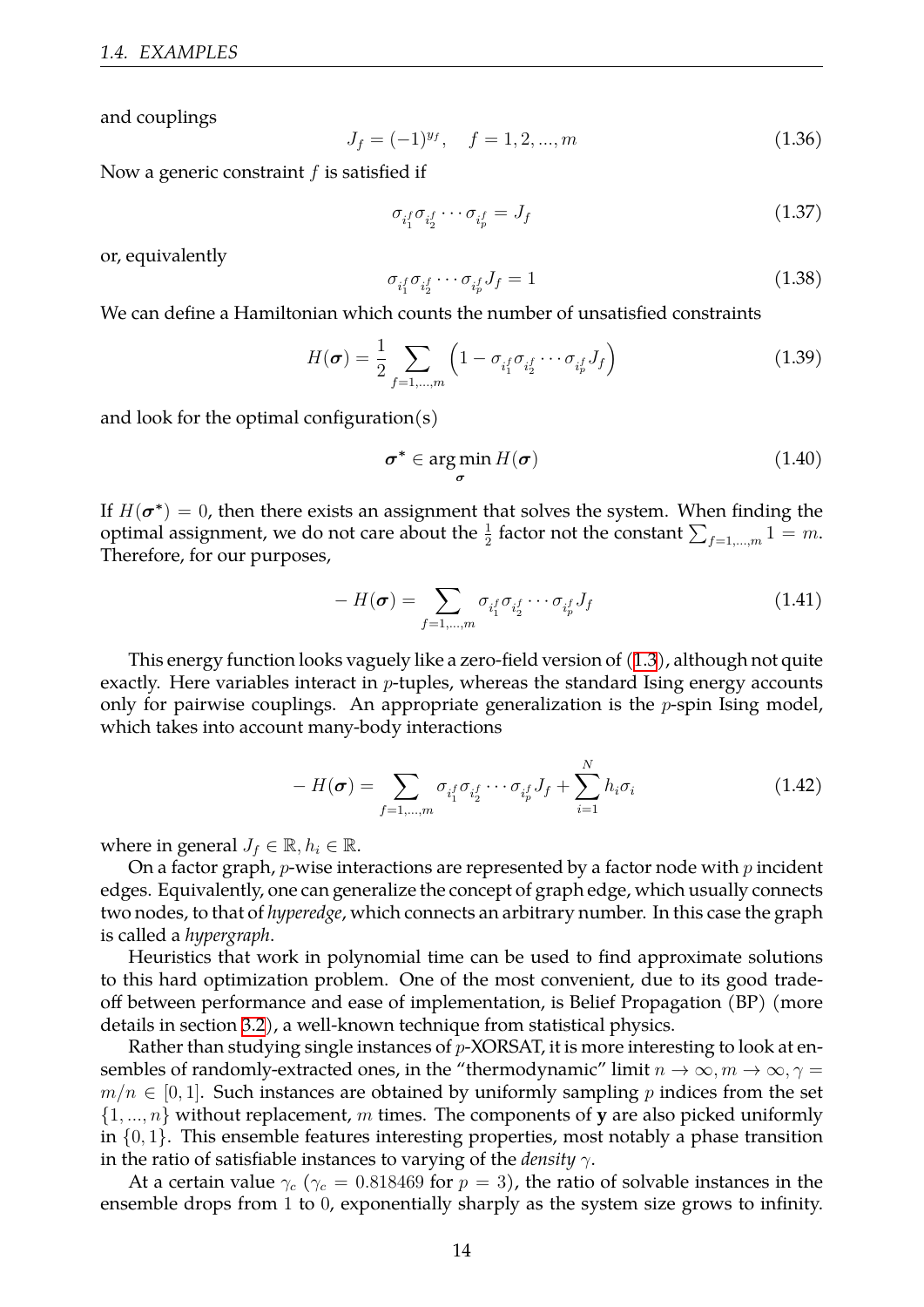

Figure 1.6: Factor node and hyperedge representation of a 3-way interaction. Hyperedges are represented with shaded polygons, in this case a triangle

This is called the SAT/UNSAT transition. If we were to make statistical mechanics considerations, we could say that  $\gamma$  is the state variable, the ratio of solvable instances is the order parameter and what happens at  $\gamma = \gamma_c$  is a first order phase transition.

The ground state energy profile will be flat at zero for  $\gamma < \gamma_c$ , since instances in that regime are solvable with probability that tends to 1 as *n* tends to infinity. However, if one simulates the ensemble's behavior by extracting random instances of large enough size and looks for the ground state energy using BP, the result is what is shown in fig. [1.7](#page-15-0).

<span id="page-15-0"></span>

Figure 1.7: Ground state energy density approximated with BP vs. *γ*. The energy starts increasing before the expected value *γc*. Picture from [https://github.com/stecrotti/](https://github.com/stecrotti/xorsat) [xorsat](https://github.com/stecrotti/xorsat)

The energy is zero for small values of  $\gamma$ , but starts increasing at some  $\gamma_d < \gamma_c$  where something called a *dynamic transition* happens. It turns out the reason for this unexpected behavior resides in how solutions are organized in the phase space  $\{0,1\}^n$ : for  $\gamma < \gamma_d$ , all solutions are concentrated in one cluster, meaning that each one can be reached from any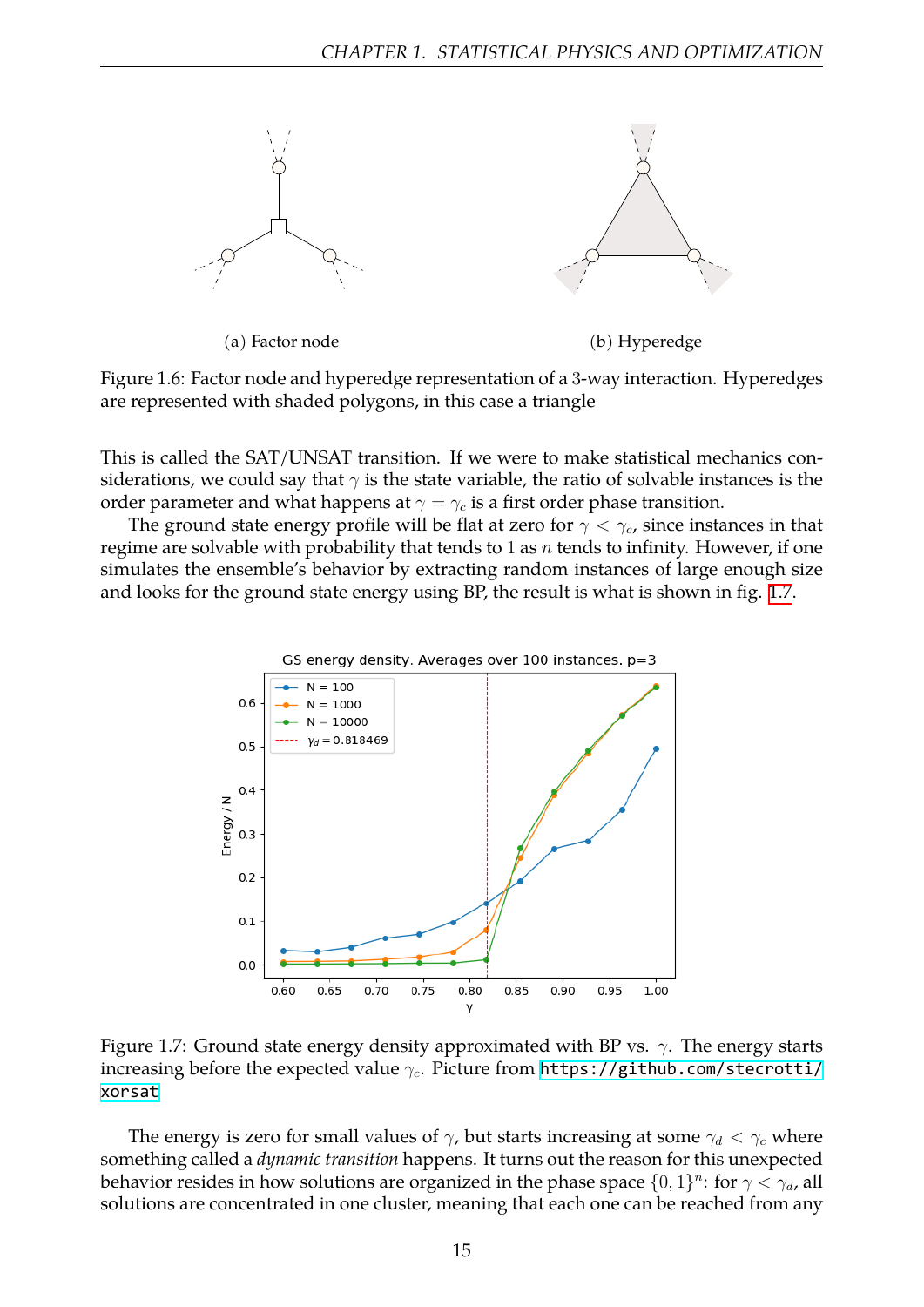other with a finite number of spin flips. Therefore BP, which is a *local* message-passing algorithm, is able to find solutions. Instead, for *γ<sup>d</sup> < γ < γc*, systems are still solvable, but solutions are scattered into an extensive (with respect to *N*) number of clusters, therefore more sophisticated techniques such as Survey Propagation[[Braunstein et al., 2005](#page-57-4)] are required in order to approximate the actual behavior.

Looking at the solutions of combinatorics problems represented in some space can give interesting points of view, as it will hopefully become clear in the next chapters.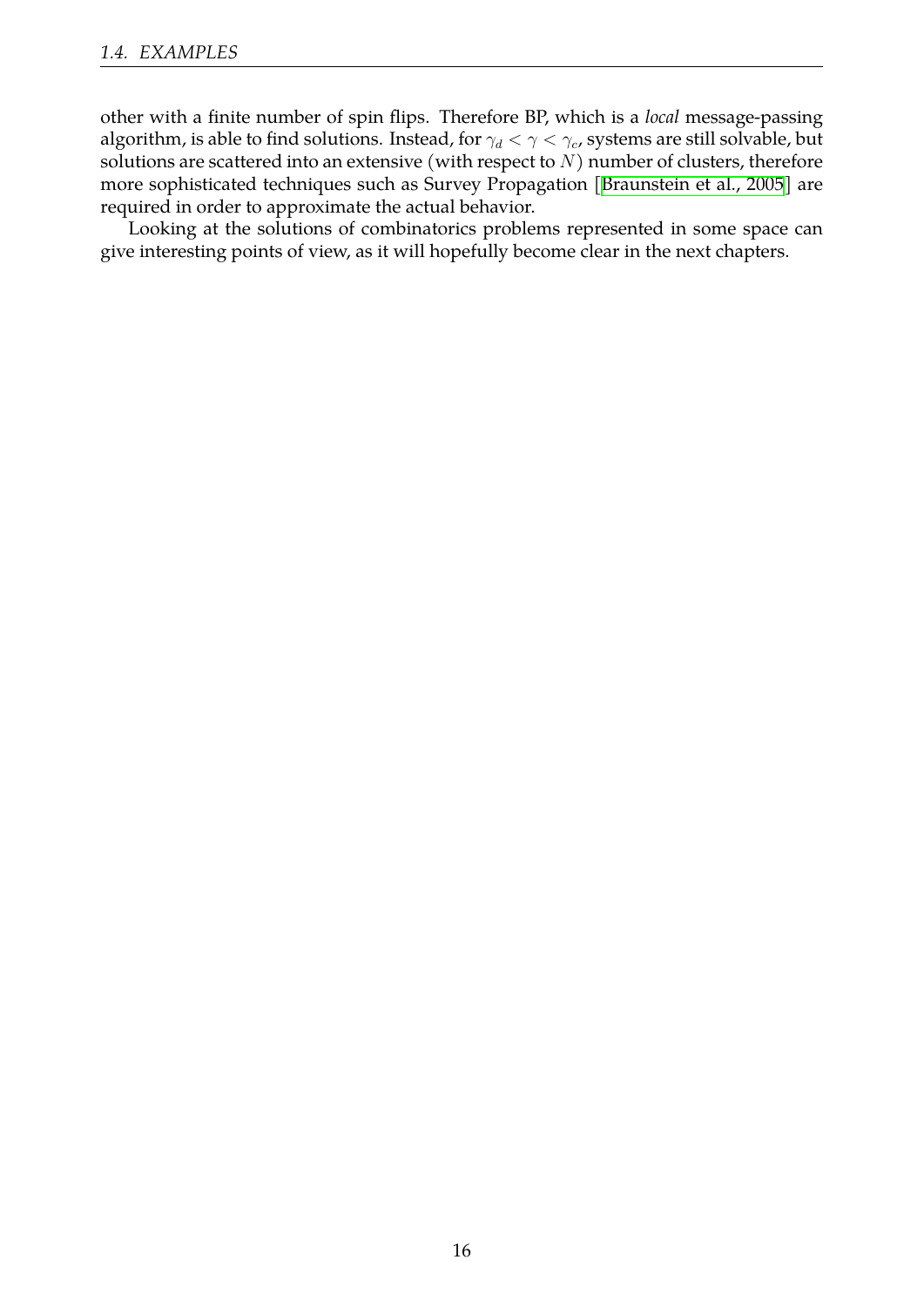## <span id="page-17-0"></span>**Chapter 2**

# **Lossy compression as constrained optimization**

### <span id="page-17-1"></span>**2.1 Problem framing**

Given an input vector  $\mathbf{y} \in \{0,1\}^n$ , the goal is to generate a shorter vector  $\mathbf{x} \in \{0,1\}^k$ ,  $k < n$ , from which an estimate **y**ˆ for **y** can be recovered up to a certain distortion. The problem of finding a metric for the reconstruction error translates to that of finding some discrepancy measure between two vectors, in our case restricted to bit vectors. A natural choice is the Hamming distance

<span id="page-17-2"></span>
$$
d_H(\mathbf{y}, \hat{\mathbf{y}}) = \sum_{i=1}^n y_i \oplus \hat{y}_i
$$
\n(2.1)

which computes the number of differences between two vectors **y** and  $\hat{y}$ , or alternatively the (minimum) number of flips needed to transform one into the other. Sometimes it is more handy to get rid of the dependency on the length *n* by working with the average Hamming distance, or the fraction of bits that differ

$$
\overline{d_H}(\mathbf{y}, \hat{\mathbf{y}}) = \frac{1}{n} \sum_{i=1}^n y_i \oplus \hat{y}_i.
$$
 (2.2)

We can now define the distortion to be the expected average Hamming distance between the original vector and the reconstructed one

$$
D = \mathbb{E}\left[\overline{d_H}(\mathbf{y}, \hat{\mathbf{y}})\right].
$$
 (2.3)

It is common practice to characterize the goodness of a compression scheme by considering another parameter in addition to the distortion: the compression rate

$$
R = \frac{k}{n} \tag{2.4}
$$

The rate simply quantifies how much the original length has been squished to obtain the compressed vector **x**. The tuple *R, D* is a proper tool to establish the cost-effectiveness of a compression. But what values are to be considered good?

We can't proceed any further in answering this question without giving some information about the source that generated the input string. Since the pioneering work of Shannon[[Shannon, 1948\]](#page-58-7), many efforts have been devoted by information theorists to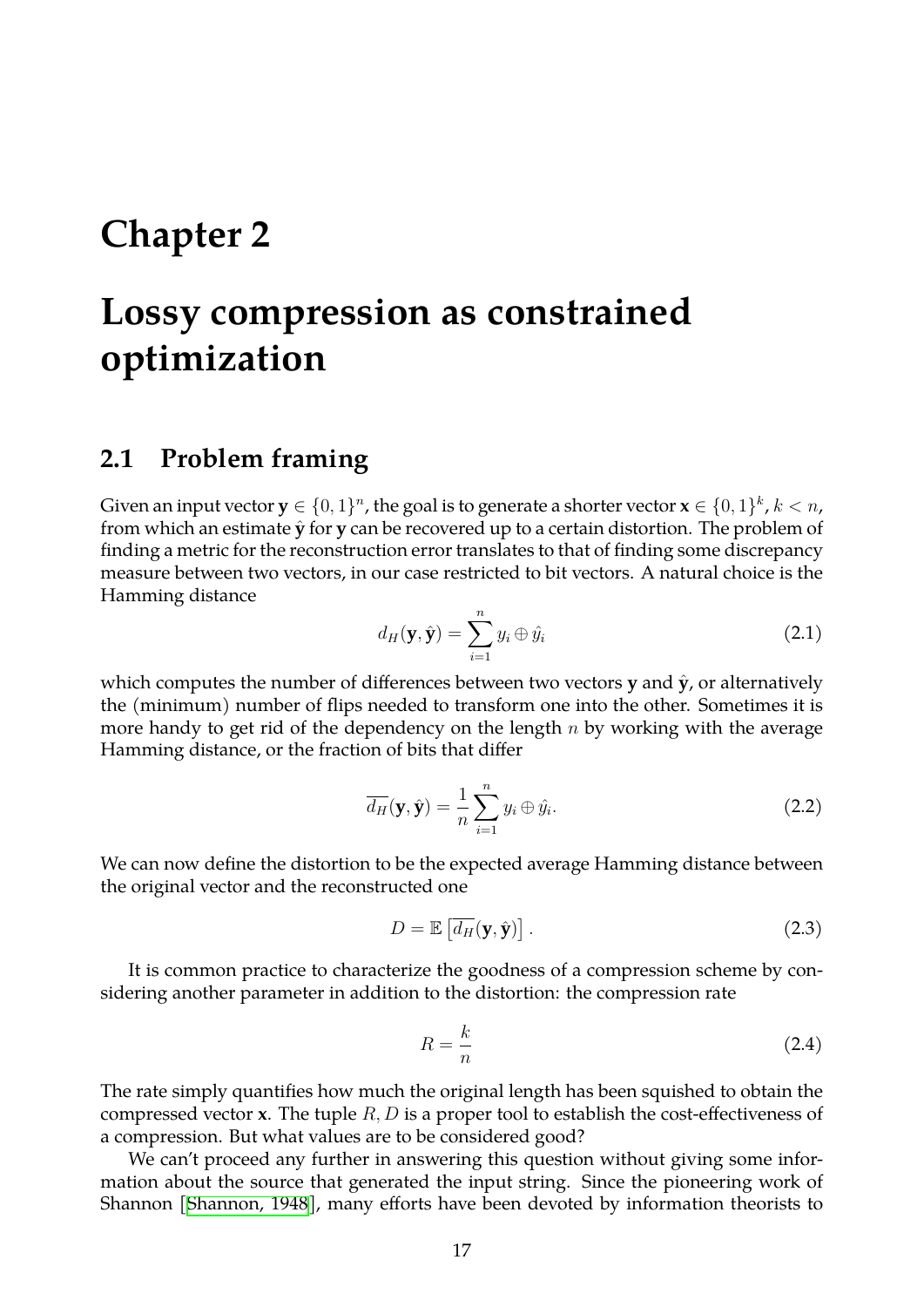exploiting the probability distribution of a source for efficient data compression. In general, as the source becomes more predictable, it gets easier and easier to achieve small or even zero distortions. For example, imagine that input bits coming from a distribution that outputs 1 with probability  $p_0 \ll 1$  and 0 with probability  $1 - p_0$ . The fact that the source distribution is so unbalanced can be exploited effectively using, for example, arithmetic coding [\[MacKay, 2003](#page-58-8)].

However, here we are interested in the case where the source probability distribution is not accessible or very hard to characterize because, for example, it varies with time. To represent all these situations, here we look at the case of a symmetric source of independent bits. Formally,

$$
y_i \sim \text{Bernoulli}\left(\frac{1}{2}\right) \quad \forall i = 1, ..., n. \tag{2.5}
$$

This is a limit case in the sense that  $\frac{1}{2}$  gives the maximum entropy for a binary source, i.e. the minimum predictability.

For a binary symmetric source, there exists a theoretical statement against which to compare results[[Shannon, 1959](#page-58-9)], called the rate-distortion bound

$$
R(D) = 1 - H(D), \quad D \in \left[0, \frac{1}{2}\right]
$$
 (2.6)

where  $H(D)$  is the binary entropy  $H(D) = D \log_2 \left( \frac{1}{L} \right)$  $\frac{1}{D}$ ) + (1 *− D*) log<sub>2</sub> ( $\frac{1}{1-}$ 1*−D* . It does not make sense to talk about distortions greater than  $\frac{1}{2}$ , since that is the average reconstruction error one would get by discarding the input and randomly extracting another vector to use as output. A similar reasoning can be done jointly on *R, D* by observing that a naïve compression technique could be: take **x** to be the first *k* bits of **y** and then append  $n - k$ random values to form  $\hat{y}$ . *k* bits will obviously be reconstructed correctly, while there is a 1  $\frac{1}{2}$  chance of error for each remaining bit, giving

$$
D = \frac{1}{2} \frac{n-k}{n} = \frac{1}{2} \left( 1 - \frac{k}{n} \right)
$$
  

$$
R = \frac{k}{n}
$$
 (2.7)

and finally

$$
R = 1 - 2D.\tag{2.8}
$$

Shannon's theoretical bound and the "naïve compression" line will be used from now on as a comparison when assessing the goodness of results. A picture is shown in fig. [2.1](#page-19-1).

## <span id="page-18-0"></span>**2.2 Taking inspiration from LDPC codes**

It is interesting at this point to notice that the problem of data compression, or*source coding* in the information theory lingo, is somewhat dual to that of *channel coding* (often called *error correction*). Channel coding is perhaps *the* fundamental topic in information theory, and it faces the issue of ensuring a reliable communication of data over a noisy channel. This section takes a detour into channel coding and the technique of Low-Density Parity-Check (LDPC) codes, hopefully motivating and explaining the origin of the compression strategy that is being presented later in this work.

For a more detailed introduction to channel coding and LDPC codes see [\[MacKay,](#page-58-8) [2003,](#page-58-8) parts II, VI]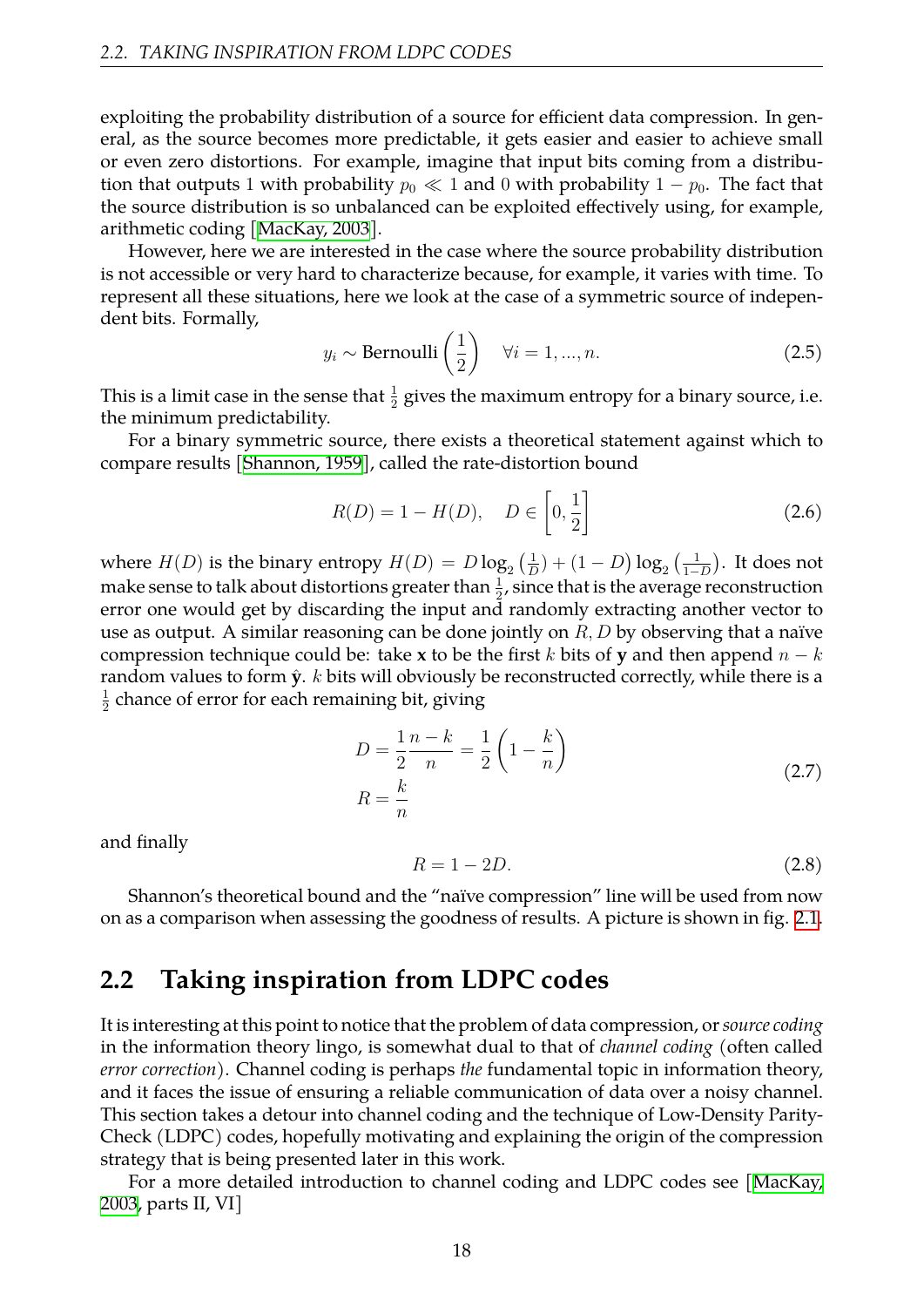<span id="page-19-1"></span>

Figure 2.1: The (Rate, Distortion) space of compression codes

#### <span id="page-19-0"></span>**2.2.1 Channel coding**

Suppose you have a source that generates some data **s**, in our case the usual string of bits, and these are then transmitted over a channel which might corrupt the information, namely flip some of the bits. The channel output **r** is finally collected by the receiver, which will get the original message, affected by some error.

The idea behind source coding is to add some redundancy to the message before transmitting it in a clever way so that the receiver can detect and correct as many errors as possible. The input **s** is therefore transformed according to some strategy called a "code" (hence the name channel coding) into some other string **t** to be transmitted over the channel. The receiver then tries to infer the original message by means of a decoding algorithm paired to the encoding one and makes a guess which typically maximizes some probability  $p(\mathbf{s}|\mathbf{r})$  of **s** having been sent given that **r** was received.

As for the case of compression, the ability of a coding strategy to maximize the reconstruction capability cannot be the only feature that one takes into account. Take as an example the following code: for each bit in **s**, replicate it 100 times when constructing **t**. For instance, the string [0*,* 1*,* 1] will be encoded as

$$
[0, 1, 1] \rightarrow [\underbrace{0, ..., 0}_{100 \text{ times}}, \underbrace{1, ..., 1}_{100 \text{ times}}, \underbrace{1, ..., 1}_{100 \text{ times}}]
$$

Noise might flip some of the bits but it is clear that this strategy is robust: the receiver can look at 100 bits at a time and guess the original value based on which digit appears most frequently. If a block contains say 80 '1's and 20 '0's, the receiver will guess 1. An error will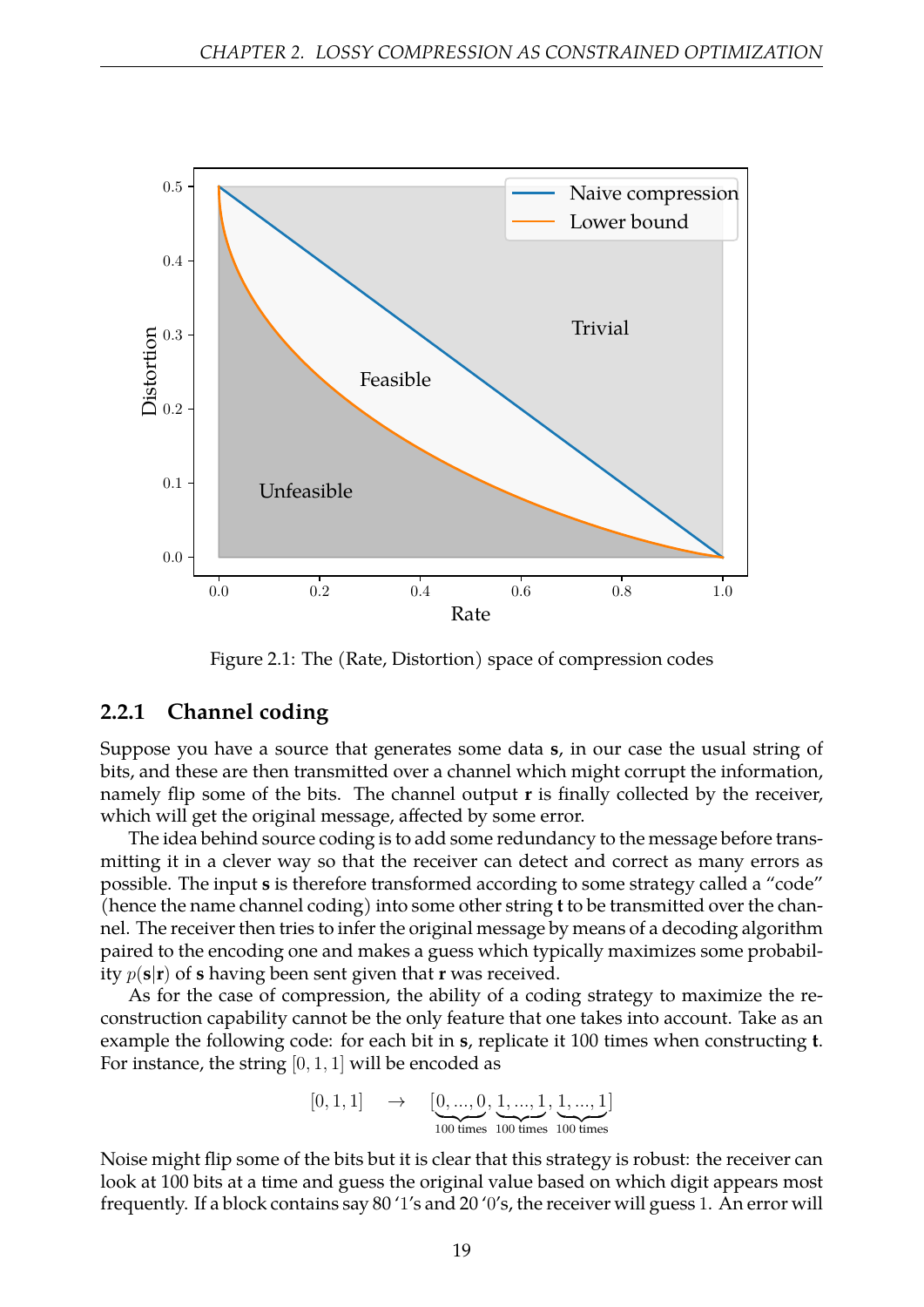be made only if more than half of the transmitted bits were flipped during transmission, which is very unlikely if the noise is reasonably small.

However, what prevents us to add repetitions at will is that communication becomes less and less efficient as the channel gets crowded with redundant information, namely the *rate* at which data are transmitted drops. Ultimately, in analogy to what happens with compression, the performance of a channel coding algorithm should be assessed based on both the reconstruction fidelity and the transmission rate.

#### <span id="page-20-0"></span>**2.2.2 Parity-check codes**

A more sophisticated family of approaches falls under the name of parity-check codes. The idea is to append to the message  $\mathbf{s} \in \{0,1\}^n$ , p extra bits containing information about combinations of the bits in **s**.

$$
\mathbf{s} = \begin{bmatrix} s_1 \\ s_2 \\ \vdots \\ s_n \end{bmatrix} \quad \mathbf{t} = \begin{bmatrix} s_1 \\ s_2 \\ \vdots \\ s_n \\ t_{n+1}(s_1, \dots, s_n) \\ \vdots \\ t_{n+p}(s_1, \dots, s_n) \end{bmatrix}
$$

The receiver, which shares knowledge about this process, will then check if those extra bits indeed correspond to the right combinations of source bits and any mismatch is labeled as an error. The simplest combination of source bits, which is also responsible for the origin of the name "parity check", is the sum of all of them

$$
t_{n+1} = \bigoplus_{i=1}^{n} s_i
$$
 (2.9)

In this case, the single extra bit is called a parity bit because it equals 0 if **s** contains an even number of '1's and 1 otherwise. The set of *p* equations relative to the chosen combinations are called "check equations" or simply "checks". The extra bits are called "check bits", while the ones coming from the original message are called "information bits". The total length  $n + p$  is the code's "block length".

The receiver can notice that there was some corruption on the channel if in the received vector **r** one or more parity equations are not satisfied. This information, however, is not enough on its own. Take the previous example with a single parity bit: what if 2 or 4 or any even number of source bit get corrupted? The sum will be insensitive to such changes and no error will be raised. We need to increase the number and the complexity of the parity equations in such a way to maximize the receiver's ability to spot and correct errors. Moreover, say one or more constraints are not satisfied: is it because some of the source bits were corrupted, or maybe the parity bit itself was? If there is no hint on where the error (or errors) was generated, there will be no hope to correct it.

In facing these issues, it is useful to begin by introducing some definitions. A code is called "linear" if parity bits are obtained through linear combinations of elements in **s**. In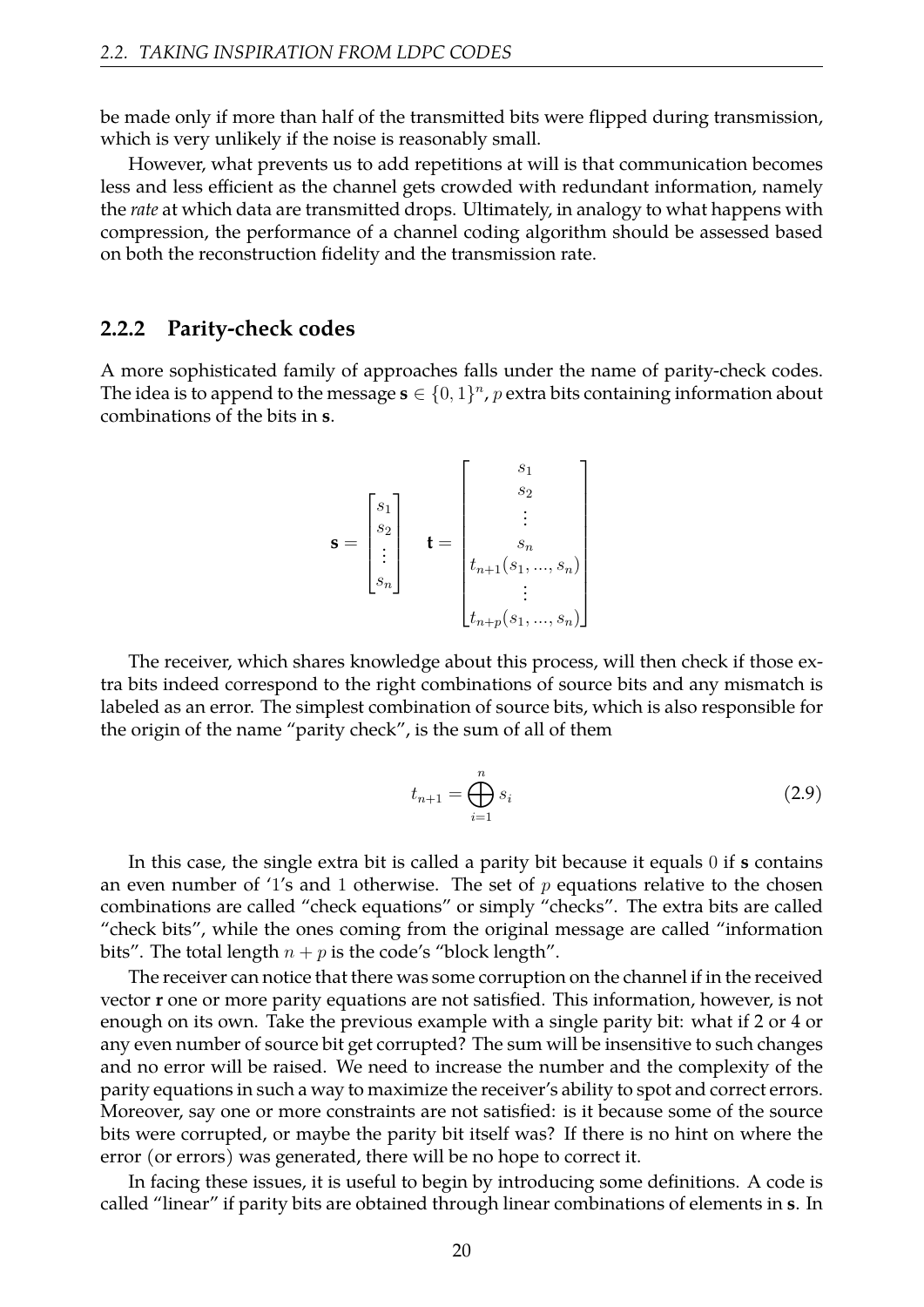this case, **t** is obtained by matrix multiplication as

$$
\begin{bmatrix} t_1 \\ t_2 \\ \vdots \\ t_{n+p} \end{bmatrix} = G^T \begin{bmatrix} s_1 \\ \vdots \\ s_n \end{bmatrix}
$$
 (2.10)

where  $G \in \{0,1\}^{n,n+p}$  is called generator matrix and p is the number of parity bits. This process is called "encoding".

In our example with just one parity bit where the last element in **t** is the sum of **s**, we have

$$
G^{T} = \begin{bmatrix} 1 & & & \\ & 1 & & \\ & & \ddots & \\ & & & 1 \\ 1 & 1 & \cdots & 1 \end{bmatrix}
$$
 (2.11)

Once we restrict ourselves to linear transformations, and since we are working with numbers in base 2, there are actually not many operations left allowed! The coefficients of such linear combinations can only be 0 or 1, which means that any check bit is obtained as the parity of a certain subset of the information bits

$$
t_{n+j} = \bigoplus_{i \in \{1, \dots, n\}} s_i, \quad \text{for some } j \in 1, \dots, p \tag{2.12}
$$

It is important to stress that the  $p$  extra bits are redundant: each one of the  $2^n$  possible source vectors gets mapped onto one **t** vector. Therefore, the number of valid **t** vectors is still  $2^n$ , even though there are in principle  $2^{n+p}$  vectors of length  $n+p$ .

Message **t** then travels through the channel where it suffers some perturbation after which it turns into **r**. The receiver starts the decoding phase by a parity-check operation that consists in controlling that all parity relations are satisfied. For linear codes this is again performed through multiplication of the received vector **r** with a matrix *H*, paired to *G*. The resulting vector **z** is called syndrome

$$
\begin{bmatrix} z_1 \\ \vdots \\ z_p \end{bmatrix} = H \begin{bmatrix} r_1 \\ r_2 \\ \vdots \\ r_{n+p} \end{bmatrix}
$$
 (2.13)

and  $H \in \{0,1\}^{p,n+p}$  is called parity-check matrix. For our simple example *H* is just a row vector of  $n + 1$  '1's

$$
H = \begin{bmatrix} 1 & \cdots & 1 \end{bmatrix} \tag{2.14}
$$

We say that parity is fulfilled if

$$
z = Hr = 0 \tag{2.15}
$$

which means that**r** satisfies all the parity constraints. This might be happening because no corruption happened, meaning that **r** is equal to the transmitted vector **t**, which satisfies parity by construction. Or, the message might have been perturbed in the channel in such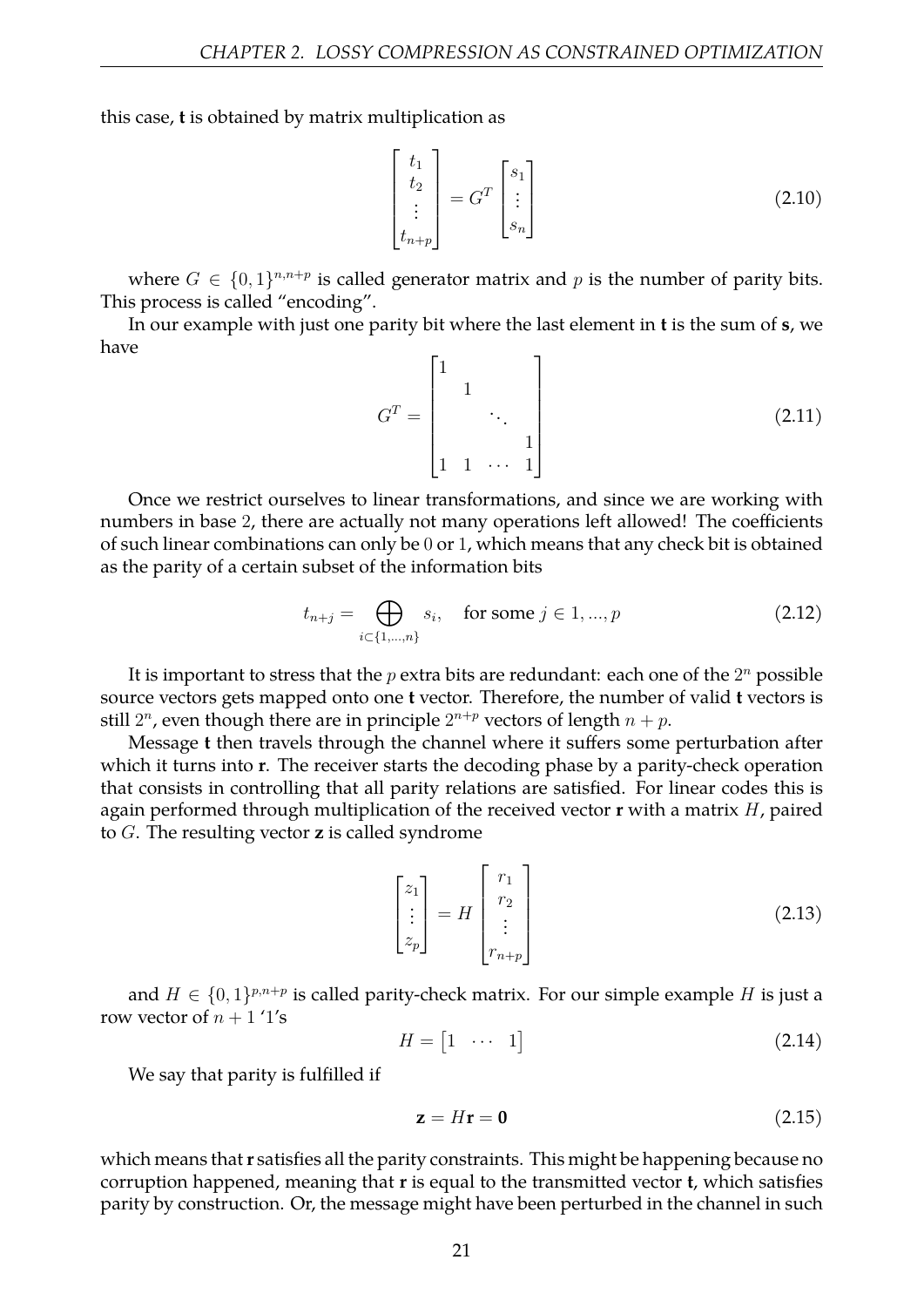a way that all errors canceled each other exactly, so that **r** happens to fall in the set of possible transmitted vectors, although it is different from the one that was sent.

The vectors that satisfy all parity constraints are given a special name: codewords. Stated alternatively, we define codewords to be the elements of the nullspace (or kernel) of *H*. If *H* is full-rank, than such space will have dimension  $n + p - p = n$ , which is consistent with the fact that input vectors have length *n*. Again, *G* and *H* are built so that by construction every transmitted vector is a codeword, while in general received vectors will not, due to noise in the channel. In the following, we will assume that *G* and *H* are paired in the correct way and *H* is full rank.

In more complex codes, parity bits are not necessarily appended at the end of the source signal (which would imply  $G<sup>T</sup>$  and  $H$  to contain an identity block). Codewords may be built as any linear function of the information bits.

#### <span id="page-22-0"></span>**2.2.3 Codewords as points in space**

To understand the principles behind LDPC codes it can be useful to adopt a new point of view when looking at messages. We can think of a bit string, or vector, of length *n* as a point living in an *n*-dimensional space where each coordinate takes value in *{*0*,* 1*}*. Another way to state the same is that all bit vectors with a certain fixed length can be identified with the vertices of a hypercube with dimension equal to the vector length. Clearly, the number of possible vectors is  $2<sup>n</sup>$ , just like the number of vertices of the hypercube.

<span id="page-22-1"></span>![](_page_22_Figure_6.jpeg)

 $x<sub>1</sub>$ 0 1  $x<sub>2</sub>$  $\Omega$ 1 x3  $\Omega$ 1

(a) Vertices of a hypercube of dimension 3 (a cube)

(b) Path of length 3 connecting  $[1, 1, 0]$  to  $[0, 0, 1]$ 

![](_page_22_Figure_10.jpeg)

Each point has got *n* nearest-neighbors ( $n = 3$  for the example in fig. [2.2\)](#page-22-1), that is points that are reachable by a straight path of length 1. Such paths give us a notion of how close or far apart two points are in this space. We define the distance between any two vertices as the (minimum) number of "nearest-neighbor" steps needed in order to go from one to the other.

Notice that taking a step of length one as described above is equivalent to flipping a bit in the vector seen in string form, since one component changes its value from 0 to 1 or vice-versa. The analogy is completed by the observation that the distance that we just defined is nothing but the Hamming distance([2.1\)](#page-17-2). This means that the Hamming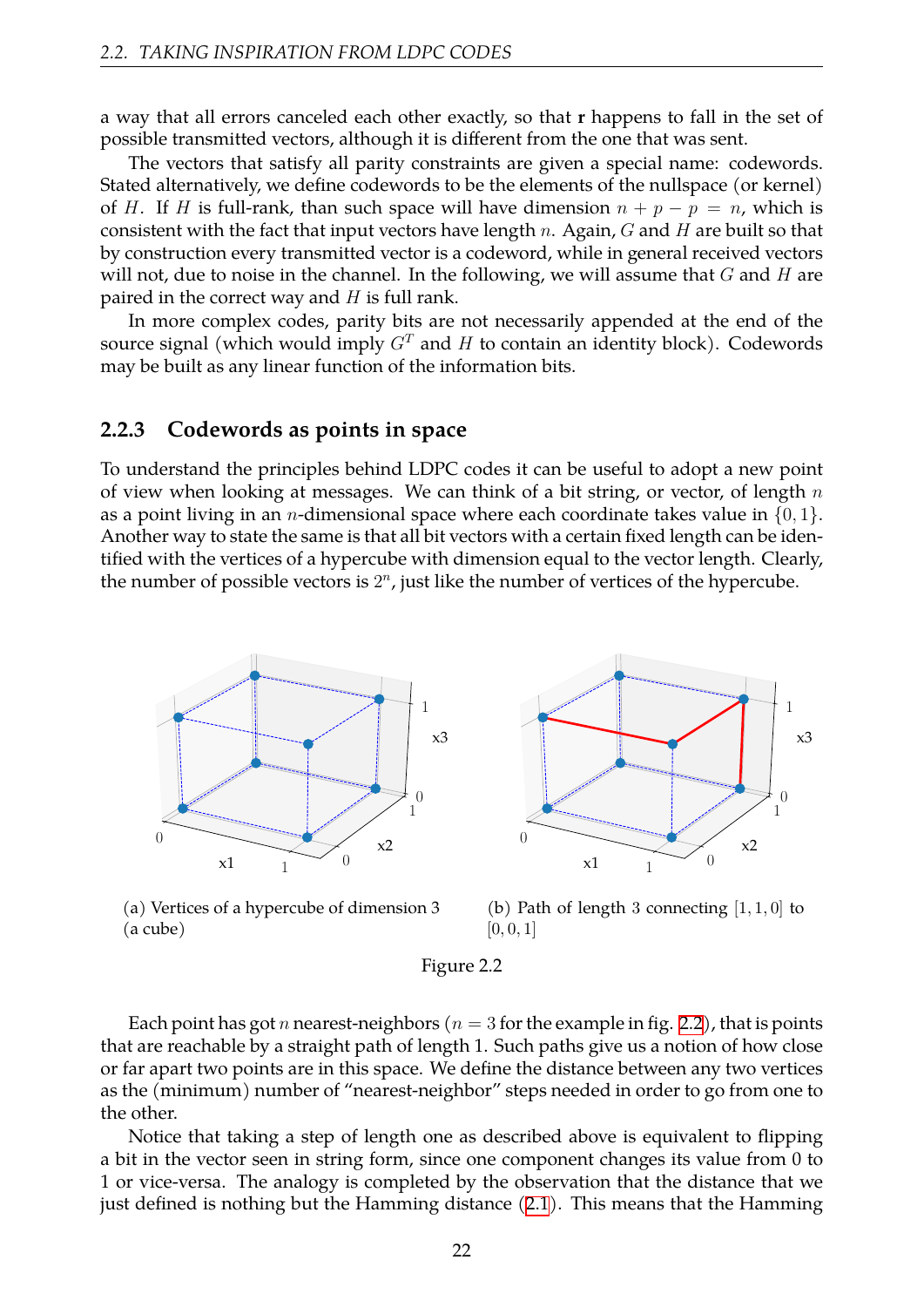distance between two bit strings of same length corresponds to the number of hypercube edges traversed by the shortest path composed of nearest-neighbor hops.

Let us visualize the process of parity generation and check described in [2.2.3](#page-22-0) in space. For the sake of representation, in the following all points are drawn in two-dimensional spaces, but should be imagined as living on the above mentioned hypercube vertices.

We said previously that source vectors fill the space of all possible vectors of length *n*, in the sense that any vector of such length might have been originated by the source. Let us call this set *S*: formally,

$$
S = \{ \mathbf{s} : \mathbf{s} \in \{0, 1\}^n \}, \quad |S| = 2^n
$$

Each of these vectors will have a counterpart represented on  $n + p$  bits, living in the set of codewords *T*

$$
T = \{ \mathbf{t} : \mathbf{t} = G^T \mathbf{s}, \mathbf{s} \in \{0, 1\}^n \}, \quad |T| = 2^n
$$

or, equivalently

$$
T = \{ \mathbf{t} : H\mathbf{t} = 0, \mathbf{t} \in \{0, 1\}^{n+p} \}, \quad |T| = 2^n
$$

where *G* and *H* are a pair of suitable generator and parity-check matrices. *T* is in turn a subset of all possible vectors of length  $n + p$ , which is the space where received vectors live. Let us call it *R*

$$
R = \{\mathbf{r} : \mathbf{r} \in \{0, 1\}^{n+p}\}, \quad |R| = 2^{n+p}
$$

![](_page_23_Figure_11.jpeg)

Figure 2.3: Encoding of source vectors from *S* to *T*. Red dots indicate codewords, black dots indicate generic received vectors

The effect on **t** of the channel noise is to flip some of the bits. Under some reasonable assumptions on the noise, the probability that a number of bits get flipped decreases with the number itself (This is easy to show for example in the case of Binary Symmetric Channel [\[MacKay, 2003](#page-58-8)], where bits get flipped independently with a fixed probability). Translated to the space point of view, this means that the received vector will be somewhere in *R*, likely somewhere close to **t**, since the probability of many nearest-neighbor hops (corresponding to bit flips) is low.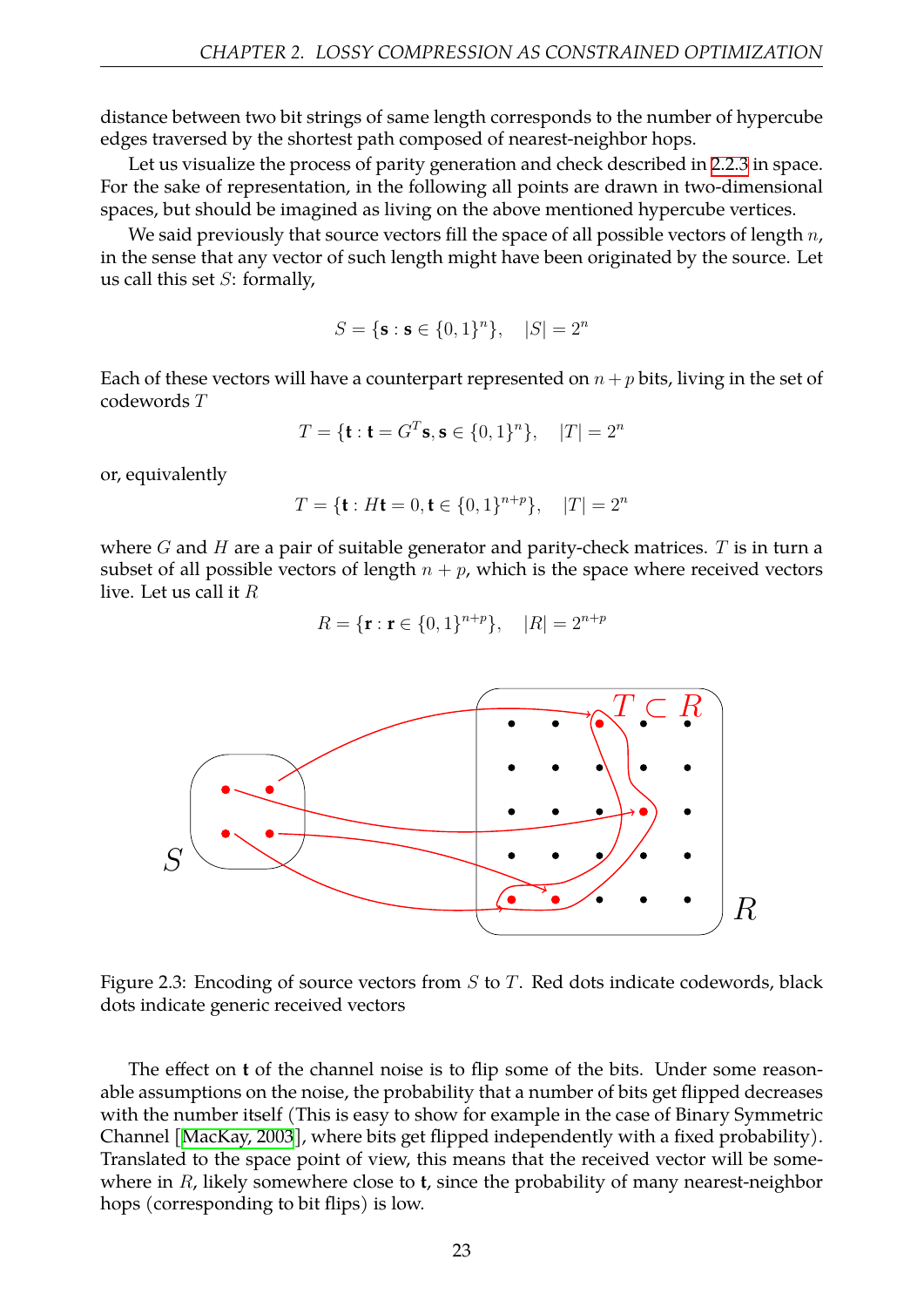![](_page_24_Figure_1.jpeg)

Figure 2.4: Effect of channel noise on the transmitted vector: the number of bit flips is small (just 1). Red dots indicate codewords, black dots indicate generic received vectors

Based on these visualizations, here is a proposition for an efficient coding strategy: build the encoded messages  $\mathbf{t} \in T$  to be as spread out as possible, so that there are many non-codewords (black dots) between any pair of codewords (red dots). A small perturbation will place the received vector on some black dot somewhere close to **t** but typically still sufficiently far from any other codeword. Build the decoder so that, given a received vector **r**, the guess for the transmitted message is the closest codeword

<span id="page-24-1"></span>
$$
\mathbf{t}^* = \underset{\mathbf{t} \in T}{\arg \min} d_H(\mathbf{t}, \mathbf{r}).
$$
 (2.16)

Once **t** *∗* is found, the estimate for the source vector is straightforward, since the mapping from *S* to *T* is one-to-one.

The operations needed for the strategy just described are indeed very effective but perhaps more tricky than they seem when it comes to practical implementation. The reason is twofold:

- 1. The problem of generating a set of "spread out" codewords is not trivial. One could think about maximizing the sum of distances between all pairs but that sounds like a nasty optimization task. Instead, the solution provided by Shannon, which is proved to be the optimal one, exploits some statistical properties of hypercubic spaces as their dimension grows very large. In other words, such optimal performance can be reached asymptotically as  $n \to \infty$ ,  $p \to \infty$ ,  $p/n$  finite.
- 2. In general, finding the minimum in([2.16](#page-24-1)) requires an extensive search over all possible  $\mathbf{t} \in T$  in order to be carried out exactly. The computational cost grows as  $2^n$ , which soon becomes prohibitive if we wish to work with high dimensions, therefore some kind of approximation is needed.

Long codes and a polynomial-time approximation are the key ingredient to Low-Density Parity-Check codes, first introduced by Gallager in the early '60[[Gallager, 1962](#page-57-5)].

#### <span id="page-24-0"></span>**2.2.4 Low-Density Parity-Check codes**

Low-Density Parity-Check (LDPC) codes are parity-check codes of large block length whose defining matrix *H* is sparse, meaning it contains many 1's and few 0's, hence the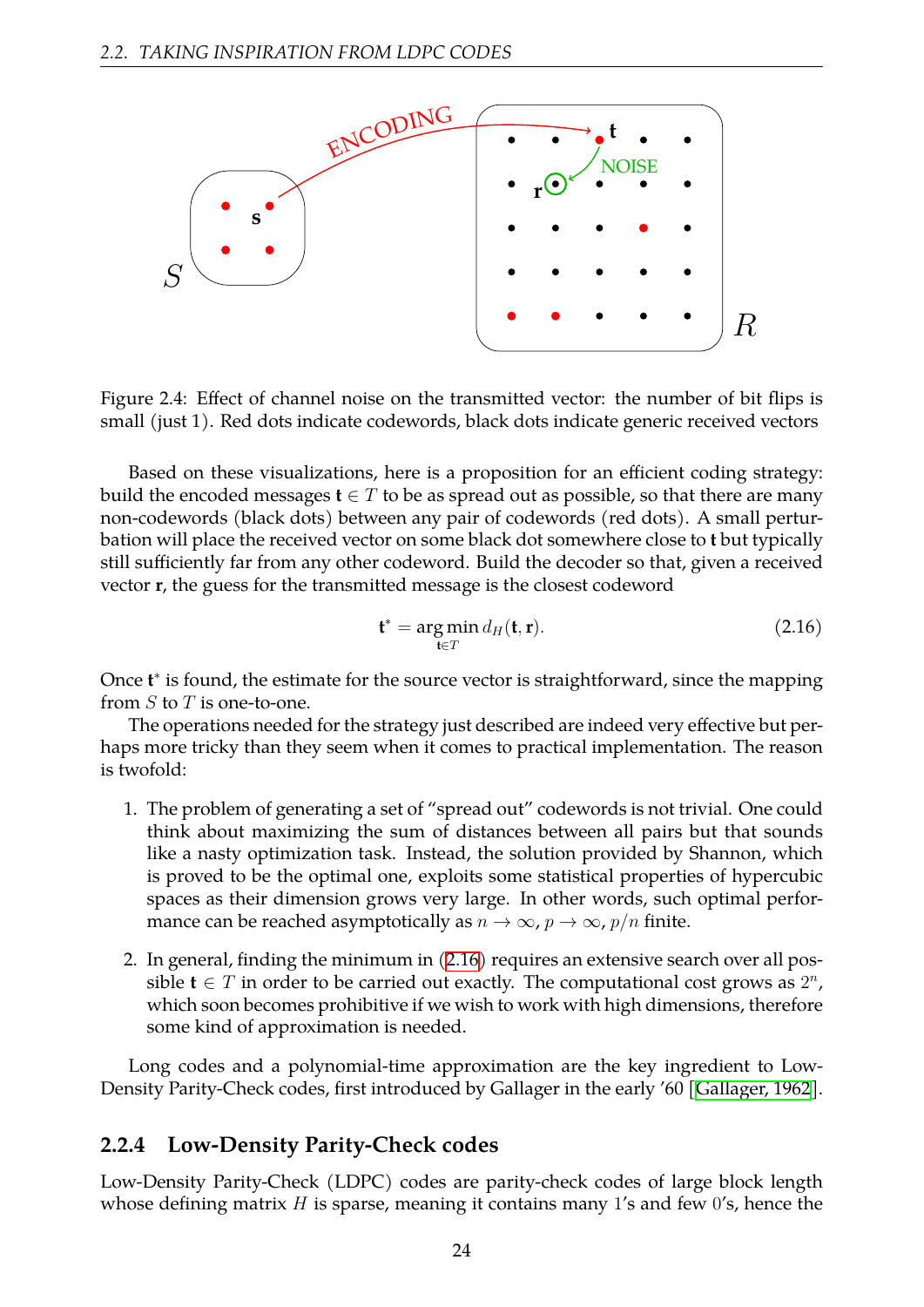low density. In their first version, LDPC matrices were "regular": constructed so that each check involved a fixed number *k* of digits and each digit appeared in a fixed (smaller) number *j* of checks. Later, it was found that performances can be improved by choosing irregular codes, where *j* and *k* are not fixed (see for example [\[Luby et al., 2001\]](#page-58-10)). For *H* to be sparse, both *j* and *k* must be small, typically less than 10.

It was proved that optimal codes are achievable with matrices *H* whose entries are all extracted randomly, therefore not sparse. However, the advantage brought by sparseness in terms of decoding feasibility is large enough to compensate for such lack of optimality.

Gallager pointed out that, since the properties of single codes are hard to analyze, it is wiser to consider an ensemble of such codes constituted by the set of some permutations of the 1's in the parity-check matrix (details in [\[Gallager, 1963](#page-57-6)]). He used the fact that, for a code picked at random from the ensemble, the Hamming distance between the two nearest codewords is a non-zero fraction of the block length, with probability that goes to 1 as the block length grows. Sets of codewords built in this way indeed meet the previously mentioned requirement of being nicely spread-out.

We can rewrite([2.16\)](#page-24-1) in the form of a constrained optimization problem using the definition for the set of codewords *T*

<span id="page-25-1"></span>
$$
\mathbf{t}^* = \underset{\mathbf{t}:H\mathbf{t}=0}{\arg \min} d_H(\mathbf{t}, \mathbf{r})
$$
  
= 
$$
\underset{\substack{n+p\\ \text{if } p\\ \text{if } h_{ij}t_j}}{\arg \min} \sum_{i=1}^{n+p} t_i \oplus r_i
$$
 (2.17)

where  $h_{ij}$  are the entries of  $H$ .

It is worth emphasizing that [\(2.17](#page-25-1)) is the core equation of this whole work: it constitutes the hardest step in the compression procedure, it is explicitly stated as an optimization problem, it involves  $\mathbb{GF}(2)$  operations and it features a parity-check matrix.

The fact that each parity constraint involves only a small number of digits, paves the way for local algorithms to heuristically look for a solution. The one described by Gallager, perhaps at that time without even his knowledge, is nothing but the Belief Propagation approach well-known in the statistical mechanics community. A key step in the process of finding an approximate solution is to work not directly on matrix *H* but on the corresponding factor graph (see section [1.3](#page-8-0) for details about the link between linear systems and factor graphs).

As all the ingredients for the channel coding - data compression analogy have now been laid down, we can go back to the latter to study it in more detail.

## <span id="page-25-0"></span>**2.3 A compression scheme**

While channel codes expand the source vector into a higher-dimensional space, the aim of compression is the opposite: reduce the number of digits. The reconstruction step, vice-versa, brings the dimension back to the original one, i.e. reduction or expansion for channel and source coding respectively. This suggests that decoding strategies for channel coding, namely LDPC codes, can be exploited to design the encoding stage of a compressor. The compression strategy that is being described here is the one presented in [\[Braunstein et al., 2011](#page-57-7)].

Let us call  $\mathbf{s} \in \{0,1\}^n$  the source vector coming from a memory-less binary symmetric source. The idea is to pick a subset of the  $2^n$  possible source vectors as "representatives"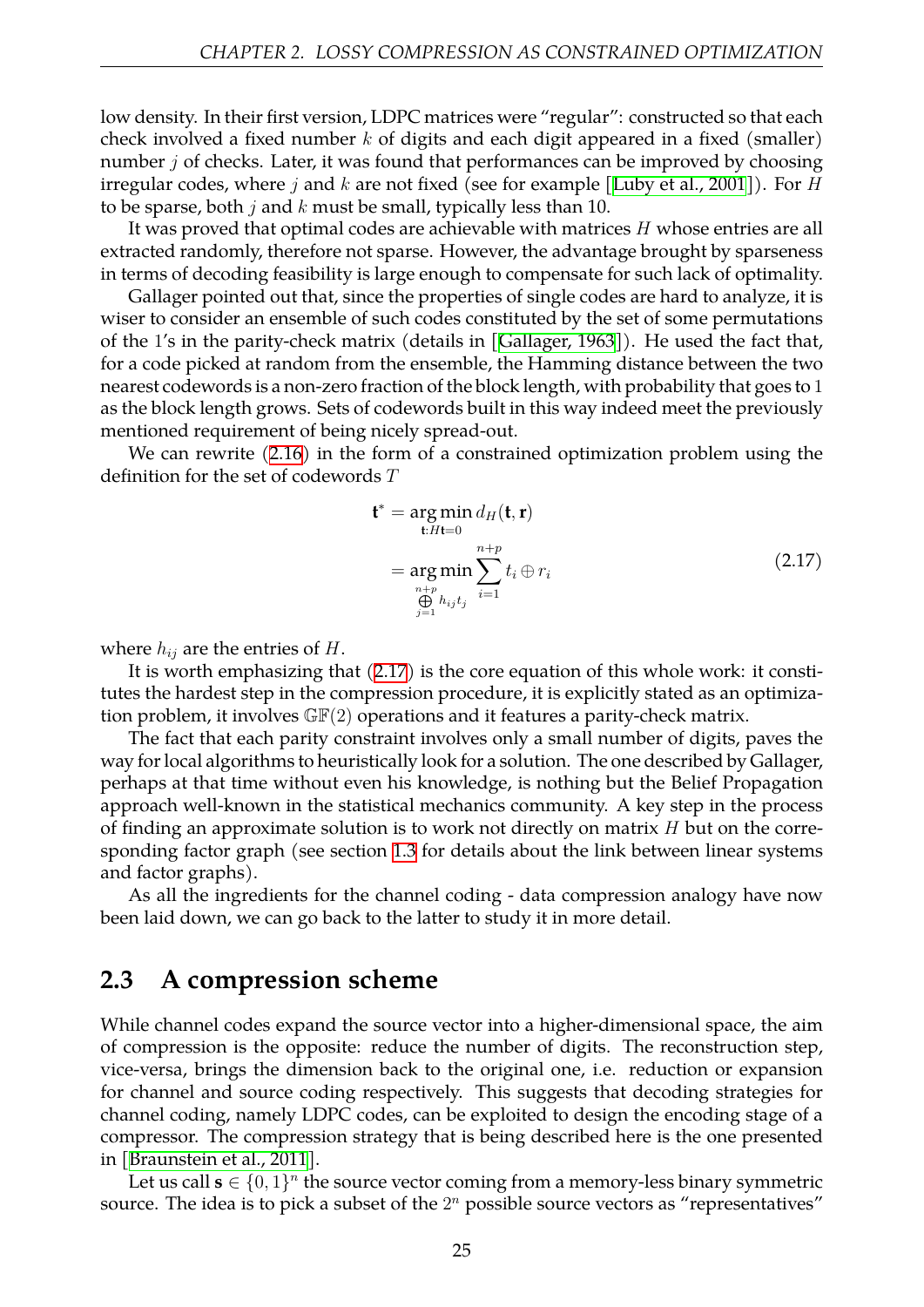for all the rest: each time an input is presented, the encoder does not forward it but its representative is sent instead. Say that there are  $2^k, k < n$  representatives: in order to communicate any of them, we do not need *n* bits anymore. It is enough to send a number in *{*0*, ...,* 2 *<sup>k</sup> −* 1*}* that identifies it and such value can be represented on just *k* bits, which will constitute the transmitted message  $\mathbf{t} \in \{0,1\}^k$ . The  $2^k$  representatives expressed in their *long* form, i.e. still embedded in the *n*-dimensional space, are called, in analogy to what was said before, codewords.

Finally, the decoder has the easiest job: it suffices to look up which codeword corresponds to **t**, that will be the guess  $\hat{\mathbf{s}}$  for what the source vector was.

It is clear that the described strategy implies a loss of information, namely in the stage where the input is replaced by a codeword, since clearly more than one input will (at least on average) correspond to the same codeword. It should be no surprise that in this case compression has to be lossy, since it is well known that a memory-less symmetric source emits digits with maximum entropy (1 bit/symbol).

#### <span id="page-26-0"></span>**2.3.1 Encoding - part one**

What is needed at this point is a good set of codewords together with the mapping from the source vector space. The analogy with the decoding phase of a LDPC code suggests a similar strategy: map each input vector onto the nearest of the codewords, which have been picked as spread out as possible. In this way, reconstruction error will correspond to the distance between source vector and codeword which is always kept fairly small.

As we have seen in [2.2.4](#page-24-0), sets of codewords with the above mentioned property can be obtained as the solutions of homogeneous linear system modulo 2 defined as

$$
C = \{ \mathbf{c} : H\mathbf{c} = 0, \mathbf{c} \in \{0, 1\}^n \}
$$

where *H ∈ {*0*,* 1*} <sup>n</sup>−k,n* is called a parity-check matrix. Again, we will in general assume *H* to be full-rank so that  $dim(C) = k$ . The size of *H* determines the compression rate, which is the ratio of lengths between original and compressed vector

$$
R = \frac{k}{n} \tag{2.18}
$$

In complete analogy to what happens for LDPC codes (compare([2.17\)](#page-25-1)), the encoding step is performed by finding the nearest codeword to the source vector

<span id="page-26-1"></span>
$$
\mathbf{c}^* = \underset{\mathbf{c}: H\mathbf{c}=0}{\arg \min} d_H(\mathbf{c}, \mathbf{s})
$$
  
= 
$$
\underset{\substack{n\\ \mathbf{c} \text{ in } h_{ij}c_j=0}}{\arg \min} \sum_{i=1}^n c_i \oplus s_i
$$
 (2.19)

where  $h_{ij}$  are the entries of *H*. If *H* is sparse, the minimization can be attempted via local algorithms of polynomial complexity such as Belief Propagation.

Building *H* and solving for the minimum are far from being trivial problems; the latter in particular is computationally characterized as *hard*, a feature shared with many various similar tasks in constrained optimization. The study of an efficient solving algorithm is the essential content of the rest of this work from chapter [3](#page-28-0) on, while details on how to build *H* are given in section [3.1](#page-28-1).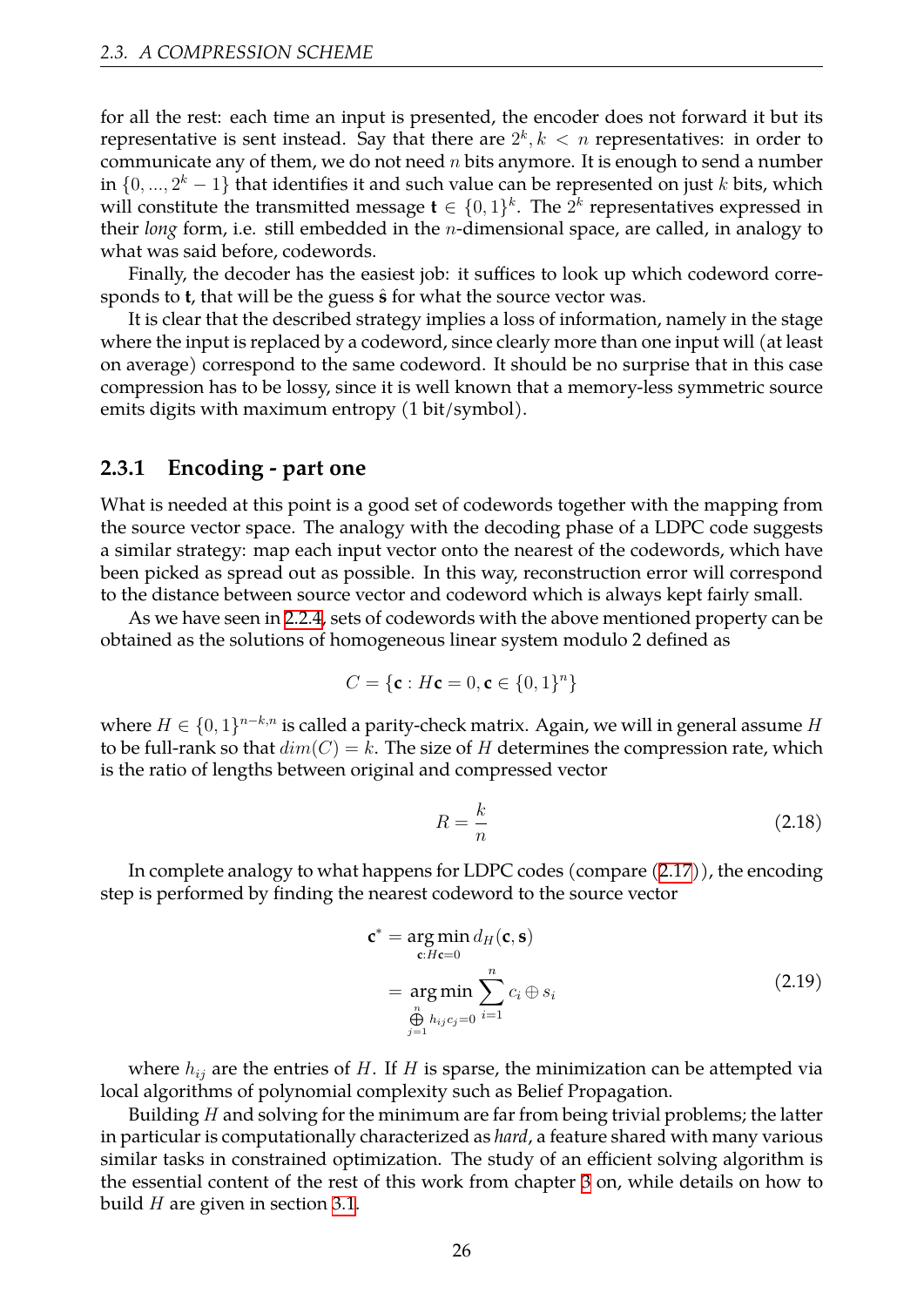## <span id="page-27-0"></span>**2.3.2 Encoding - part two**

Suppose somehow **t** was found, the difficult part is over! Since the space of codewords *C* is obtained as a kernel, it is by definition a linear vector space. Despite being embedded in a *n*-dimensional space, we saw that it has dimension *k < n*, therefore one can find *k* basis vectors and express any  $c \in C$  as a linear combination of those. For any choice of **c**, the coefficient of such expansion will constitute a list of *k* bits which works as a unique identifier: a perfect choice for the compressed vector **t**.

## <span id="page-27-1"></span>**2.3.3 Decoding**

The decoder must share knowledge about which basis was chosen for *C*. Once this requirement is met, it is enough to re-expand **t** on the basis into **c** *∗*

$$
\mathbf{c}^* = \bigoplus_{i=1}^k t_i \mathbf{b_i} \tag{2.20}
$$

where  $\{\mathbf{b_i}\}_{i=1}^k$  are the *n*-dimensional basis vectors.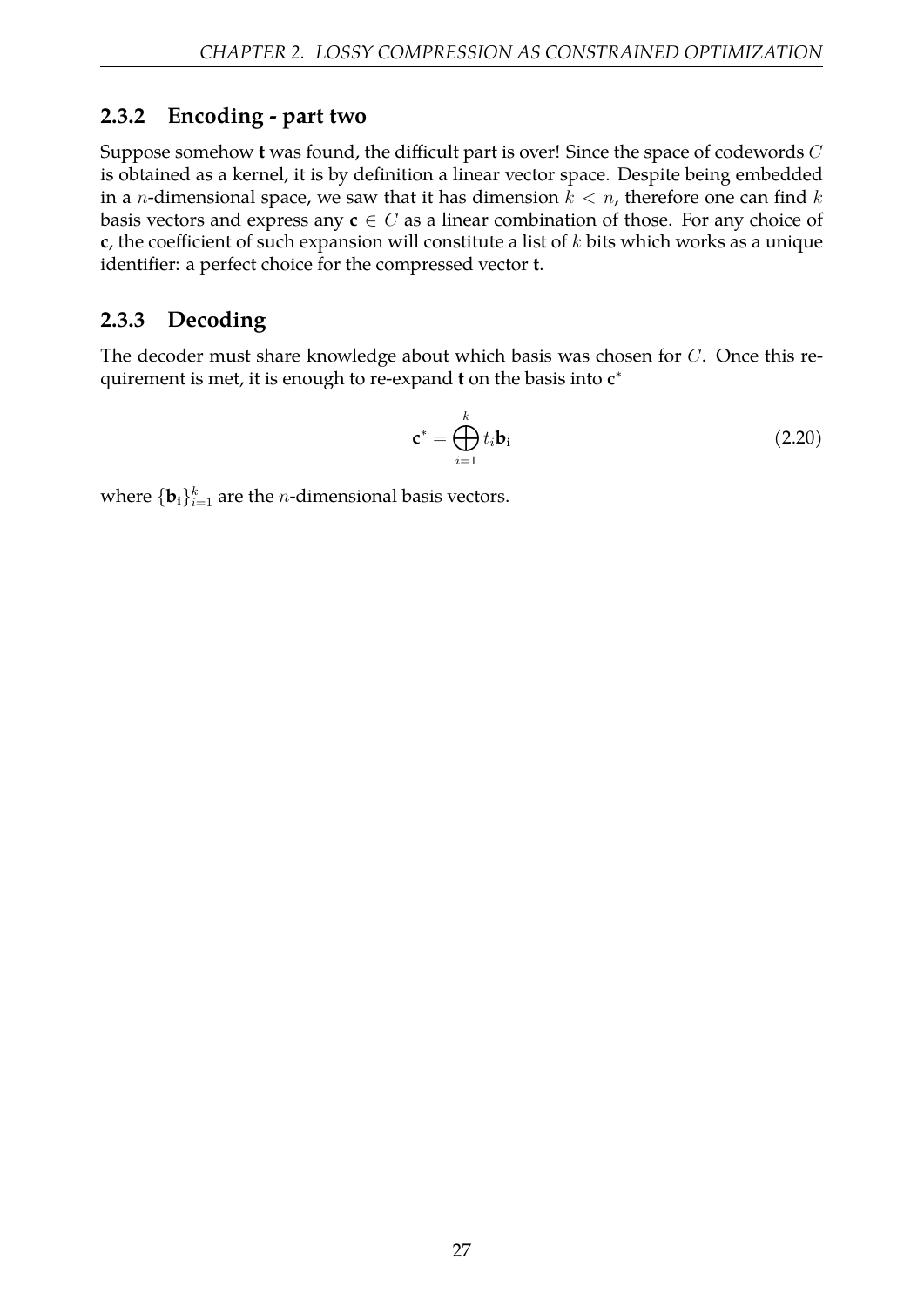## <span id="page-28-0"></span>**Chapter 3**

## **Methods**

This chapter describes in detail the methods used and the corresponding code implementation.

In section [3.1](#page-28-1), a family of factor graphs known as Tanner graphs is presented: as mentioned in the previous chapter, they are used to build parity-check matrices. Then, in section [3.2,](#page-33-0) the Belief Propagation (BP) equations are stated, in their finite and infinite temperature version. For the latter case, an original proof is given in section [3.3](#page-37-1) for the algorithm exactness under some conditions. Some details of the proof suggest that removing some factors from the graph to expose more leaves might help the performance of BP. The matter is explored in section [3.4.](#page-41-0)

It was found in the context of LDPC codes that it can be advantageous to generalize the field on which variables live from  $\mathbb{GF}(2)$  to  $\mathbb{GF}(q)$ : in section [3.5](#page-42-0) we describe how the same strategy can be applied to data compression. Finally, in section [3.6,](#page-43-0) we describe how BP can be efficiently implemented by means of convolutions, which are briefly reviewed together with their infinite temperature limit.

All code is written in Julia Language.

## <span id="page-28-1"></span>**3.1 Irregular graphs**

It was mentioned earlier that the encoding step of our compression method is based on sparse Low-Density Parity-Check (LDPC) matrices. This section provides a description of a strategy for building matrices that are good for both channel coding and source coding. In the following, the term "code" is used to generically indicate any of the two.

The idea is to build a factor graph according to some recipe and then once again exploit the correspondence with linear systems of constraints to obtain a parity-check matrix. Once the optimization problem [\(2.17](#page-25-1)) is expressed in terms of a factor graph, we can resort to message-passing solvers, namely the Belief Propagation algorithm.

See [\[Loeliger, 2004\]](#page-58-4) for an introduction on factor graphs and section [1.3](#page-8-0) for a description of their relation with systems of constraints.

In the literature, factor graphs used for error correction are sometimes called Tanner graphs.

#### <span id="page-28-2"></span>**3.1.1 Theory**

Both channel coding and data compression reach their best performances when codewords are as spread out as possible. Since codewords are the solutions of the homoge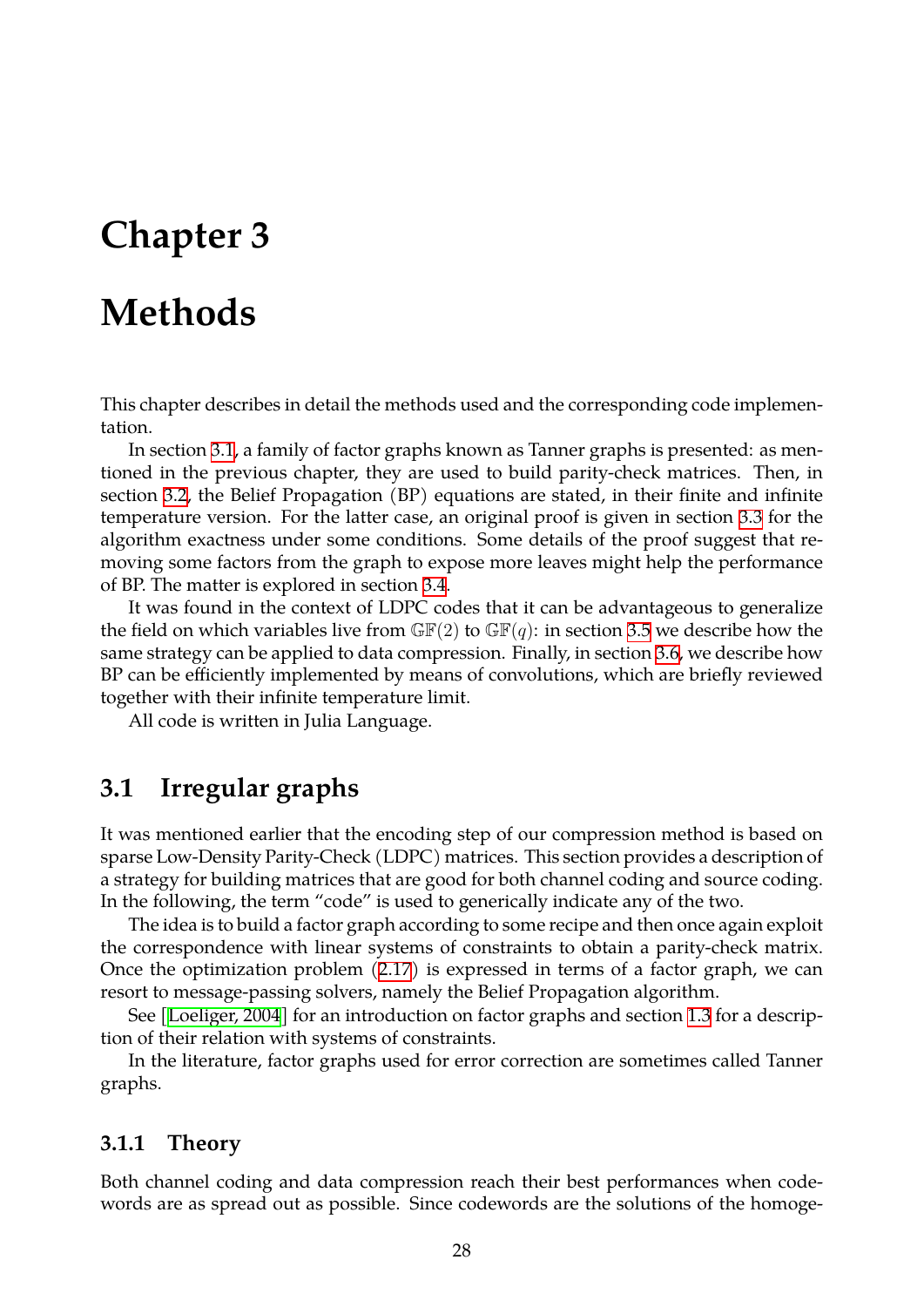neous linear system defined by a matrix *H*

$$
C = \{ \mathbf{c} : H\mathbf{c} = 0, \mathbf{c} \in \{0, 1\}^n, H \in \{0, 1\}^{n-k, n} \}
$$
(3.1)

building a good code eventually boils down to picking a good *H*. It was shown[[Shannon,](#page-58-11) [1957\]](#page-58-11) that optimal performance is achievable, for large *n* and *k*, by extracting each entry of *H* uniformly at random. Unfortunately this makes decoding [\(2.17](#page-25-1)) (respectively encoding([2.19\)](#page-26-1)) for error correction (respectively data compression) a difficult task to tackle. At least so far, the most successful algorithms, LDPC being the most notable example, have been based on sparse matrices, which allow for local message-passing decoding (encoding) algorithms. The advantage brought by computational tractability compensates for the lack of optimality.

Randomness still helps, also in the case of sparse parity-check matrices. In his original paper[[Gallager, 1962\]](#page-57-5), Gallager proposed to use matrices with a certain number *k* of 1's in each row and a fixed number *j* of 1's in each column. Codes with fixed *j* and *k* are called *regular*. For fixed *j*, *k* and block length *n*, one can define an ensemble of matrices, whose statistical properties can be studied. Gallager proved that the minimum distance between two codewords is greater than a finite fraction of *n*, with probability that tends to 1 as the size increases. There is no evidence of non-random codes with the same property.

The correspondence between systems of constraints and factor graphs, which is mostly useful to exploit message-passing optimization algorithms, can also be employed to build parity-check matrices: it turns out to be more handy to randomly extract graph edges rather than matrix elements. The number *k* of 1's in each row is nothing but the number of variables involved in each check, *j* is the number of checks any variable appears in. In graph theory jargon, *j* and *k* are the *degrees* of variable and check nodes, respectively. An example of regular parity-check code is shown in figure [3.1](#page-29-0). The factor graph representation emphasizes the bipartition between variable and check nodes.

<span id="page-29-0"></span>![](_page_29_Figure_6.jpeg)

Figure 3.1: Regular parity-check code with  $n = 6$ ,  $j = 2$ ,  $k = 3$  in matrix and factor graph form.

Factor graphs underlying regular codes are called *regular* graphs. It was found [\[Luby](#page-58-10) [et al., 2001](#page-58-10)] that better performances can be achieved by letting *j* and *k* vary according to some distribution, thus obtaining and *irregular* graph.

There are several ways of specifying an ensemble of irregular graphs. Here we will adopt the one in [\[Luby et al., 2001\]](#page-58-10), which is based on edge degrees. Let us define a vector  $\bm{\lambda}=(\lambda_1,\lambda_2,...,\lambda_{d_V})$  where  $\lambda_i$  is the fraction of edges incident on a variable node of degree  $i$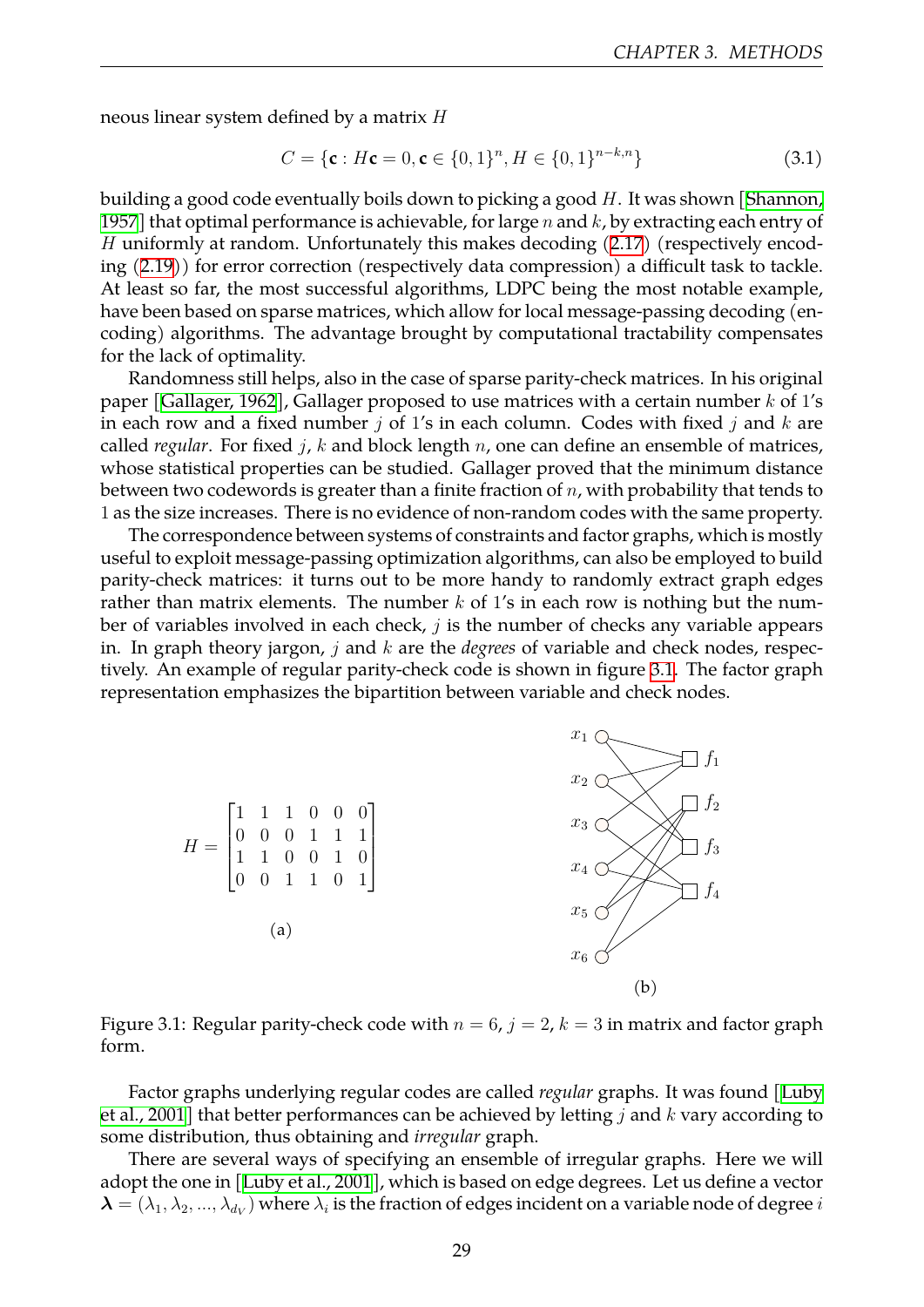and  $d_V$  is the maximum of such degrees. Analogously, we define  $\boldsymbol{\rho} = (\rho_1, \rho_2, ..., \rho_{d_F})$  with  $\rho_j$  being the fraction of edges incident on a check node of degree *j* and  $d_F$  the maximum degree. The above definitions imply a few identities, involving *n*, the number of variables, *m*, the number of checks, and *|E|*, the number of edges

$$
\sum_{i} \lambda_i = \sum_{j} \rho_j = 1 \tag{3.2}
$$

<span id="page-30-2"></span><span id="page-30-1"></span>
$$
\sum_{i} \frac{\lambda_i}{i} |E| = n \tag{3.3}
$$

<span id="page-30-3"></span>
$$
\sum_{j} \frac{\rho_j}{j} |E| = m \tag{3.4}
$$

The compression rate  $R = \frac{n-m}{n}$  $\frac{m}{n}$  is also determined once  $\bm{\lambda}$ ,  $\bm{\rho}$  and  $|E|$  are given.

It can admittedly be uncomfortable to work with edge degrees instead of the usual node degrees, but it will turn out to be useful in the graph construction. However it is relatively simple to switch to node degrees by noting that

$$
\frac{\lambda_i}{i}|E|\tag{3.5}
$$

is the number of variable nodes with degree *i* and

$$
\frac{\rho_j}{j}|E|\tag{3.6}
$$

is the number of check nodes with degree *j*.

As an example, if one has

$$
\boldsymbol{\lambda} = \begin{bmatrix} \lambda_1 & \lambda_2 & \lambda_3 \end{bmatrix} = \begin{bmatrix} \frac{1}{2} & \frac{1}{4} & \frac{1}{4} \end{bmatrix}
$$

this means that half of the variables have degree 1, namely they are leaves,  $\frac{1}{4}$  have degree 2 and another  $\frac{1}{4}$  have degree 3.

Optimal choices for *λ* and *ρ* depend on the context.

#### <span id="page-30-0"></span>**3.1.2 Graph construction**

The recipe given in [\[Luby et al., 2001](#page-58-10)], it is not the only possibility, for constructing a bipartite graph given *λ*, *ρ* and the number of edges *|E|*, goes as follows

- 1. Visualize the bipartite graph with *n* variable nodes on the left and *m* check nodes on the right
- 2. Make two copies of the edge set *E ′* and *E ′′* and number the edges in both from 1 to *|E|*
- 3. Assign each edge in *E ′* to a left node in a way that respects *λ*. Do the same with *E ′′* and the right nodes, respecting *ρ*. This can be done in any non-random way, for example assigning blocks of contiguous edges to the same node

At this point, each variable node (left) is assigned to an edge and so is every check node (right). All that is left to do is to identify each edge in *E ′* to one in *E ′′* in such a way that the final result is a uniform draw from the space of all possible graphs in the  $(\lambda, \rho, |E|)$ ensemble.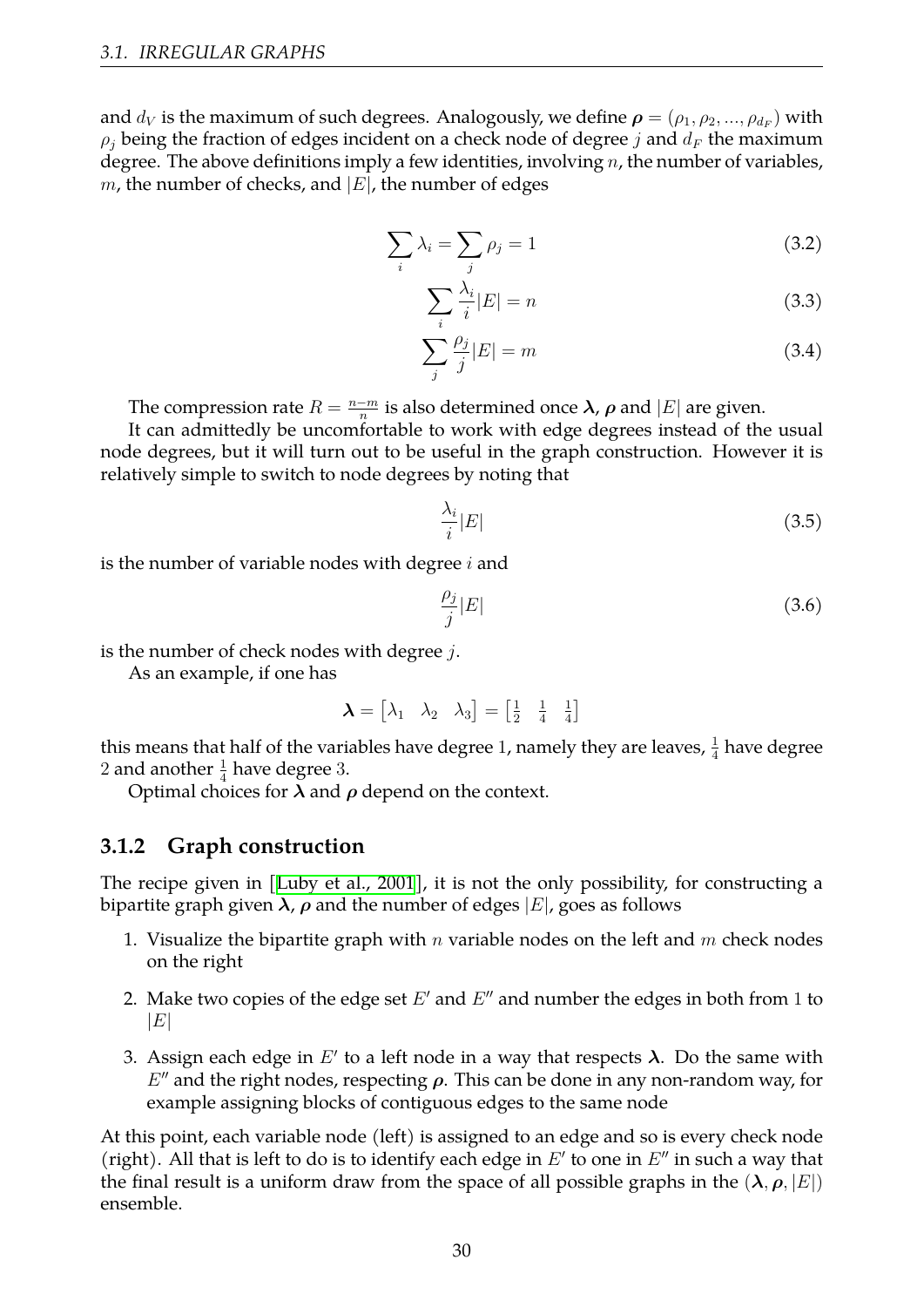- 4. Permute the edges in  $E''$  via a uniform random permutation  $\pi$  :  $\{1, 2, ..., |E|\}$   $\rightarrow$ *{*1*,* 2*, ..., |E|}*
- 5. Put  $E'$  and  $E''$  in correspondence by assigning *i* in  $E'$  to  $\pi(i)$  in  $E''$ : connect the variable assigned to *i* to the check assigned to  $\pi(i)$  at point 3.

It must be pointed out that this procedure can lead to the formation of multi-edges, if the same pair variable-check is connected more than once. Multi-edges can simply be discarded, leading to a slight change in the final  $\lambda$ ,  $\rho$  and  $|E|$ , with no harmful consequences. Alternatively, one can repeat the random extraction, or a part of it, until no multi-edges are found.

#### <span id="page-31-0"></span>**3.1.3 Choice of** *λ* **and** *ρ*

Concerning the choice of  $\lambda$  and  $\rho$ , for the purpose of data compression it can be useful to work with only node variables of degree 1 or 2 by setting  $\lambda_i = 0 \forall i > 2$ . In this way, each variable is involved in at most two checks, a fact which is crucial for proving the theoretical results in section [3.3](#page-37-1). Let us start with  $\boldsymbol{\lambda} = \begin{bmatrix} 0 & 1 & 0 & \cdots & 0 \end{bmatrix}$ : all variables have degree two. Degree-one variables will possibly appear due to multi-edge discard or the factor-removing procedure described later in section [3.4](#page-41-0).

The problem of choosing  $\rho$  and  $|E|$  given the number of variables *n* and the rate (which in turn determines the number of factors *m*) implies a good deal of freedom. However, the above mentioned constraints([3.2\)](#page-30-1), [\(3.3](#page-30-2)) and([3.4\)](#page-30-3) must be met, together with the fact that most of the quantities in question are forced to be positive integers: number of nodes, degrees, etc. Here we present a practical strategy to produce valid *ρ* and *|E|*, based on the simplifying assumption that the distribution  $\rho$  is non-zero only for two contiguous indices  $r$  and  $r + 1$ .

First, let us explicit [\(3.3](#page-30-2)) for our choice of *λ*. We get

$$
\frac{|E|}{2} = n \tag{3.7}
$$

which fixes the number of edges to  $|E| = 2n$ . Next, if we call  $N_j = \rho_j |E|$ , we have that, from [\(3.4\)](#page-30-3),

<span id="page-31-1"></span>
$$
m = \frac{N_r}{r} + \frac{N_{r+1}}{r+1}
$$
\n(3.8)

and, from [\(3.2](#page-30-1)),

$$
N_r + N_{r+1} = |E| \tag{3.9}
$$

Substituting back in([3.8](#page-31-1)), we have

$$
m = \frac{N_r}{r} + \frac{|E| - N_r}{r + 1} \tag{3.10}
$$

$$
= N_r \left( \frac{1}{r (r+1)} \right) + \frac{|E|}{r+1}
$$
 (3.11)

Therefore, we get that for *N<sup>r</sup>*

$$
N_r = r (r + 1) \left( m - \frac{|E|}{r + 1} \right)
$$
 (3.12)

 $= r [(r + 1) m - |E|]$  (3.13)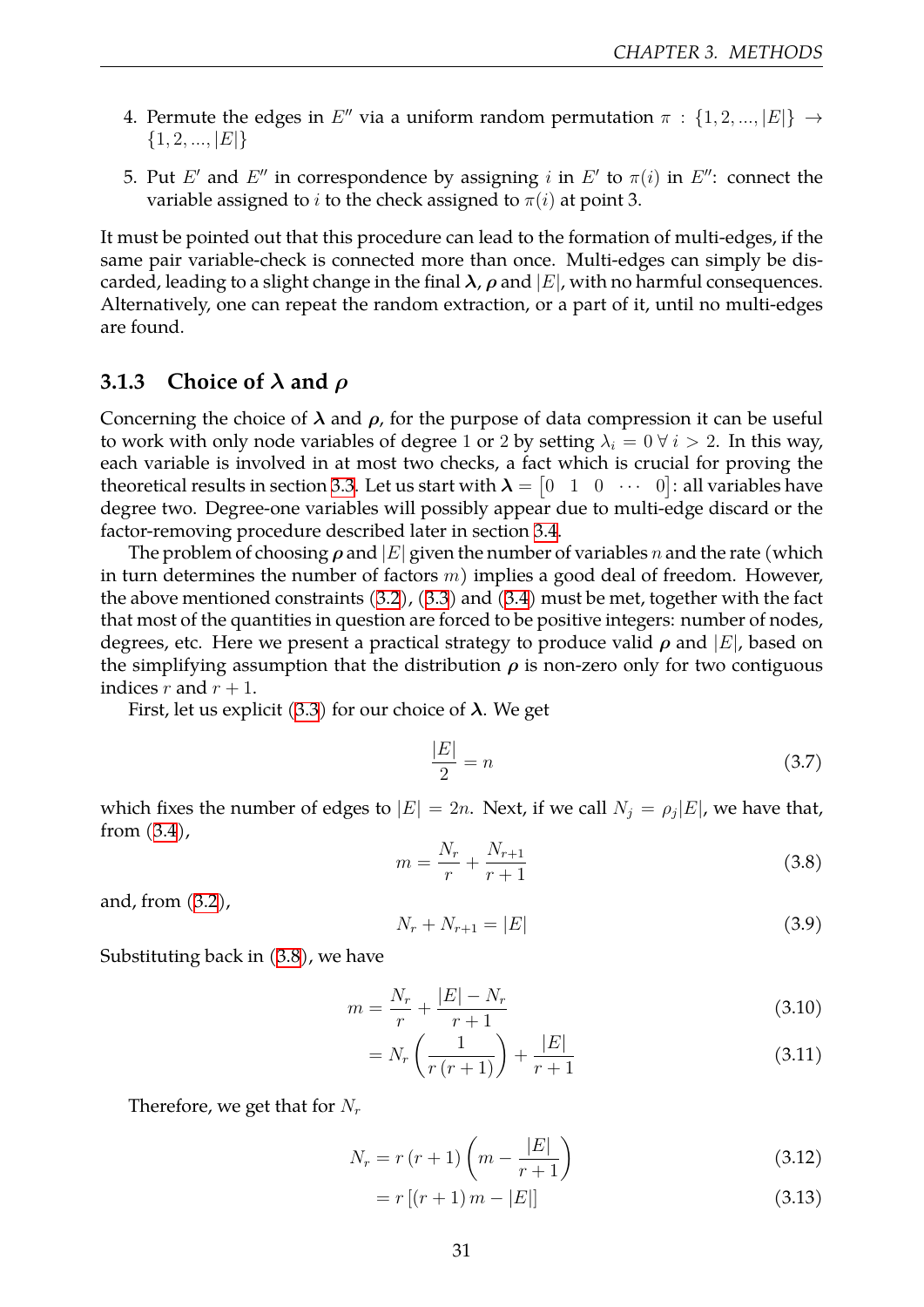which automatically fulfills  $N_r \in \mathbb{Z}$ . The only thing to ensure is that it is positive, namely

<span id="page-32-0"></span>
$$
(r+1) \, m - |E| \ge 0 \tag{3.14}
$$

which constitutes a lower bound on *r*.

For  $N_{r+1}$ ,

$$
N_{r+1} = |E| - N_r \tag{3.15}
$$

$$
= (r+1)\left(|E| - rm\right) \tag{3.16}
$$

Similarly as before, we must enforce

<span id="page-32-1"></span>
$$
|E| - rm \ge 0 \tag{3.17}
$$

which constitutes an upper bound on *r*. Intersecting([3.14\)](#page-32-0) and([3.17\)](#page-32-1), we get

$$
\frac{|E|}{m} - 1 \le r \le \frac{|E|}{m} \tag{3.18}
$$

Finally, we combine this with the fact that *r* must be an integer by picking

$$
r = \left\lceil \frac{|E|}{m} - 1 \right\rceil \tag{3.19}
$$

where  $\lceil$  is the ceiling function that rounds up to the nearest integer. There is one caveat: if *n* is an integer multiple of *m*, then  $N_r = 0$  and all factor nodes have degree  $r + 1$ .

<span id="page-32-2"></span>Once the right value for *r* is found, one can compute  $N_r$  and  $N_{r+1}$  to obtain  $\rho$ . A simple computer program is shown in algorithm [1](#page-32-2)

```
1 function generate_polyn(n::Int, m::Int)
\overline{2}3 # Lambda and number of edges
          lambda = [0.0, 1.0]5 nedges = 2 * n6 # Find the right r
\tau = \text{Int}(\text{ceil}(\text{nedges}/m - 1))8 # Initialize and fill rho
9 rho = zeros(r+1)
10 rho[r] = r^*((r+1)*m - nedges)11 \text{rho}[\text{r+1}] = (\text{r+1})^* (\text{nedges} - \text{r}^* \text{m})12 # Normalize
13 rho / nedges
14
15 return nedges, lambda, rho
16 end
```
Algorithm 1: Generate  $\lambda$ ,  $\rho$  and  $|E|$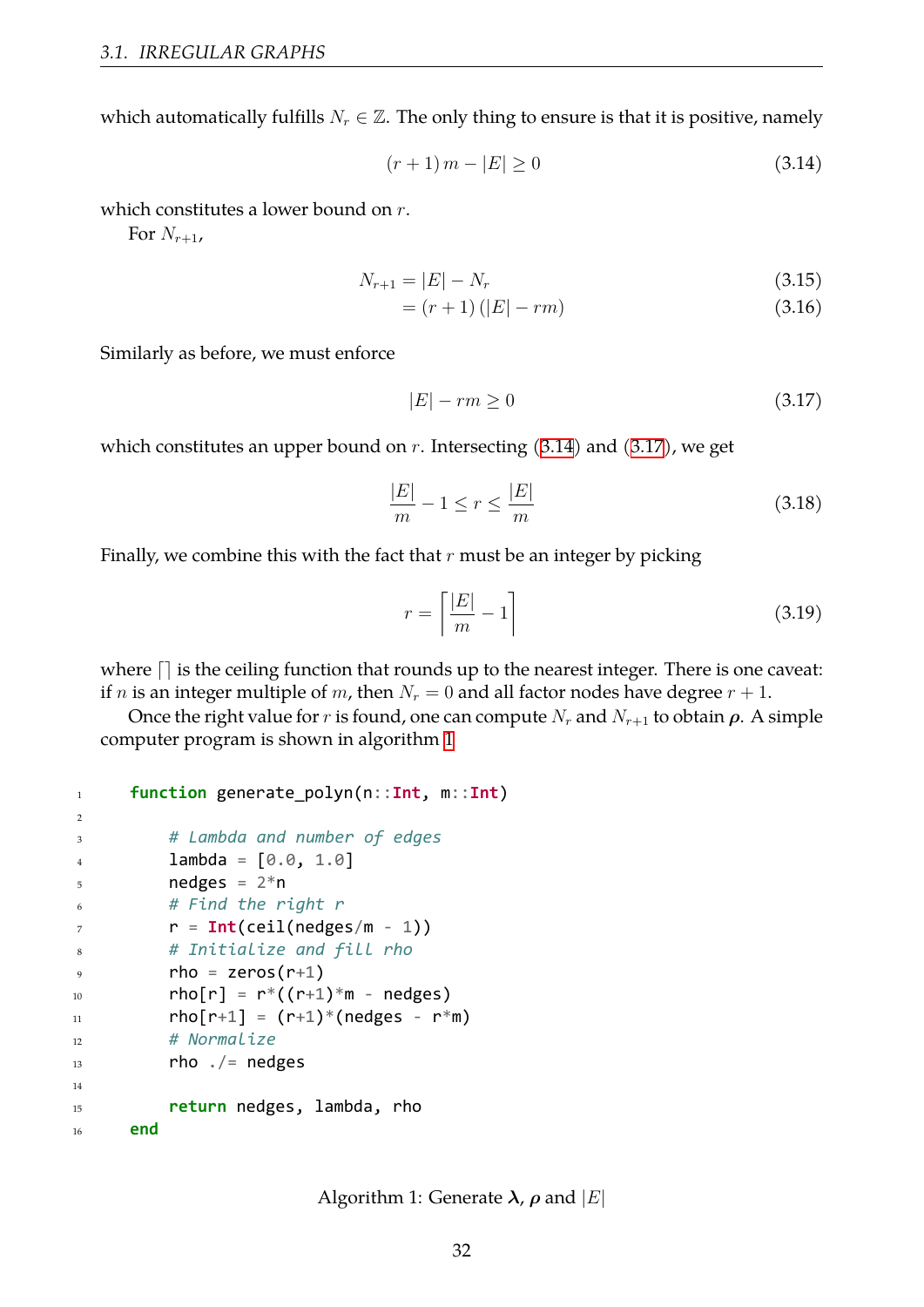## <span id="page-33-0"></span>**3.2 Belief Propagation**

The Belief Propagation (BP) algorithm is a method that allows efficient computations on factor graph probabilistic models for discrete variables. It belongs to the broad class of mean-field methods in statistical physics, which basically consist in approximating intractable probability distributions with simpler ones. In statistical physics, BP is also known under the name *cavity method* and is found to be essentially equivalent to the Bethe-Peierls approximation. In the coding community, BP is often called *sum-product algorithm*.

In statistical physics, when one is presented a model, usually in the form of an energy function, the aim is to *solve* it. This means finding a way to compute partition functions, marginal probabilities (often called simply marginals) over variables, observable averages and possibly minima/maxima of some quantity. All of the mentioned operations in principle require, in order to be computed exactly, a number of operations that scales exponentially with the system size. This is prohibitive since typically one is interested in large systems.

For certain simple instances, however, one can proceed analytically and find a closedform solution to the model. If we take the Ising model, this is possible for trivial graph topologies and uniform fields and couplings: the one-dimensional chain, the completely disconnected model (another way to say paramagnetic) model and the fully connected ferromagnetic one.

For slightly more complicated structures, analytic calculations are not possible, but results can be obtained computationally with a cost that scales polynomially with the system size. This is the case for Ising models defined on tree graphs, i.e. factor graphs with no cycles. One can recursively find marginals starting from the tree leaves and express the full joint distribution as a product of marginals.

The basic idea is that in a tree, due to the loop-free property, every branch interacts with the rest of the graph through a single edge. Therefore, one can first consider how variables influence each other within the branch, then extract some net information about the whole branch's behavior and communicate it to the rest of the system. Technically this is done by computing some probability distribution which can be looked at as being a *message* exchanged between different areas of the graph. Proceeding recursively in a "dynamic programming" fashion, one can eventually find the BP equations. We will use the results without giving a proof other than the intuitive explanation above. However, a rigorous derivation can be found in many textbooks, like [\[Mezard and Montanari, 2009](#page-58-12), Chapter 14].

#### <span id="page-33-1"></span>**3.2.1 The BP equations**

Consider a probability distribution  $p(x_1, x_2, ..., x_N)$  on a tree-like factor graph  $G = (V = (I, F), E)$ , where variable nodes are indicated by indices  $v = 1, 2, ..., n$  and factors by  $f = 1, 2, ..., m$ . Each variable  $x<sub>v</sub>$  can take values in a discrete alphabet, say *{−*1*,* +1*}*. Let us call *∂f* the set of variable nodes neighbors to factor *f* and similarly *∂v* the set of factors neighbors to variable *v*. Let us call  $x_f$  the set of variables appearing in factor *f* and  $x_{f\setminus v}$  the variables corresponding to nodes in  $\partial f \setminus \{v\}$ .

The joint probability distribution of variables  $\{x_v\}$  is then given by

<span id="page-33-2"></span>
$$
p(x_1, x_2, ..., x_N) \propto \prod_{f \in F} \Psi_f(\bm{x}_f)
$$
\n(3.20)

where  $\Psi_f$  is the Boltzmann weight of factor *f*. Equivalently, we can look at the energy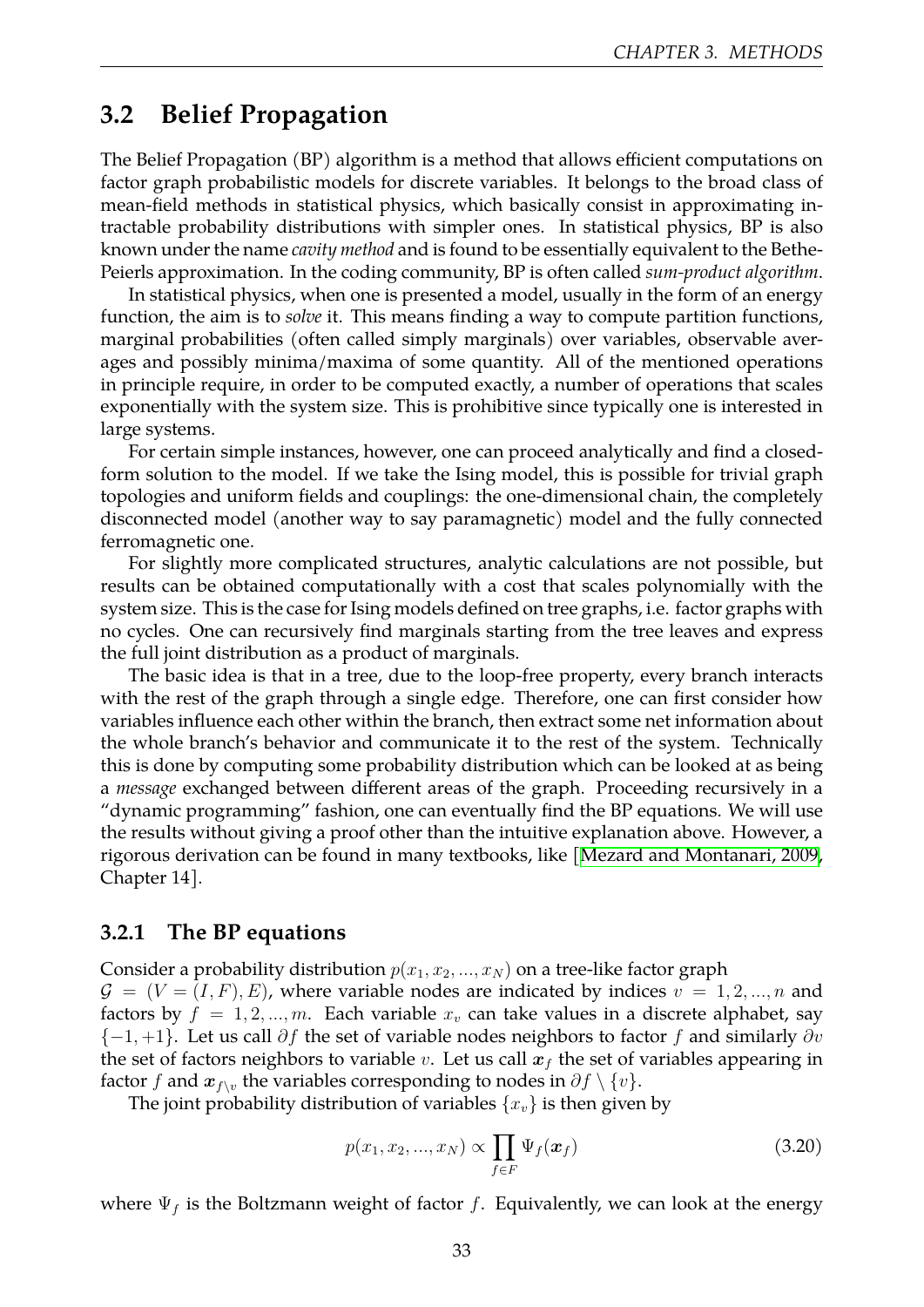function

<span id="page-34-1"></span>
$$
H(x_1, x_2, ..., x_N) = \sum_{f \in F} H_f(\boldsymbol{x}_f)
$$
\n(3.21)

with  $\Psi_f(\boldsymbol{x}_f) = \exp\left[-\beta H_f(\boldsymbol{x}_f)\right].$ 

For each pair  $(v, f)$  of variable-factor nodes, we define a *message*  $\mu_{fv}(x_v)$  from factor to variable and another  $m_{vf}(x_v)$  from variable to factor. These are, after proper normalization, univariate probability distributions on spin *xv*. The set of all messages satisfy the Belief Propagation equations

<span id="page-34-0"></span>
$$
\begin{cases}\n\mu_{fv}(x_v) \propto \sum_{\mathbf{x}_{f \setminus \{v\}}} \Psi_f\left(\mathbf{x}_{f \setminus \{v\}}, x_v\right) \prod_{v' \in \partial f \setminus \{v\}} \mu_{v'f}\left(x_{v'}\right) \\
\mu_{vf}(x_v) \propto \prod_{f' \in \partial v \setminus \{f\}} \mu_{vf'}(x_v)\n\end{cases} \tag{3.22}
$$

Messages can be computed starting from the leaves, where two things can happen. The leaf might be a factor *f*, connected to a single variable *v*. This means that *v* is the only variable involved in *f* and therefore  $\Psi_f \equiv \Psi_f(x_v)$ , implying  $\mu_{fv}(x_v) \propto \Psi_f(x_v)$ . Otherwise, if the leaf is a variable, it will only be connected to some factor  $f$ . We get  $\mu_{vf}(x_v)$  =  $\prod_{\emptyset}$  = 1, which, once appropriately normalized, gives a uniform distribution. At this point, messages for the rest of the graph can be computed.

Once one has got the messages, marginal distributions for each variable can be computed as

<span id="page-34-3"></span>
$$
b_v(x_v) \propto \prod_{f \in \partial v} \mu_{fv}(x_v) \tag{3.23}
$$

These marginals are called *beliefs*. From messages, it is also possible to derive the full distributions and compute averages, although we will not make use of that.

It often happens that the energy looks like

<span id="page-34-2"></span>
$$
H(x_1, x_2, ..., x_N) = \sum_{f \in F} H_f(\boldsymbol{x}_f) + \sum_{v \in I} H_v(x_v)
$$
\n(3.24)

with factors linking different variables and factors that involve a single variable. It is the case for the Ising model, where there is one external field for each variable. (We are abusing notation a little, because earlier *f* used to indicate a generic factor while now just the ones involving more than one variable. The distinction is hopefully clear from the context).

When the Hamiltonian takes such form, the BP equations can be written as

$$
\begin{cases}\n\mu_{fv}(x_v) \propto \sum_{x_{f \setminus \{v\}}} \Psi_f \left( x_{f \setminus \{v\}}, x_v \right) \prod_{v' \in \partial f \setminus \{v\}} \mu_{v'f} \left( x_{v'} \right) \\
\mu_{vf}(x_v) \propto \exp \left[ -\beta H_v(x_v) \right] \prod_{f' \in \partial v \setminus \{f\}} \mu_{vf}(x_v)\n\end{cases} \tag{3.25}
$$

with the local field  $H_v(x_v)$  only appearing in the second equation.

The whole discussion above works only for tree graphs: beliefs  $b<sub>v</sub>$  *are* the marginals distributions

$$
b_v(x_v) \propto \sum_{x_{v'}:v' \neq v} p(x_1, x_2, ..., x_n)
$$
 (3.26)

which would in general require *O*(2*<sup>n</sup>−*<sup>1</sup> ) operations to be computed.

On a graph with cycles one can nevertheless define messages and compute beliefs, although they will not be guaranteed to correspond to the true marginals anymore. In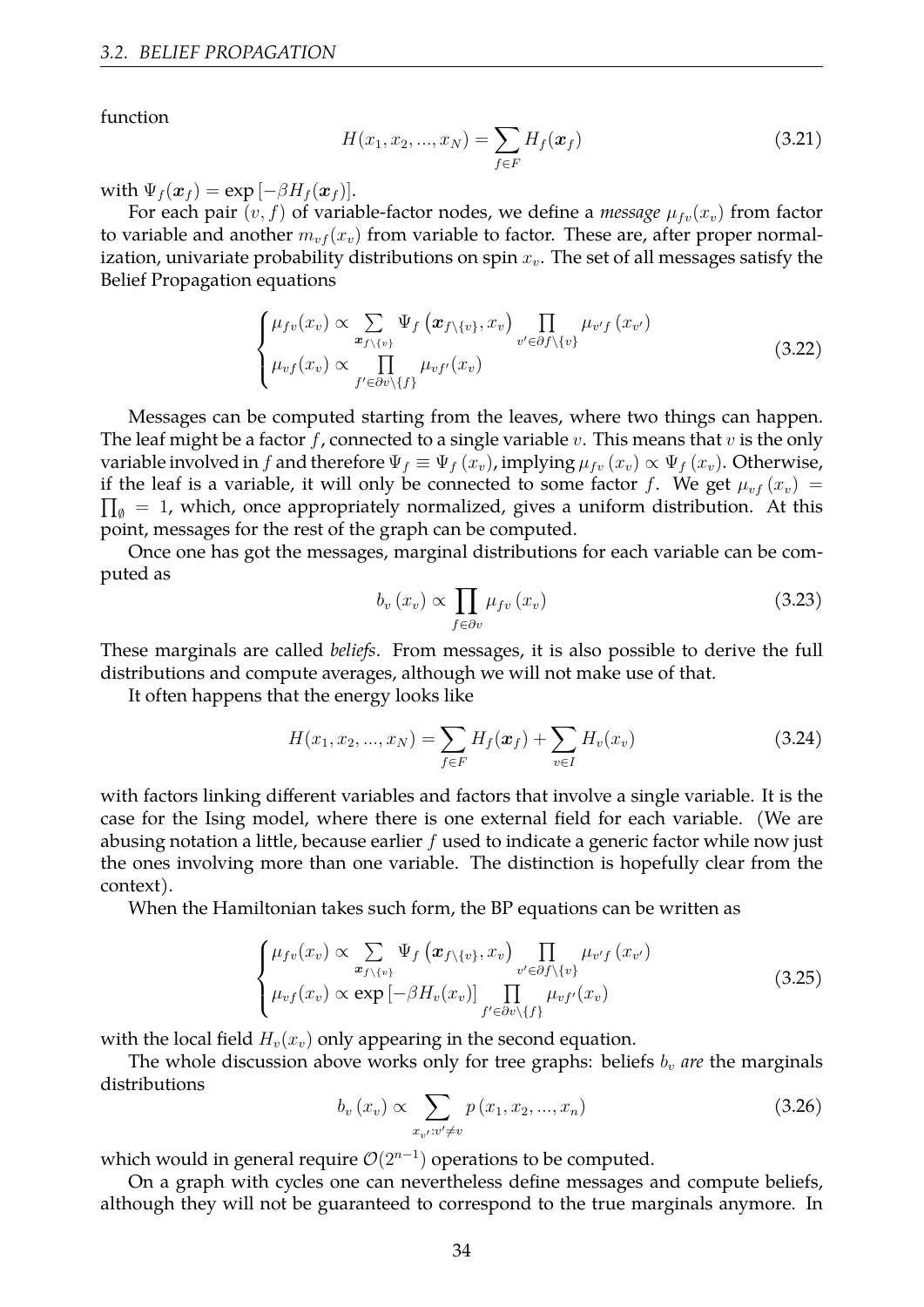this case,([3.22](#page-34-0)) becomes a fixed-point equation that updates messages iteratively, starting from some initial condition

$$
\boldsymbol{\mu}^{(t+1)} = F\left(\boldsymbol{\mu}^{(t)}\right) \tag{3.27}
$$

where  $\mu = [\{\mu_{fv}\}, {\{\mu_{vf}\}}]$  is a vector containing all messages. The fixed-point equation is typically repeated a number of times until a fixed point is possibly reached, meaning that for some  $t_{\text{converg}}$ ,

$$
\boldsymbol{\mu}^{(t+1)} = \boldsymbol{\mu}^{(t)}, \quad \forall t > t_{\text{converg}} \tag{3.28}
$$

Used in this way, BP becomes a heuristic, kind of a shot in the dark, since there is no assurance that the outcome is correct. It has proven to work well on graphs that "look locally like" a tree, in the sense that they contain large loops. However we still do not have a complete understanding of why and how BP works well in the loopy case. Sections [3.3](#page-37-1) and [3.4](#page-41-0) are meant to contribute to the research in this direction.

There are some cases when some facts about possible fixed points are guaranteed by Banach's theorem. Loosely speaking, the theorem states that, if under function *F* any pair of points come closer to each other, then there exists a unique fixed point that can be reached by iterative applications of *F*. The condition in question is easy to check albeit rarely met.

#### <span id="page-35-0"></span>**3.2.2 Max-sum: the zero-temperature version of BP**

Taking the usual path in statistical physics, we can look for ground states of the energy function([3.21\)](#page-34-1), which correspond to maxima of the probability([3.20](#page-33-2)), by taking a *β → ∞* limit. It is not important if the problem is formulated in a way that *β* has no meaning, like in data compression: it will eventually cancel out.

Let us perform a change of variables

$$
\begin{cases}\n\nu_{vf}(x_v) &:= \frac{1}{\beta} \log \mu_{vf}(x_v) \\
\nu_{fv}(x_v) &:= \frac{1}{\beta} \log \mu_{fv}(x_v)\n\end{cases}\n\tag{3.29}
$$

Now the first BP equation becomes

$$
\nu_{fv}(x_v) = \frac{1}{\beta} \log \left\{ \sum_{\boldsymbol{x}_{f \setminus \{v\}}} \exp \left[ -\beta H_f \left( \boldsymbol{x}_{f \setminus \{v\}}, x_v \right) + \sum_{v' \in \partial f \setminus \{v\}} \beta \nu_{v'f} \left( x_{v'} \right) \right] \right\} + \text{const} \quad (3.30)
$$

Thanks to the saddle point theorem

$$
= \max_{x_{f\setminus\{v\}}}\left\{-H_f\left(x_{f\setminus\{v\}}, x_v\right) + \nu_{v'f}\left(x_{v'}\right)\right\} + \text{const} \tag{3.31}
$$

The second equation becomes

$$
\nu_{vf}(x_v) = \sum_{f' \in \partial v \setminus \{f\}} \nu_{vf'}(x_v) + \text{const}
$$
\n(3.32)

The counterparts of beliefs in the new domain are

$$
\nu_v(x_v) = \frac{1}{\beta} \log p(x_v) = \sum_{f \in \partial v} \nu_{fv}(x_v) + \text{const}
$$
\n(3.33)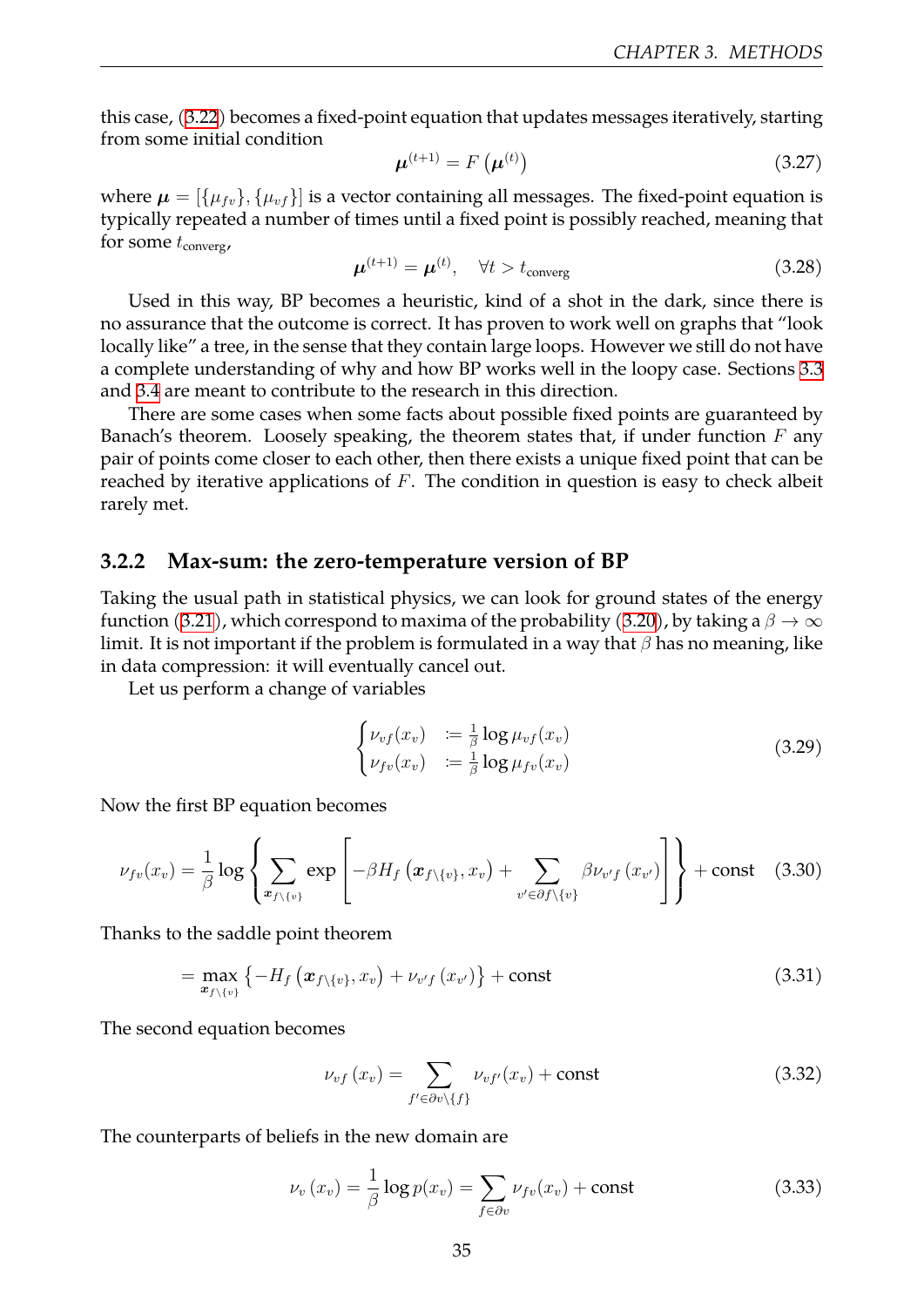The last two equations are called the Max-Sum (MS) equations and are again exact on trees.

Notice that if the ground state is unique, than the marginal for each variable will be an indicator function on a single value. The belief in log space will look like

$$
\nu_v(x_v) = \begin{cases} 0 & x_v = x_v^* \\ -\infty & \text{otherwise} \end{cases}
$$
 (3.34)

and the ground state configuration is found by simply picking  $x_v^*$  for each  $v$ . This is not true in case the ground state is degenerate. In order to force the non-degeneracy, one can add small random noise by means of single-variable factors that break the symmetry.

#### <span id="page-36-0"></span>**3.2.3 Max-sum for our compression scheme**

The purpose of the whole discussion about BP and MS is to provide a method that efficiently solves the minimization problem at the core of the compression strategy, which we re-state here

$$
\mathbf{c}^* = \underset{\substack{n \\ \bigoplus_{j=1}^n h_{fv}c_v = 0}}{\arg \min} \sum_{v=1}^n c_v \oplus s_v \tag{3.35}
$$

where  $h_{fv}$  are the elements of the parity-check matrix *H* and **s** is the source vector so be compressed. The notation *v* for variables and *f* for checks is reminiscent of the factor graph underlying *H*.

We can re-organize the constraint under arg min to get the argument in the form of an energy

$$
H(\mathbf{c}) = \sum_{f=1,\dots,m} H_f(\mathbf{c_f}) + \sum_{v \in I} H_v(c_v)
$$
\n(3.36)

with

$$
H_f(\mathbf{c_f}) = \begin{cases} 0 & \text{if } \bigoplus_{j=1}^n h_{fv} c_v = 0\\ -\infty & \text{otherwise} \end{cases}
$$
(3.37)

$$
H_v(c_v) = c_v \oplus s_v \tag{3.38}
$$

The Max-sum equations for the compression problem look like

<span id="page-36-2"></span>
$$
\begin{cases}\n\nu_{fv}(c_v) = \max_{\mathbf{c}_{f \setminus \{v\}}} \{-H_f\left(\mathbf{c}_{f \setminus \{v\}}, x_v\right) + \nu_{v'f}\left(c_{v'}\right)\} \\
\nu_{vf}\left(c_v\right) = -c_v \oplus s_v + \sum_{f' \in \partial v \setminus \{f\}} \nu_{f'v}\left(c_v\right)\n\end{cases} \tag{3.39}
$$

Since configurations with non-satisfied checks will never "win" the maximum in the first equations, we might as well consider only the configurations that do satisfy all of them

<span id="page-36-1"></span>
$$
\begin{cases}\n\nu_{fv}(c_v) = \max_{\text{Conf}_{(v,f)}(c_v)} \nu_{v'f}(c_{v'}) \\
\nu_{vf}(c_v) = -d_H(c_v, s_v) + \sum_{f' \in \partial v \setminus \{f\}} \nu_{f'v}(c_v)\n\end{cases} \tag{3.40}
$$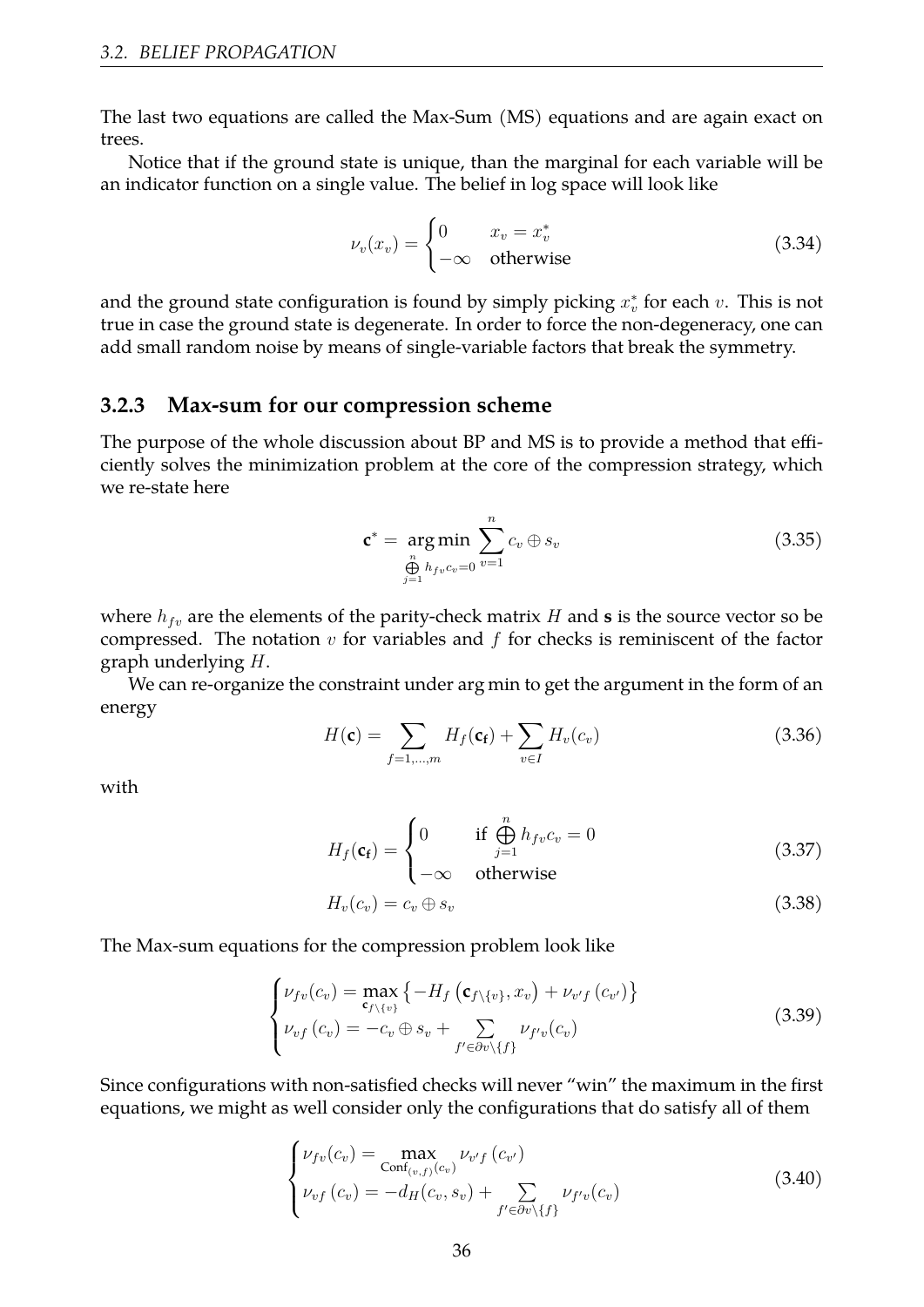where  $\text{Conf}_{(v,f)}(c_v)$  is a short-hand notation for

$$
Conf_{(v,f)}(c_v) = \left\{ \mathbf{c}_{v'} : \sum_{v' \in \partial f \setminus v} h_{f v'} c_{v'} + h_{f v} a = 0 \right\}
$$
 (3.41)

and we substituted *−c<sup>v</sup> ⊕ s<sup>v</sup>* with the Hamming distance notation.

Beliefs are given by

$$
\nu_v(c_v) = -d_H(y_v, c_v) + \sum_{f \in \partial v} \nu_{fv}(c_v)
$$
\n(3.42)

Finally, our guess for the closest codeword is given by the decision variables

<span id="page-37-2"></span>
$$
g_v = \max_{x_v} b_v(x_v) \quad \forall v \in V \tag{3.43}
$$

It should be noted that one can weight  $d_H(c_v, s_v)$  by a factor *L* in order to modulate the relative importance of constraints and external fields in the energy function. This makes sense when using BP, it is irrelevant for MS.

The graph underlying the parity-check matrix *H* is, unfortunately, not going to be a tree, so MS will have to be used as a heuristic. The reasons why trees do not make good codes are explained and proved, for error-correcting codes, in [\[Etzion et al., 1999](#page-57-8)].

#### <span id="page-37-0"></span>**3.2.4 Complexity**

A closer look to([3.22](#page-34-0)) and([3.40\)](#page-36-1) shows that we have been cheating a little when saying that BP runs in polynomial time. The sum (or max) in the first equation runs over  $\mathbf{c}_{f\setminus\{v\}}$ : all the possible configurations of *p−*1 variables, *p* being the number of variables appearing in check *f*, which can each take *q* values. This means that the computational cost of a single BP iteration scales as  $\mathcal{O}(|E|q^{p-1})$ , where  $|E|$  is, as always, the number of edges. In our case, since  $|E| = 2n$ , we have  $\mathcal{O}(nq^{p-1})$ . Although  $p$  is usually small and highly-connected graphs are not suited for BP anyway, this is clearly not polynomial.

In the case of *p*-spin Ising models, one can proceed analytically and find a closed for expression which involves tanh and sign functions for BP and MS respectively. Here, a single factor  $\rightarrow$  variable message update for an edge takes  $\mathcal{O}(p-1)$ .

In general one cannot expect to be always that lucky. However, when factors are enforcing "rigid" constraints, as in our case (the passage stressed in going from([3.39\)](#page-36-2) to [\(3.40](#page-36-1))), dynamic programming can be exploited to reduce the cost by means of convolutions. Details are given in section [3.6](#page-43-0), after having introduced the generalization to higher order finite fields.

## <span id="page-37-1"></span>**3.3 A proof of exactness**

This section contains an original proof of the fact that, for a class of constrained optimization problems with parity-check-like constraints and objective function separable over variables, if Max-sum converges, then it has converged to the optimum. Lossy compression is a particular case.

Key hypothesis are:

• Variables live in  $\mathbb{GF}(2)$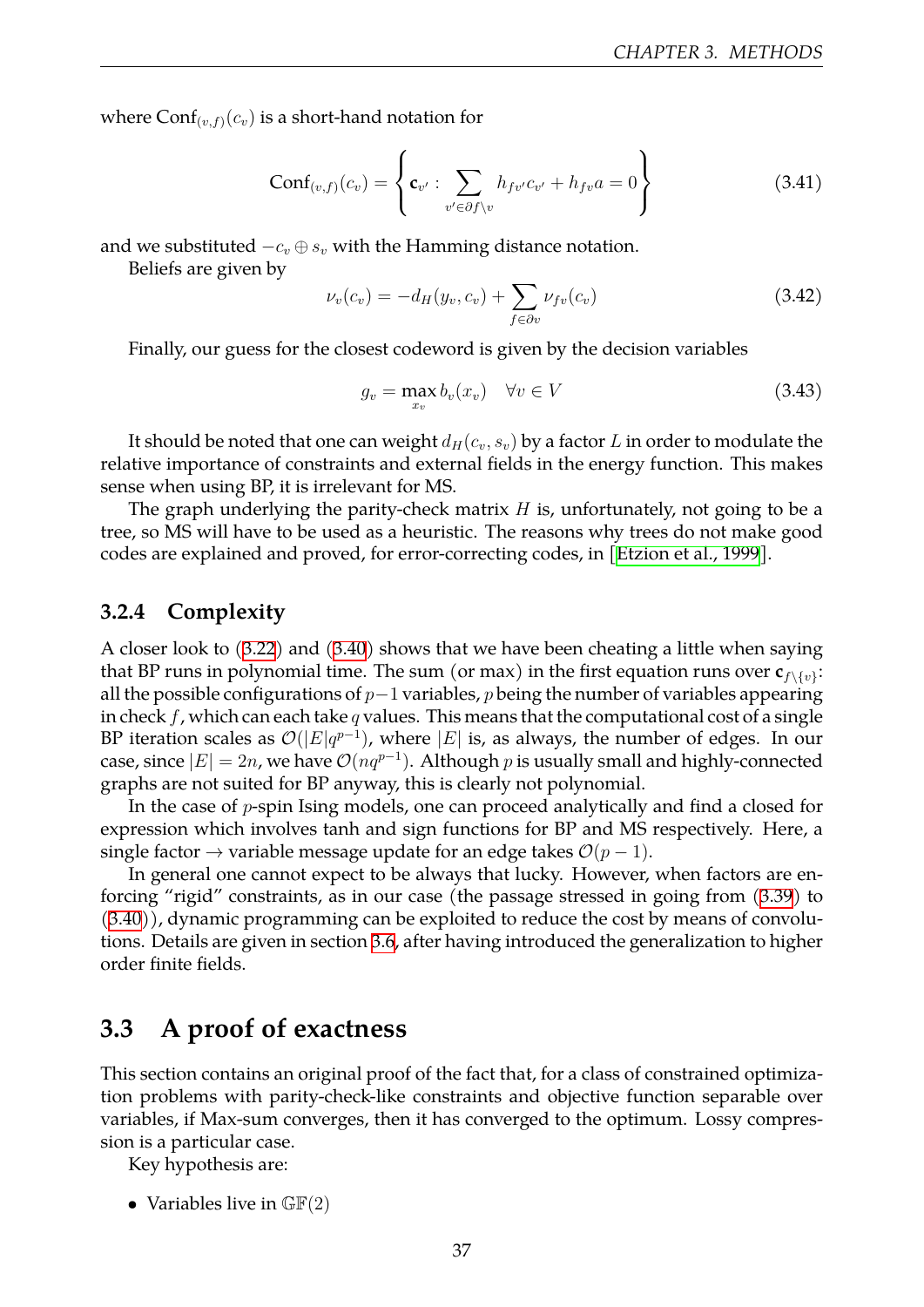- Variable nodes in the factor graph all have degree 2 or less
- Possible degeneracy on the ground state were lifted so that the minimum is unique

It is quite a lengthy proof, admittedly not easy to read, as it often happens for algorithms on graphs. The main tool being used is a computation tree, whose features are reviewed here, before stating the proof.

#### <span id="page-38-0"></span>**3.3.1 Computation trees**

A computation tree is a loop-free graph obtained from a loopy one. Many proofs involving BP for combinatorial problems make use of this technique[[Bayati et al., 2008,](#page-57-9) [Weiss and](#page-58-13) [Freeman, 2000,](#page-58-13) [Frey and Koetter, 2000\]](#page-57-10). Here we will follow the notation in [\[Bayati et al.,](#page-57-9) [2008\]](#page-57-9). In principle, computation trees can be built for any graph, although here we will focus on factor graphs.

Given a factor graph  $\mathcal{G} = ((V, F), E)$ , the idea is to pick a variable node  $v_0 \in V$  to be the root and then unroll  $G$  around it, respecting the connectivity of each node. Starting from the root, the first level of the computation tree is formed by the root's neighbors. The second level is made of the first level nodes' neighbors, except the root. The third level is made of the second level nodes' neighbors, except the ones already connected from above. Proceeding in this way for a number *k* of levels produces the level-*k* computation tree with root  $v_0$   $T_{v_0}^k$ .

<span id="page-38-1"></span>The concept is best explained through an example (fig. [3.2\)](#page-38-1).

![](_page_38_Figure_8.jpeg)

(a) Original graph

(b) Computation tree

Figure 3.2: A graph and its level-5 computation tree rooted at variable 1. Variables are indicated by numbers and factors by letters. The dashed lines at the bottom in (b) indicate that the tree can grow to arbitrary depths

Nodes in the original graphs have multiple counterparts in the computation tree. Sometimes it is useful to refer to those counterparts with the same name as the respective nodes in the original graph, although this is not rigorous notation.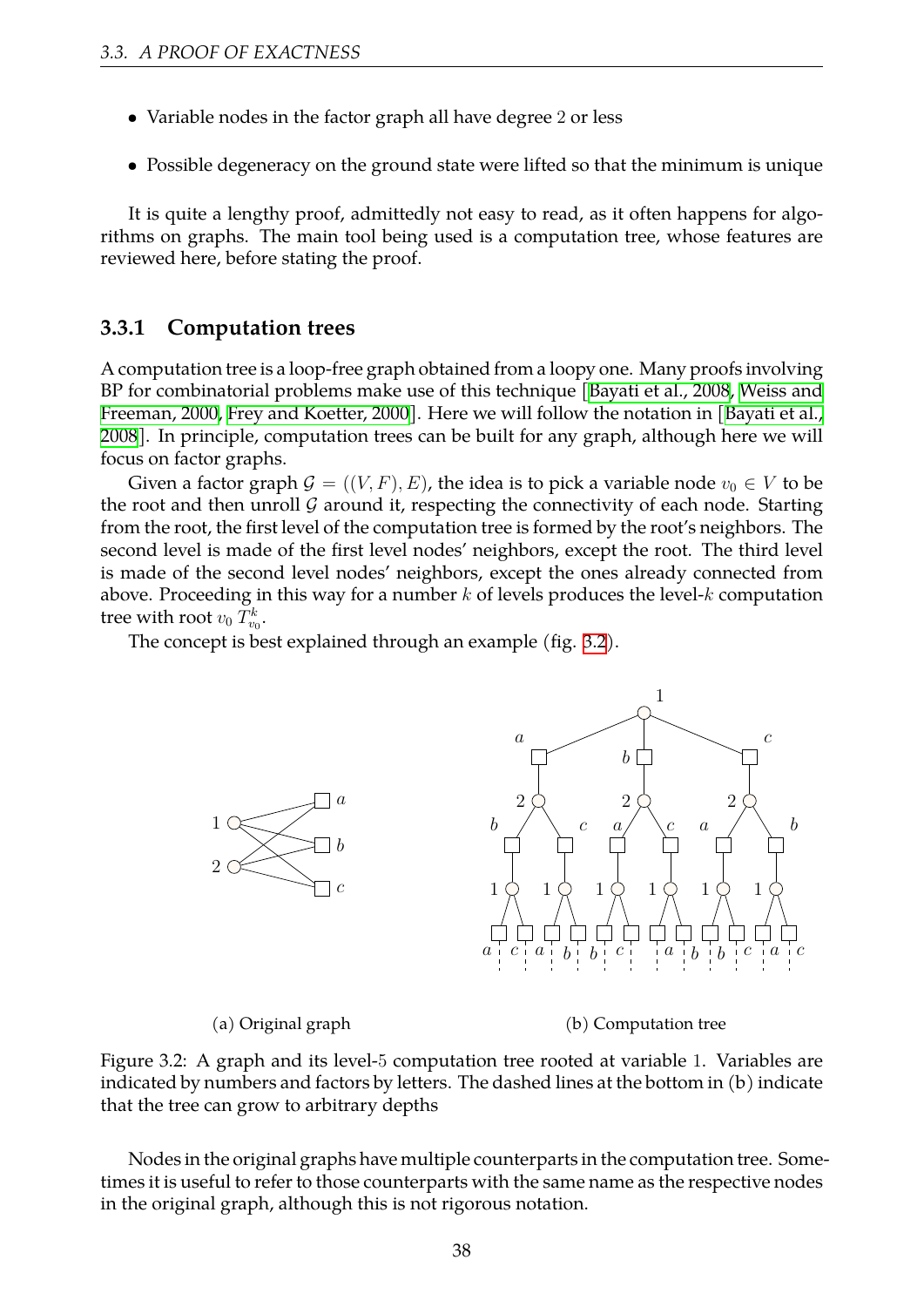#### <span id="page-39-0"></span>**3.3.2 Statement and proof**

Define a factor graph  $\mathcal{G} = ((V, F), E)$ , where  $V = \{v | v \in 1, ..., n\}$  are variable nodes,  $F = \{f | f = 1, ..., m\}$  are factor nodes and edges *E* are defined by the non-zero element of the parity-check matrix  $\mathbf{H} \in \{0, 1\}^{m,n}$ . Variable nodes have degree at most 2.

Define the problem of finding the minimum of some objective function that we will call energy *E* using an analogy from physics, expressed as

<span id="page-39-1"></span>
$$
\min_{\mathbf{y}: \mathbf{Hy}=0} E(\mathbf{y}) = \min_{\mathbf{y}: \mathbf{Hy}=0} \sum_{v=1}^{n} f_v(y_v)
$$
\n(3.44)

with  $f_v : \mathbb{GF}(2) \to \mathbb{R}$  for  $v = 1, ..., n$ .

**Claim** If there is a unique solution, then any run of the Max-Sum algorithm that converges to a fixed point, will have converged to such solution.

In particular, in the case of data compression we have

$$
f_v(y_v) = y_v \oplus y_{0_v} \tag{3.45}
$$

and the energy is the Hamming distance between **y** and **y0**.

**Proof** Suppose MS was run on *G*, until convergence of messages to a fixed point. Call  ${m_{fv}}_{f\in F}$ ,  ${b_v}_{v\in V}$  respectively the messages and beliefs and let

$$
g_v = \max_{y_v} b_v(y_v) \quad \forall v \in V \tag{3.46}
$$

be the decision variables.

Pick a node  $v_0$  and build the computation tree  $T_{v_0}^k$  obtained by unrolling the original graph around  $v_0$  until there are at least  $r$  counterparts of each vertex in  $V$  and so that all leaves are variable nodes;  $v_0$  will be the root. It is not important what the depth  $k$  is, as much as the number of times each variable is repeated.

Now place messages  $\{m_{fv}\}$  on the edges of  $T_{v_0}^k$  that correspond to the original edges  ${(f, v)}$  on *G*. Attach to all nodes that are leaves in the computation tree but were not leaves in the original graph, a fictitious factor that sends a message equal to that flowing out of the leaf. By construction, decision variables on the computation tree are now equal to the ones in the original graph.

Consider now the optimization problem with the same structure of the original one but defined on the computation tree. Messages on  $T_{v_0}^k$  constitute a solution for the MS equations: they are naturally fulfilled in the inner part of the tree and imposed on the leaves by the fictitious factors. Since MS is exact on trees, the assignment *{gv}* (replicated for each of the counterparts in  $T_{v_0}^k$  of each variable in  $\mathcal G$  ), is an exact solution for the problem defined on the computation tree.

Now call the optimum for the original problem

$$
\{y_v^*\} = \underset{\mathbf{y}: \mathbf{H}\mathbf{y} = \mathbf{0}}{\arg \min} E(\mathbf{y}).\tag{3.47}
$$

Suppose (absurd) that decision variable  $g_{v_0}$  for the root is different from its value in the optimal assignment,  $y_{v_0}^*$ . Namely,  $g_{v_0} = \overline{y_{v_0}^*}$ , where  $\overline{x}$  is the complement of *x* under  $\mathbb{GF}(2)$ . We show that it is always possible to find a path  ${\mathcal P}$  on  $T_{v_0}^k$  such that complementing every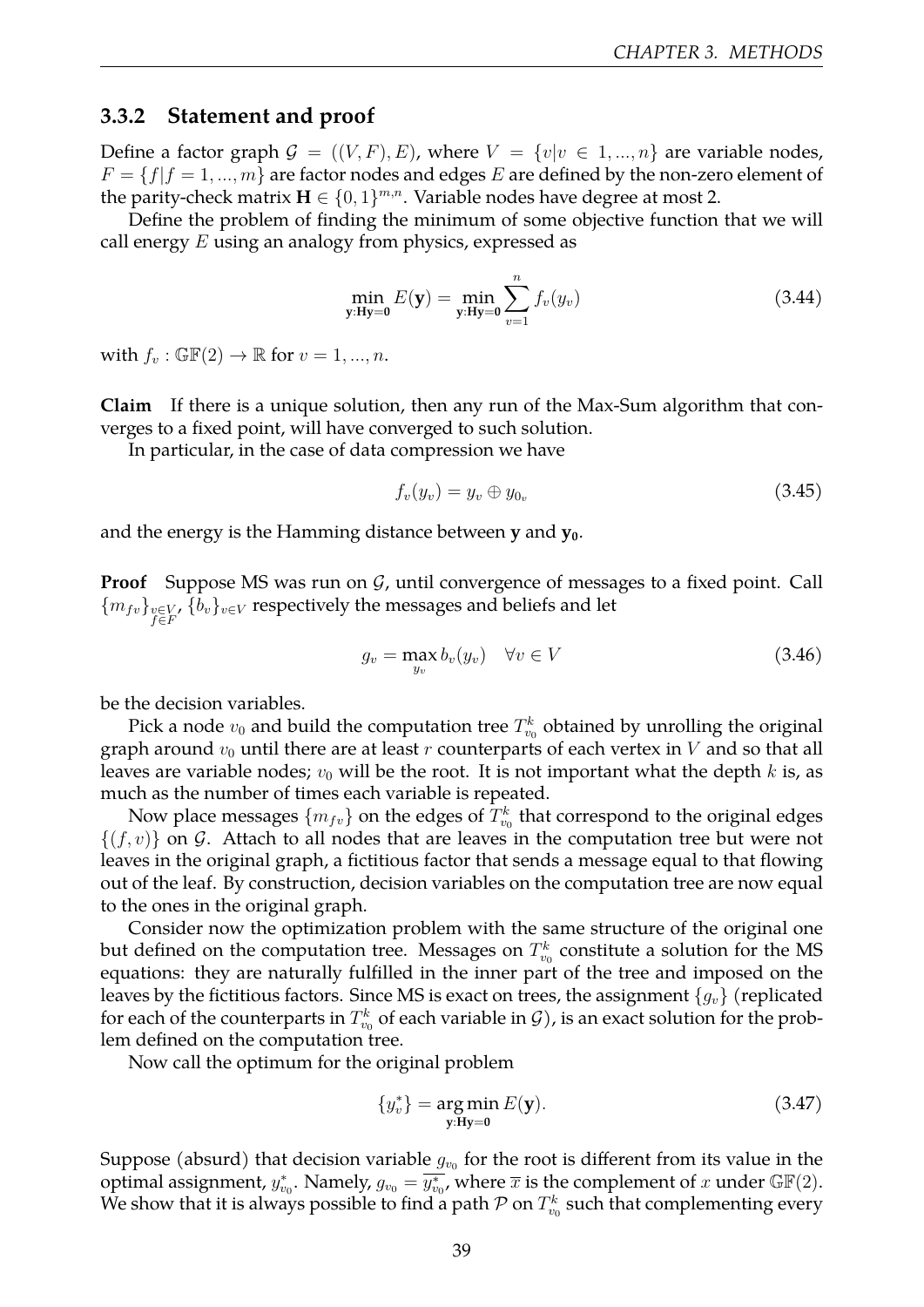variable along such path results in an improvement in the objective function of the problem defined on the tree. This contradicts what was proven about *{gv}* being an optimum.

The key idea is the following: suppose two vectors  $y_1, y_2$  are both solutions of  $H$ **y** = **0** but differ in a component, which in this case is the root  $v_0$ . If  $v_0$  is disconnected from the rest of the graph,  $y_1$  and  $y_2$  can have all the other bit equal to each other and be two solutions. If  $v_0$  has degree 1, then the single factor attached to it must have at least another incident variable with value different in  $y_1$  and  $y_2$  in order for the parity check to be satisfied. If  $v_0$  has degree 2, then the above must be true for both factor neighbors. With these observation in mind, let us move to the explicit construction of path *P*.

To construct path  $P$ , start from the root  $v_0$ , pick any of its factor neighbors, which by construction are at most two, and do the following: look at all the variable nodes incident on the factor and pick one for which the decision variable disagrees with the optimal solution. There will always be at least one in order for the parity-check to be satisfied, as explained before. Include that variable in the path and move on to its other factor if there is any. The process is halted when either a leaf is encountered and the path ends, or the root is found again.

In case the path ends on a leaf, go back to the root and repeat the process in the other direction, or end the path on the root if the root is a leaf. In case the path ends in a cycle, carry on extending the path repeating the same choice of variables to be included, until the leaves of the computation tree are reached. Let us stress that the resulting path *P* only touches variables which have different values in the solutions on  ${\cal G}$  and  $T_{v_0}^k.$ 

At this point, the path stemming on both sides from the root can either end on a "true" leaf of  $T_{v_0}^k$  (one that corresponds to a leaf also on  $\mathcal G)$  or continue until the bottom of the tree, where the fictitious factors are. We prove our claim in the worst case, where both branches of the path go all the way down, the others follow easily.

Call  $\mathcal{P}'$  the projection of  $\mathcal P$  on  $\mathcal G$ : it will not be in general a path, but might contain cycles. Again thanks to the fact that no parity check can be left unsatisfied, if *P ′* is a path, then its endpoints must be leaves of  $\mathcal G$ . Call  $E_0$  the energy of the optimal configuration  $\{y^*_v\}$ and  $E_0 + \epsilon$  the energy of the first non-optimal one. Further, call  $y_{\mathcal{P}}$  and  $y_{\mathcal{P}'}$  the indicator functions of paths  $\mathcal P$  on  $T^k_{v_0}$  and  $\mathcal P'$  on  $\mathcal G$  respectively.

For sure, since **y** *<sup>∗</sup>* gives a minimum, a transformation **y** *<sup>∗</sup> ⊕ yP′* that complements the variables touched by *P ′* gives a positive shift in energy

$$
E\left(\mathbf{y}^* \oplus y_{\mathcal{P}'}\right) \ge E_0 + \epsilon \tag{3.48}
$$

Because the energy function [\(3.44](#page-39-1)) is a sum over functions of single nodes, the shift in energy is only due to the flip of variables in  $\mathcal{P}'$ . After the flip, all the touched variables assumed the value they have on  $T_{v_0}^k$ . But this means that complementing them on  $T_{v_0}^k$ would reverse the shift, thus lowering the energy of the problem defined there by at least  $\epsilon$  for each repetition of  $\mathcal{P}'$ , at least in the bulk.

If  $\mathcal{P}'$  is a path, then the same negative shift in energy happens along  $\mathcal{P}$  on  $T^k_{v_0}$ , finding a better optimum than  ${g_v}$  and thus contradicting the starting point. If instead,  $P$ goes down all the way to the fictitious factors, the improvement gets multiplied times the number of repetitions of  $\mathcal{P}'$ , although it might in principle by outbalanced by the change in energy due to the interaction of the one or two leaves  $P$  ends on with their fictitious factors. An upper bound for this changes is given by the maximum absolute difference in messages on the tree

$$
m_{\max} = \underset{(v,f)\in\mathcal{P}'}{\arg\max} |m_{fv}(0) - m_{fv}(1)|. \tag{3.49}
$$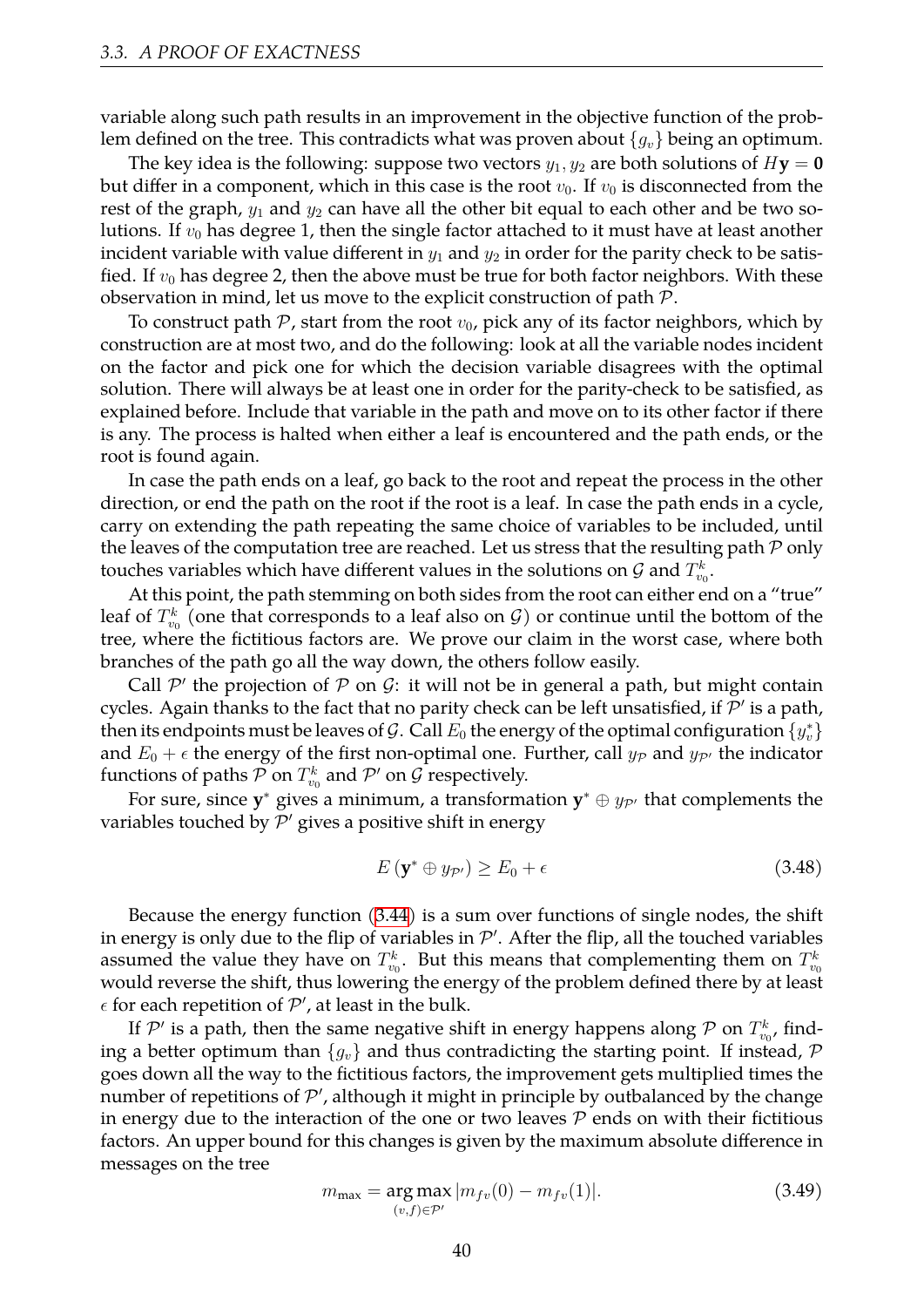Since there is no limit to the tree's depth, it suffices to repeat the path enough times to be sure that energy will decrease. This amounts to choosing *k* so that

$$
k\epsilon > m_{max} \tag{3.50}
$$

Namely,

<span id="page-41-1"></span>
$$
k > \frac{m_{\text{max}}}{\epsilon} \tag{3.51}
$$

The same argument can be repeated for all  $v_0$ 's for which the solution on the computation tree differs from the presumed optimal one.

This completes the proof.

One never needs to actually build the computation tree, it is enough to ensure that it exists. In addition to this, unfortunately the proof assumes convergence has happened, which is not trivial at all. However, [\(3.51](#page-41-1)) states something important: the depth of the computation tree is bounded by a quantity that increases as the energy shift between ground state and first excited state becomes smaller. This fact suggests that MS might have an especially hard time finding the true minimum when this is not well isolated from the other sub-optimal solutions.

Perhaps more importantly, in case the path that was build does not go down to the fictitious factors, the proof works without having to unroll the computation tree at all! This situation corresponds to *P ′* being a simple path connecting two leaves. Although this is heuristic reasoning, the strong hint is towards the fact that having a large number of leaves available in *G* might improve the results.

## <span id="page-41-0"></span>**3.4 Reduced factor graphs and energy landscape**

Interestingly, the proof just presented gives a hint for the explainability of BP as a heuristic technique. What seems to be suggested is that a graph with many leaves can bring advantages in term of convergence probability and perhaps also distortion.

Discarding for a moment the minimization and looking only at the problem of satisfying the parity checks, leaves represent "free" variables, in the sense that they can be adjusted to accommodate whatever values of the neighboring bulk variables. It would make sense if the message-passing iterations worked somehow like the path-building process described in the previous section: one can imagine waves of spin (bit) flips that expand throughout the graph, at each factor tweaking a new variable so that parity stays fulfilled (of course this works well provided that variables all have degree *≤* 2). In a graph with no leaves, such process is bound to end up trapped in loops, thus reducing the chances of finding a solution. If there are leaves available, instead, they act as an outlet for the unresolved conflicts, adapting smoothly to being either a 0 or a 1.

Exposing some leaves can be done by either creating the graph with  $\lambda_1 > 0$  in the first place or, after having created it with all variables of degree 2, removing a number *b* of factors picked at random, together with the connections they had. The latter strategy, the one we used, is equivalent to erasing a row from the parity-check matrix *H*. With each removed factor one gets rid of a constraint and the number of codewords doubles, causing the rate to increase by  $1/n$ , which is negligible for  $n \to \infty$ . The corresponding improvement in distortion (see details in section [4.2\)](#page-51-1) is remarkable.

*b*-reduction perturbs the space of codewords, which most likely are not as evenly spread anymore. Therefore we expect distortion to decrease the more checks are removed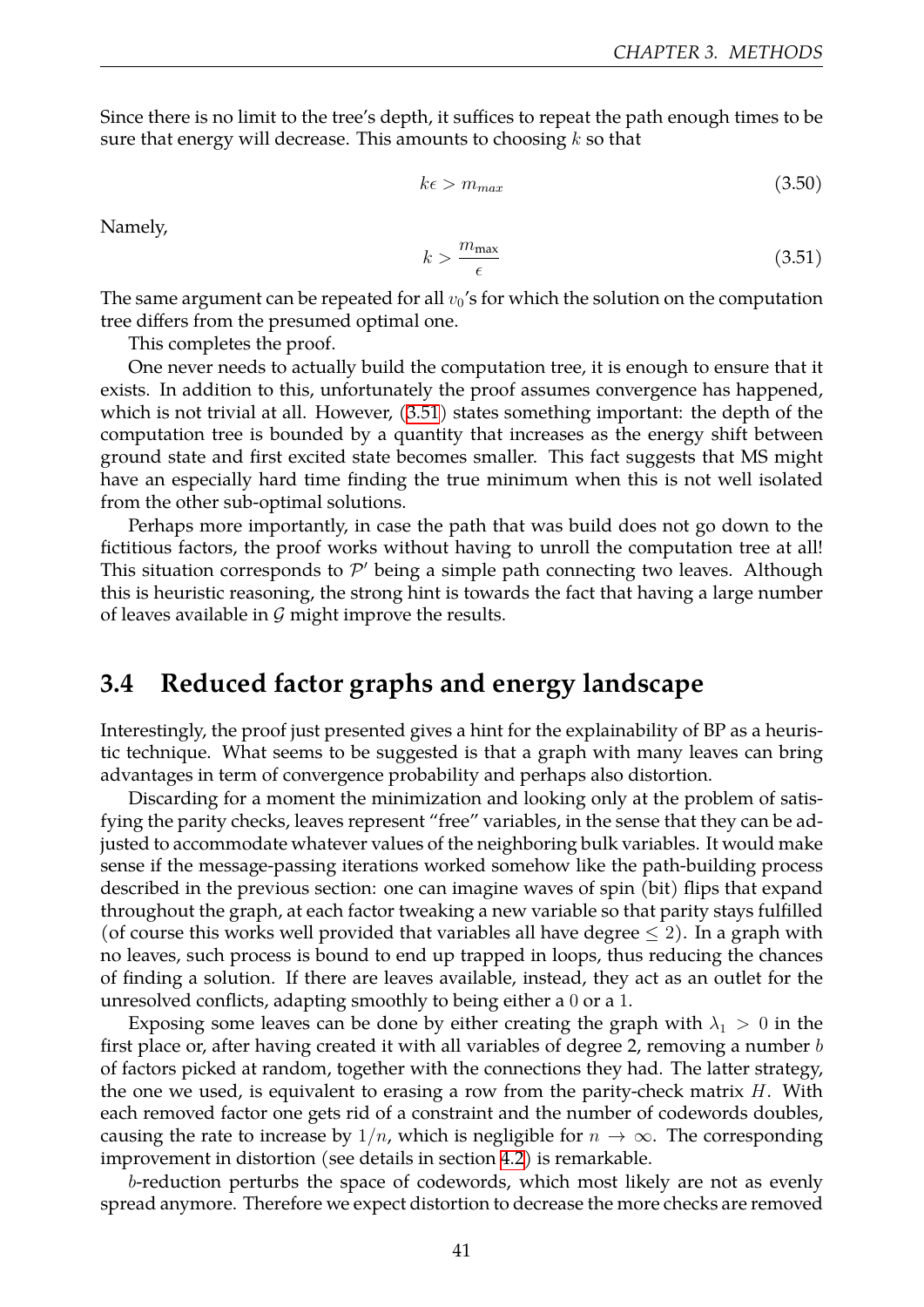but only up to a certain point, where the advantages in convergence are overcome by the fact that the graph is not a *good* one anymore.

Besides affecting the graph topology, reduction also modifies the energy landscape of the problem, meaning the shape of the *n*-variable function([2.19\)](#page-26-1) (or, stated alternatively, [\(3.24](#page-34-2))) that we are trying to minimize. We can picture the landscape as an *n*-dimensional grid of infinitely high bars alternating with a minority of low ones corresponding to codewords, which all get a null energy contribution from the fact that they satisfy all parity checks. Each low bar is as low as the corresponding codeword is near the source vector and the lowest one corresponds to the ground state, i.e. the closest codeword.

1-reduction amounts to doubling the number of low bars, thus statistically increasing the availability of other minima in the proximity of any codeword. This might be advantageous for an algorithm like BP which, starting from a configuration, tries some local changes hoping to find a better solution.

### <span id="page-42-0"></span>**3.5** Moving to  $\mathbb{GF}(q)$

The non-optimality of LDPC matrices, as we saw, is necessary in order to allow the problem of finding the closest codeword to be tractable, both in a channel coding and source coding context. A clever strategy to overcome such limitation has been proposed by Davey and McKay [\[Davey and MacKay, 1998\]](#page-57-11): work with a generalization of bits. As it was men-tioned in chapter [1,](#page-4-0) binary numbers are a particular case of a finite (or Galois) field  $\mathbb{GF}(q)$ . The term *finite* expresses the fact that such fields contain a finite amount of numbers, unlike, for example, the integers  $\mathbb{Z}$ . In particular, generalization from  $\mathbb{GF}(2)$  can be done with little effort to fields with  $q = 2^k, k > 1$ .

The set of elements in  $\mathbb{GF}(2^k)$  is

$$
\left\{0, 1, 2, ..., 2^k - 1\right\}
$$

for which  $q = 2$  ( $k = 1$ ) is a valid sub-case. A notorious example are hexadecimal numbers, which correspond to  $\mathbb{GF}(2^4).$ 

The algebra works as follows: take  $x_1, x_2 \in \mathbb{GF}(2^k)$  and "unwrap" them as binary digits. Example with  $\mathbb{GF}(8)$ :

$$
x_1 = 6 \longleftrightarrow 100
$$
  

$$
x_2 = 3 \longleftrightarrow 011
$$

The sum of  $x_1$  and  $x_2$  is given by the bitwise XOR

$$
x_1 + x_2 = 7 \quad \longleftrightarrow \quad 100 \oplus 011 = 111
$$

Again, we have that that each number is the summation inverse of itself.

Multiplication is more complicated because it involves polynomial representations. Regardless of how it is performed, one can consult a table and store all the possible results in a matrix once and for all. For  $\mathbb{GF}(8)$  the table is reported in tab. [3.1](#page-43-2).

It can be useful to also store multiplication inverses, meaning the values whose product gives 1. For  $\mathbb{GF}(8)$ , inverses are shown in tab. [3.2.](#page-43-3) As is the case with real numbers, 0 has no well-defined inverse.

The workflow for data compression goes as follows: given a bit string to compress, transform it into a GF(*q*) vector, perform the compression using a parity-check matrix *H* also taking values in  $\mathbb{GF}(q)$ , transform back to  $\mathbb{GF}(2)$  and compute the distortion.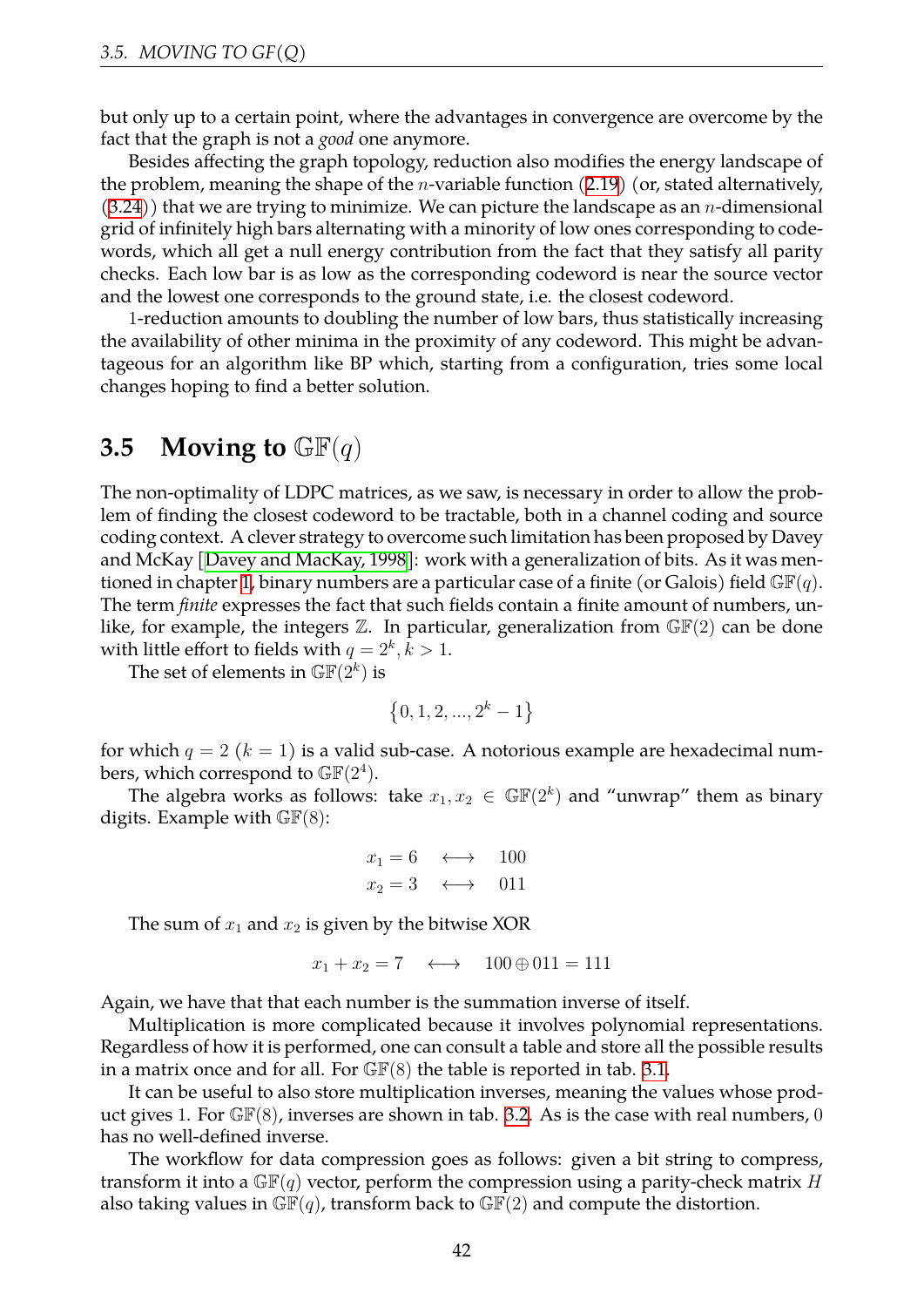<span id="page-43-2"></span>

|  |  |  | $\begin{array}{ccccccccc} 0 & 1 & 2 & 3 & 4 & 5 & 6 & 7 \end{array}$<br>$\begin{array}{c cccccccc} \hline \wedge & 0 & 1 & 2 & 3 & 4 & 5 & 6 & 7 \\ \hline 0 & 0 & 0 & 0 & 0 & 0 & 0 & 0 & 0 \\ 1 & 0 & 1 & 2 & 3 & 4 & 5 & 6 & 7 \\ 2 & 0 & 2 & 4 & 6 & 3 & 1 & 7 & 5 \\ 3 & 0 & 3 & 6 & 5 & 7 & 4 & 1 & 2 \\ 4 & 0 & 4 & 3 & 7 & 6 & 2 & 5 & 1 \\ 5 & 0 & 5 & 1 & 4 & 2 & 7 & 3 & 6 \\ 6 & 0 & 6 & 7 & 1$ |
|--|--|--|-------------------------------------------------------------------------------------------------------------------------------------------------------------------------------------------------------------------------------------------------------------------------------------------------------------------------------------------------------------------------------------------------------------|

Table 3.1: Multiplication table for  $\mathbb{GF}(8)$ 

Table 3.2: Multiplication inverses for  $\mathbb{GF}(8)$ 

<span id="page-43-3"></span>To go from a string of bits to a string of  $\mathbb{GF}(2^k)$  values, one simply groups together every *k* bits and interprets them as binary numbers. For example, with  $k = 3$ 

$$
[011101000010] \rightarrow [\underbrace{011}_{3} \underbrace{101}_{5} \underbrace{000}_{0} \underbrace{010}_{2}] \rightarrow [3, 5, 0, 2]
$$

If the bit vector has length *n*, then the resulting one has length *n*/*k*. Of course vector sizes must be adjusted as to produce integer values. Matrix *H* is constructed by means of the usual factor graph, this time choosing a coefficient  $h_{fv}$  sampled uniformly from *{*1*, ..., q −* 1*}* for each edge and coefficient zero for non-existing edges[[Braunstein et al.,](#page-57-7) [2011\]](#page-57-7). Once MS has finished running, the resulting vector is re-cast into bits simply by representing values in binary and concatenating. It can then be compared with the source vector to compute the distortion.

The reasons why moving to  $\mathbb{GF}(q)$  gives an improvement in performance are not quite clear, although well supported by empirical evidence for channel coding [\[Davey and](#page-57-11) [MacKay, 1998,](#page-57-11) [Declercq and Fossorier, 2005](#page-57-12)]and source coding [[Braunstein et al., 2011](#page-57-7)].

## <span id="page-43-0"></span>**3.6 Efficient implementation of BP**

The implementation of factor*→*variable messages is in principle done by summing over all possible configurations of the factor's neighbors. When the number of those configurations is limited by some constraint that is simple enough to treat, messages can be computed efficiently by means of a convolution operation. In our case, the constraints are the parity checks.

Here we quickly review what a convolution is and then describe the application to BP on  $\mathbb{GF}(2^k).$ 

#### <span id="page-43-1"></span>**3.6.1 Convolutions**

This section is heavily inspired by Alfredo Braunstein's course notes from 2019.

Convolutions, perhaps best known as a signal processing tool, play an important role in efficient solutions to problems in combinatorics. More precisely, they are often used in the context of Dynamic Programming.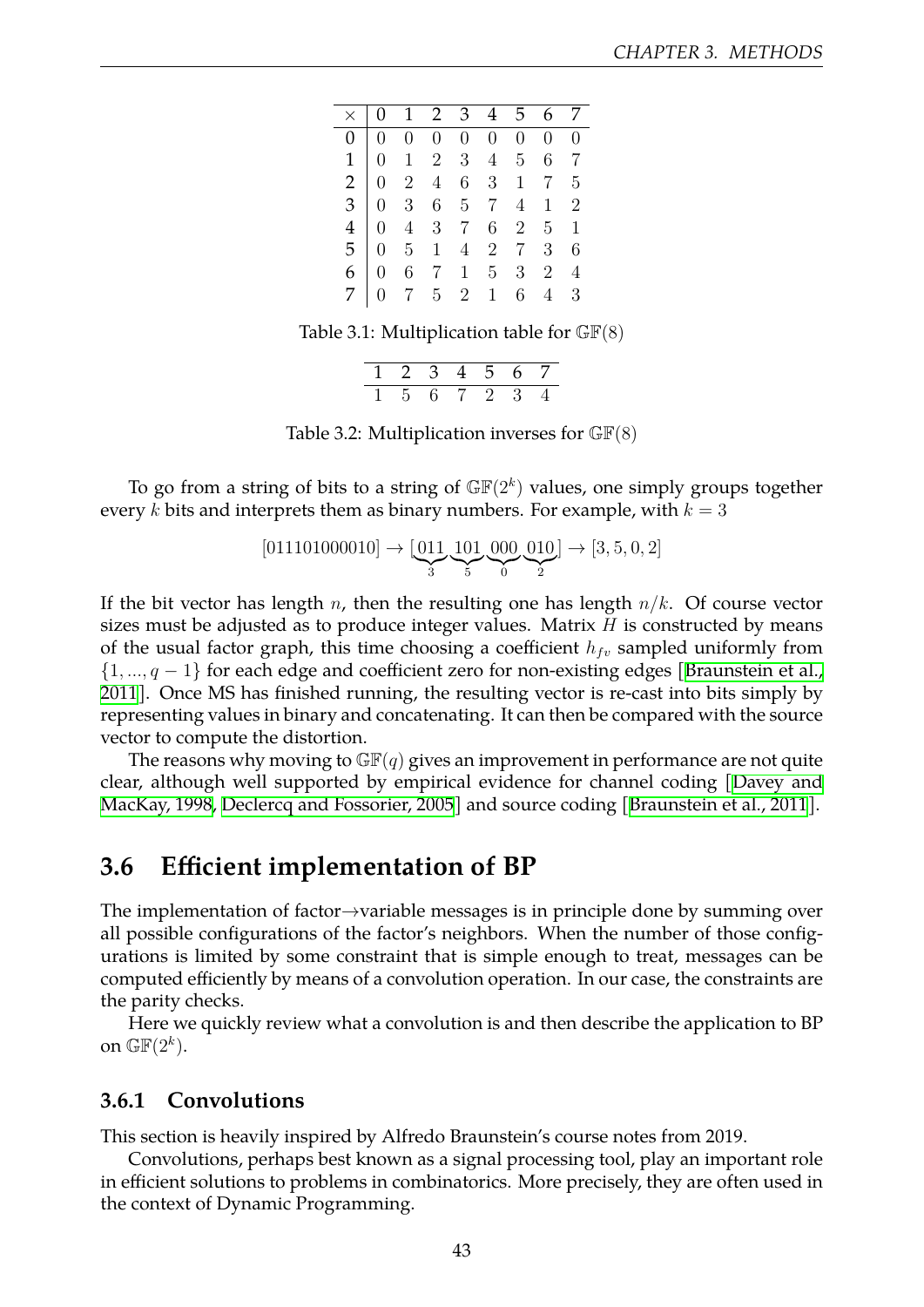<span id="page-44-0"></span>

| $\mathbf{1}$   | function $conv(f1, f2)$        |
|----------------|--------------------------------|
| 2              | $q1 = length(f1)$              |
| 3              | $q2 = length(f2)$              |
| $\overline{4}$ | $f3 = zeros(q1+q2)$            |
| .5             | for $x1$ in $1:q1$             |
| 6              | for $x2$ in $1:q2$             |
| 7              | $f3[x1+x2] += f1[x1] + f2[x2]$ |
| 8              | end                            |
| <sup>Q</sup>   | end                            |
| 10             | return f3                      |
| 11             | end                            |

Algorithm 2: Convolution of two functions. Domains are shifted with respect to the definition that was just given because array indices in Julia start at 1

Here we will treat the case of convolutions of functions with discrete, finite domains. Let *f*<sub>1</sub> : {0, 1, ..., *q*<sub>1</sub> − 1} → R and *f*<sub>2</sub> : {0, 1, ..., *q*<sub>2</sub> − 1} → R be a pair of discrete functions. The convolution of  $f_1$  and  $f_1$  is a third function  $f_3$ 

$$
f_3(k) = (f_1 \circledast f_2)(k) = \sum_{x_1 + x_2 = k} f_1(x_1) f_2(x_2)
$$
 (3.52)

where  $x_1 + x_2 = k$  implicitly means  $\{x_1, x_2 \mid x_1 \in \{0, 1, ..., q_1 - 1\}, x_2 \in \{0, 1, ..., q_2 - 1\}, x_1 + x_2 = k\}$ 

The domain of  $f_3$  is  $\{0, 1, ..., q_1 + q_2 - 2\}$  and the cost to compute it is  $\mathcal{O}(q_1q_2)$ , as is clear from the double for loop in algorithm [2](#page-44-0). In analogy with what is done in signal processing, one can perform a Fast Fourier Transform to reduce the cost for a single convolution to  $O(q \log q)$ , where we supposed for simplicity that  $q_1 = q_2 = q$ .

Convolution turns out to be associative, therefore one can generalize it from two to an arbitrary number of functions

<span id="page-44-1"></span>
$$
\left(\bigoplus_{i=1}^{n} f_i\right)(k) = \sum_{\sum_{i} x_i = k} \prod_{i=1}^{n} f_i(x_i)
$$
\n(3.53)

The order in which pairs of functions are convoluted (which does not matter, thanks to associativity) can be picked in a smart "divide and conquer" fashion, in order to optimize the overall number of operations.

Constraint  $\sum_i x_i = k$  in [\(3.53\)](#page-44-1), which is a simple sum, can be generalized to a weighted linear combination  $\sum_i w_i x_i = k$ ,  $w_i \in \mathbb{Z}^+$ . Moreover, the sum operation itself can be generalized to, say, a sum over  $\mathbb{GF}(q)$ . The next section contains an example of how to include both these two steps.

In full generality, a weighted convolution looks like

$$
\left(\bigoplus_{i=1}^{n} f_i\right)(k) = \sum_{\sum_{i} w_i x_i = k} \prod_{i=1}^{n} f_i(x_i)
$$
\n(3.54)

One can define a "zero-temperature" limit for convolutions. Say  $f_1(x_1) = e^{\beta h_1(x_1)}$ ,  $f_2(x_2) = e^{\beta h_2(x_2)}$ , then define

$$
e^{\beta h_3(x_3)} := (f_1 \circledast f_2)(k) = \sum_{x_1 + x_2 = k} e^{\beta [h_1(x_1)h_2(x_2)]}
$$
(3.55)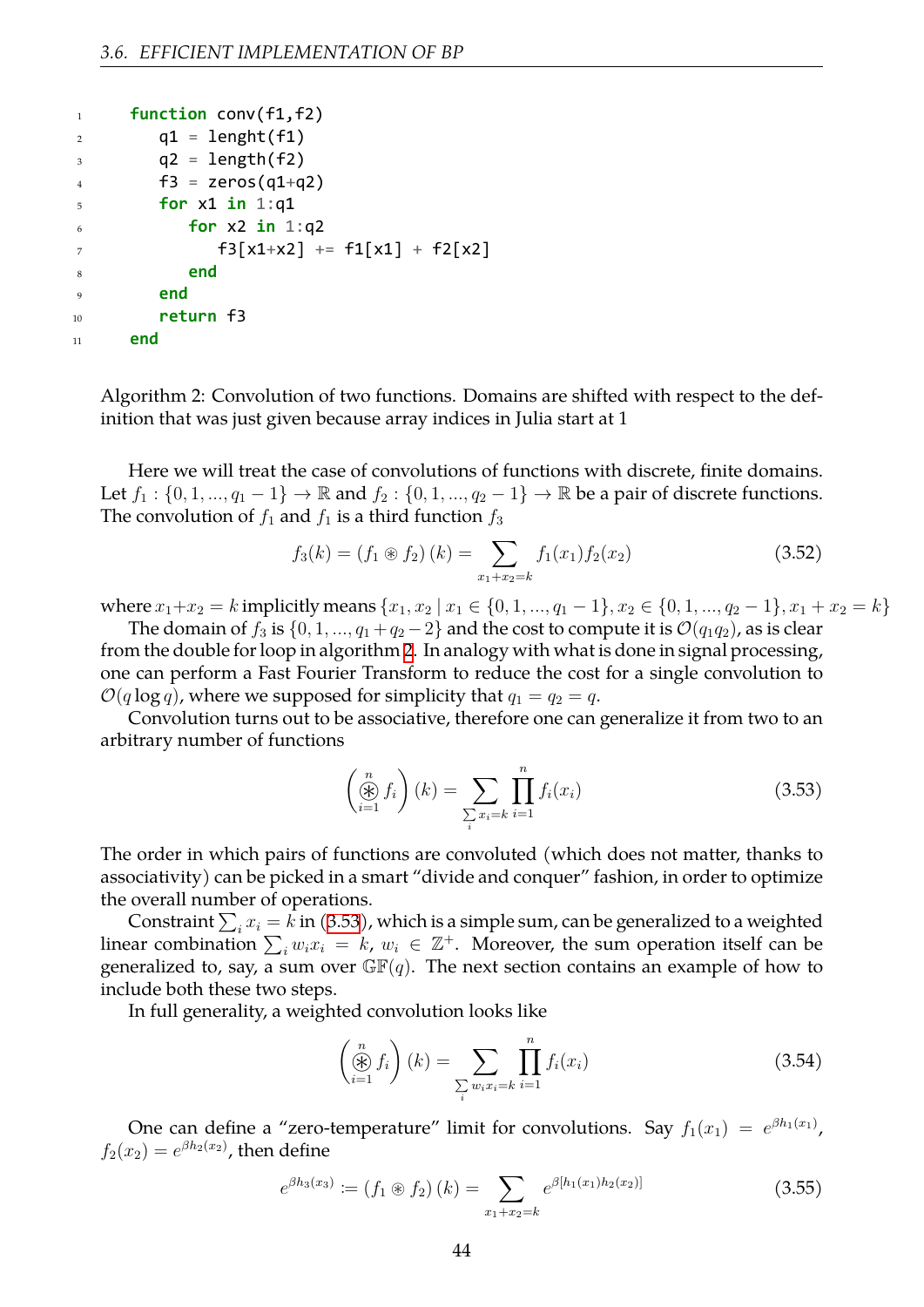When  $\beta \to \infty$ , the sum concentrates on the summand that gives the largest argument at exponent, namely

$$
e^{\beta h_3(x_3)} = \max_{x_1 + x_2 = k} e^{\beta [h_1(x_1) h_2(x_2)]}
$$
(3.56)

and finally

$$
h_3(x_3) = \max_{x_1 + x_2 = k} \{ h_1(x_1) h_2(x_2) \}
$$
 (3.57)

The *β → ∞* limit is an interesting point of view, although not an essential step. One can directly define the (max*,* +)-convolution as

$$
f_3(k) = (f_1 \otimes f_2)(k) = \max_{x_1 + x_2 = k} f_1(x_1) + f_2(x_2)
$$
 (3.58)

An implementation is shown in algorithm [3](#page-45-1).

```
1 function msc(f1,f2)
q1 = length(f1)3 \qquad \qquad q2 = length(f2)
4 f3 = fill(-Inf, q1+q2)5 for x1 in 1:q1
6 for x2 in 1:q2
\tau f3[x1+x2] = max(f3[x1+x2], f1[x1] + f2[x2])
8 end
9 end
10 return f3
11 end
```
Algorithm 3: (max*,* +)-convolution of two functions. Domains are shifted with respect to the definition that was just given because array indices in Julia start at 1

Just like before, one can generalize to weighted sums and more than two functions

$$
\left(\bigotimes_{i=1}^{n} f_i\right)(k) = \max_{\sum_{i} w_i x_i = k} \sum_{i=1}^{n} f_i(x_i)
$$
\n(3.59)

which has the same form as the MS equations for data compression [\(3.40](#page-36-1)).

#### <span id="page-45-0"></span>**3.6.2 BP and MS with convolutions**

We use the notation from section [3.2.3](#page-36-0) where variables are indicated with a letter *c* for codeword and  $\mu_v^1(c_v) \coloneqq e^{-\beta d_H(c_v,s_v)}$  is the external fields that favors codewords close to the source vector **s**. We have that, at fixed  $f$ ,  $v$ ,  $c_v$ , the first BP equation is

<span id="page-45-2"></span>
$$
\mu_{fv}(c_v) \propto \sum_{\text{Conf}_{(v,f)}(c_v)} \prod_{v' \in \partial f \setminus \{v\}} \mu_{v'f}(c_{v'}) \tag{3.60}
$$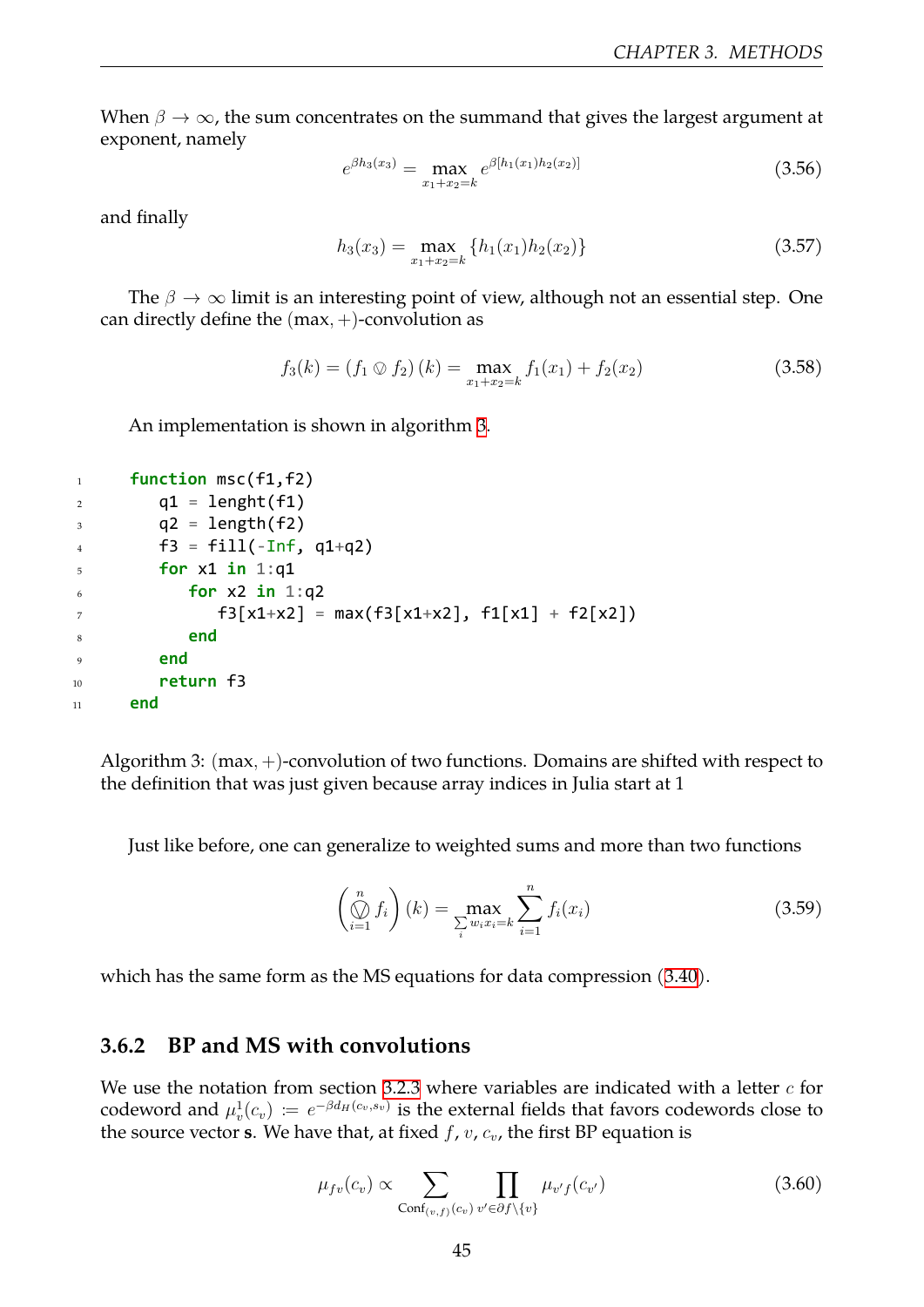The set  $Conf_{(v,f)}(c_v)$ , is given by

$$
\left\{ \boldsymbol{c}_{v'} : \sum_{v' \in M(f) \setminus v} h_{f v'} c_{v'} + h_{f v} c_v = 0 \right\} = \left\{ \boldsymbol{c}_{v'} : \sum_{v' \in M(f) \setminus v} h_{f v'} c_{v'} = -h_{f v} c_v \right\}
$$
(3.61)

$$
= \left\{ \mathbf{c}_{v'} : \sum_{v' \in M(f) \setminus v} h_{fv'} c_{v'} = h_{fv} c_v \right\}
$$
 (3.62)

$$
= \left\{ c_{v'} : \sum_{v' \in M(f) \setminus v} (h_{fv})^{-1} h_{fv'} c_{v'} = c_v \right\}
$$
 (3.63)

where all summations, multiplications and inverses involving variables  $c_v$  are intended on  $\mathbb{GF}(q)$ .

In order to recover a convolution in a more comfortable form, define new variables

$$
\tilde{c}_{v'} := (h_{fv})^{-1} h_{fv'} c_{v'}
$$
\n(3.64)

and functions  $\tilde{\mu}_{v'f}\,(\tilde{c}_{v'})$  so that  $\tilde{\mu}_{v'f}\,(\tilde{c}_{v'})=\mu_{v'f}(c_{v'}).$  The way to accomplish this is to impose

$$
\tilde{\mu}_{v'f}(\tilde{c}_{v'}) := \mu_{v'f}\left( (h_{fv'})^{-1} h_{fv}\tilde{c}_{v'} \right) \tag{3.65}
$$

The equation now is a convolution in a familiar form

$$
\mu_{fv}(c_v) \propto \sum_{\left\{ \tilde{c}_{v'} : \sum_{v' \in M(f) \setminus v} \tilde{c}_{v'} = c_v \right\}} \prod_{v' \in \partial f \setminus \{v\}} \tilde{\mu}_{v'f} \left( \tilde{c}_{v'} \right) \tag{3.66}
$$

Explicitly,

$$
\mu_{fv}(c_v) \propto \sum_{\left\{ \tilde{c}_{v'} : \sum_{v' \in M(f) \setminus v} \tilde{c}_{v'} = c_v \right\}} \prod_{v' \in \partial f \setminus \{v\}} \mu_{v'f} \left( (h_{fv'})^{-1} h_{fv} c_{v'} \right) \tag{3.67}
$$

Messages from variable to factor are simpler and do not involve convolutions. We can repeat an analogous process for the Max-sum equations. Define

<span id="page-46-0"></span>
$$
\nu_{vf}(c_v) := \frac{1}{\beta} \log \mu_{vf}(c_v)
$$
\n(3.68)

Now [\(3.60\)](#page-45-2) becomes

$$
\mu_{fv}(c_v) \propto \sum_{\text{Conf}_{(v,f)}(c_v)} \prod_{v' \in \partial f \setminus \{v\}} e^{\beta \nu_{v'f}(c_{v'})}
$$
\n(3.69)

$$
= \sum_{\text{Conf}_{(v,f)}(c_v)} \exp\left(\beta \sum_{v' \in \partial f \setminus \{v\}} \nu_{v'f}(c_{v'})\right) \tag{3.70}
$$

$$
= \max_{\text{Conf}_{(v,f)}(c_v)} \exp\left(\beta \sum_{v' \in \partial f \setminus \{v\}} \nu_{v'f}(c_{v'})\right) \tag{3.71}
$$

$$
= \exp\left(\beta \max_{\text{Conf}_{(v,f)}(c_v)} \sum_{v' \in \partial f \setminus \{v\}} \nu_{v'f}(c_{v'})\right) \tag{3.72}
$$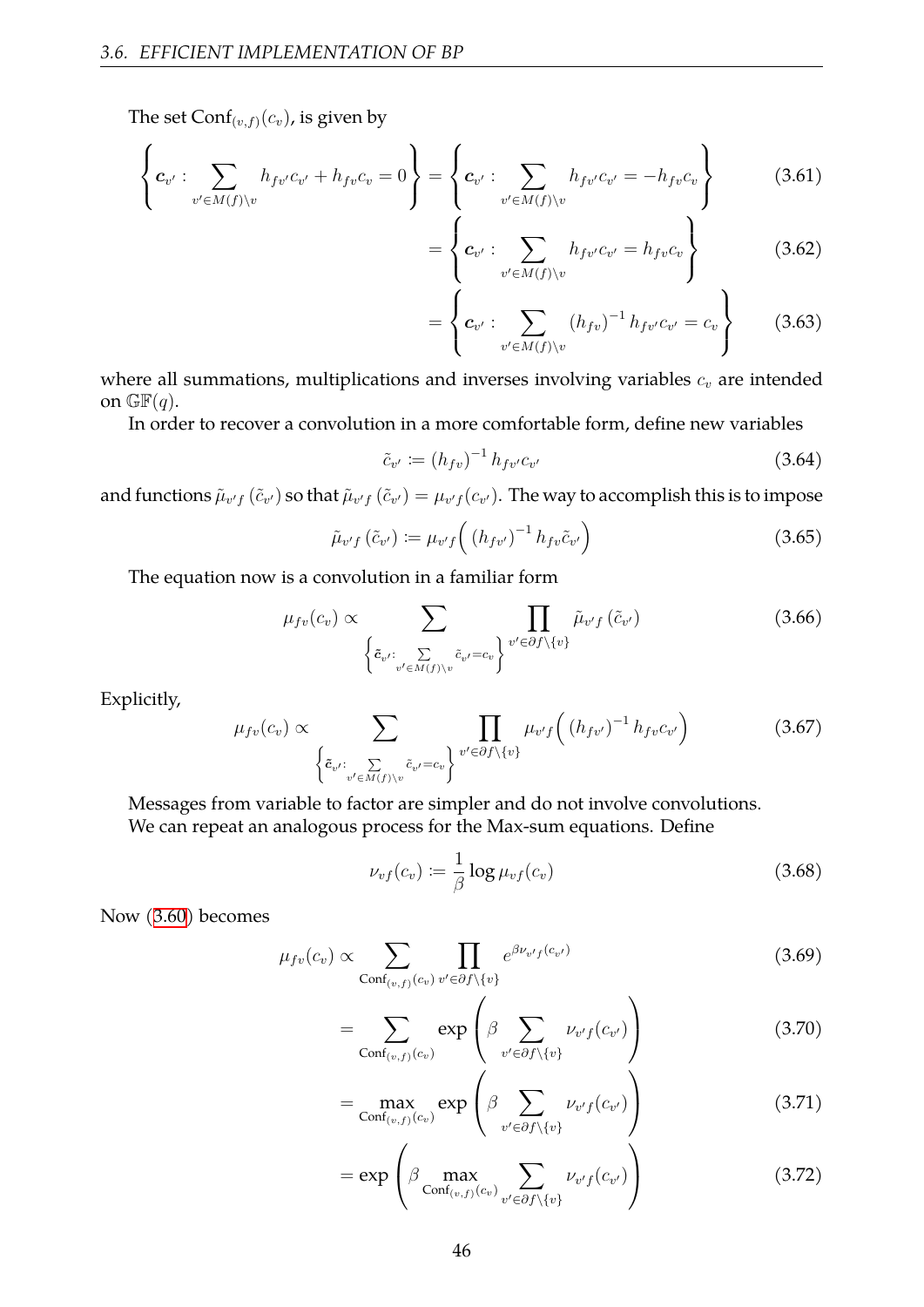Substitute back([3.68\)](#page-46-0)

$$
\nu_{fv}(c_v) = \frac{1}{\beta} \log \exp \left( \beta \max_{\text{Conf}_{(v,f)}(c_v)} \sum_{v' \in \partial f \setminus \{v\}} \nu_{v'f}(c_{v'}) \right) + \text{const}
$$
(3.73)

$$
= \max_{\text{Conf}_{(v,f)}(c_v)} \sum_{v' \in \partial f \setminus \{v\}} \nu_{v'f}(c_{v'}) + \text{const}
$$
\n(3.74)

which is a weighted (max*,* +)-convolution. It can be reduced to an unweighted one following the same steps as above.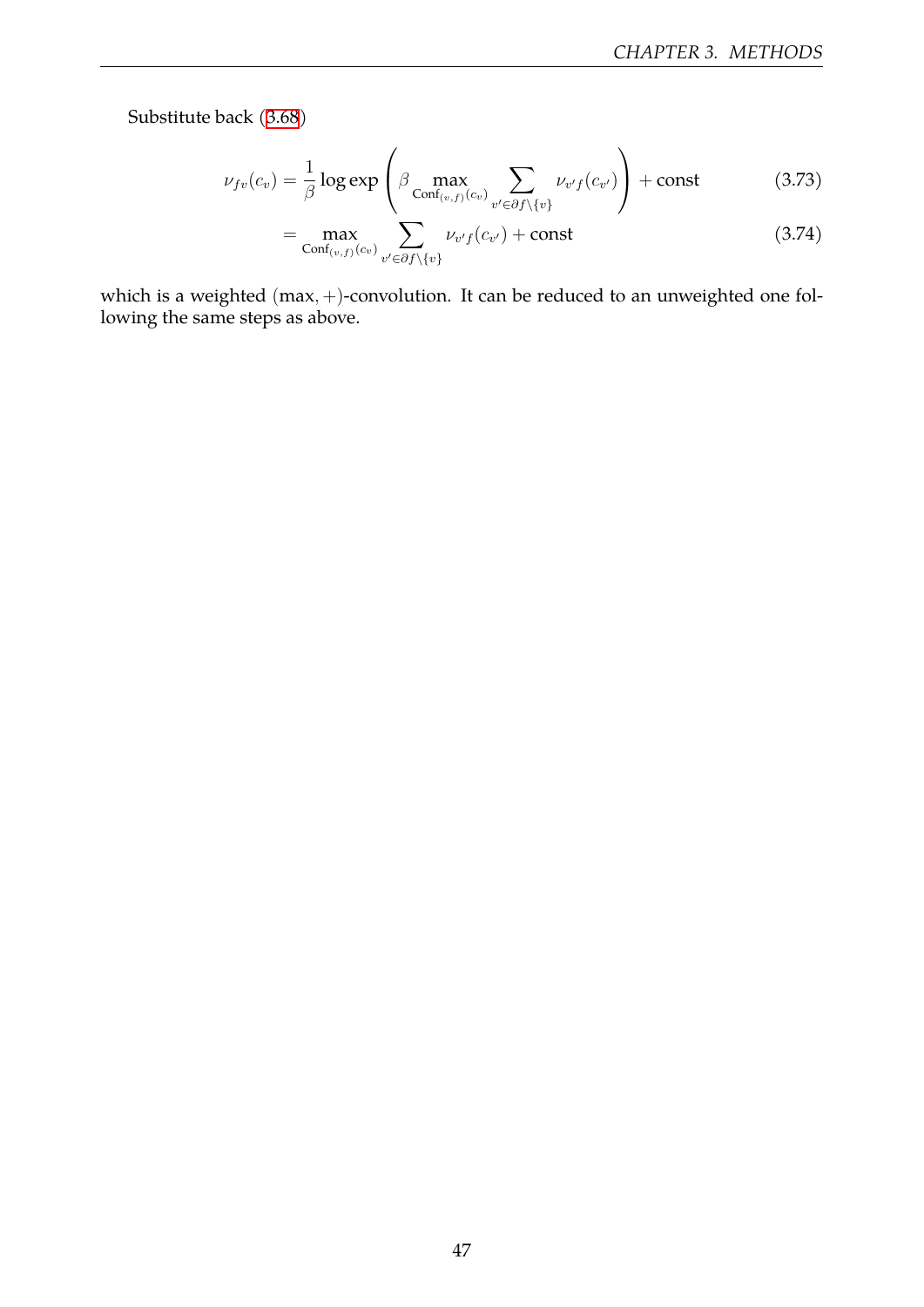## <span id="page-48-0"></span>**Chapter 4**

## **Experimental results and conclusions**

### <span id="page-48-1"></span>**4.1 Implementation details and notation**

BP, being a heuristic with (in general) no assurance of convergence, has got its tricks, empiric rules of thumb and parameters which must be tuned by trial-and-error in the absence of more precise indications from the theory. Here we present the ones that were employed in our work, together with the notation that is used later to describe the outcome of experiments.

#### <span id="page-48-2"></span>**4.1.1 Reinforced Belief Propagation**

The most prominent problem that is the scarce rate of convergence. BP not converging can be brought back to the presence of multiple conflicting constraints, none of them sufficiently more "convincing" than the others. As a result, the algorithm keeps bouncing, changing its mind often, never settling on one solution. Usually, or at least for the problem of data compression, it would be preferable to have a solution which is not exactly optimal, rather than having no solution at all. Therefore, one can push the algorithm into making a decision by *reinforcing* beliefs obtained from previous iterations, therefore adding some memory to the procedure.

The resulting modified algorithm, called *Reinforced* Belief Propagation, adds the following step to the computation of beliefs [\(3.23](#page-34-3))

$$
b_v^{(t)}(x_v) \propto \left[b_v^{(t-1)}(x_v)\right]^{\gamma t} \prod_{f \in \partial v} \mu_{fv}^{(t)}(x_v)
$$
\n(4.1)

where *t* is the iteration index and  $\gamma$  is the reinforcement parameter for which a good value should be found. Analogously in log-domain, for MS

$$
\nu_v^{(t)}\left(x_v\right) = \left[\nu_v^{(t-1)}\left(x_v\right)\right] \gamma t + \sum_{f \in \partial v} \nu_{fv}^t(x_v) + \text{const} \tag{4.2}
$$

As a rule of thumb, BP should converge in a number of iterations of the order of 1/*γ*. Logically, reinforcement will worsen the performance in distortion for converged instances, because it means caring about reaching a solution with non-infinite energy, with less regard about the solution's quality. However, whenever the algorithm does not converge, it is fair to consider a distortion of 0*.*5: since there is no hint on a codeword that might be good, we can imagine to be sending the zero vector or any other randomly picked codeword. Both choices give an expected error of 0*.*5.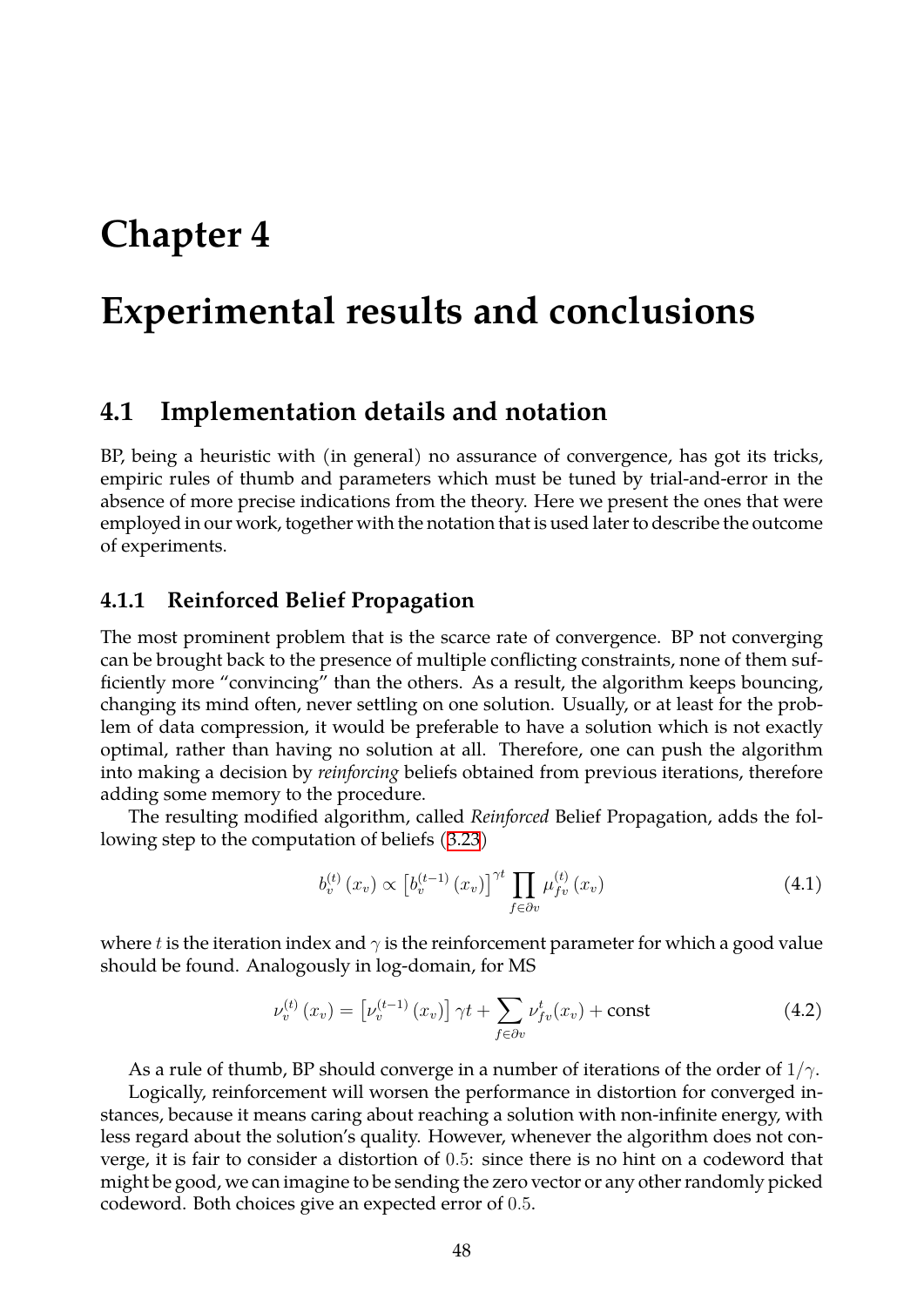In light of this consideration, it can definitely be a good idea to use reinforcement and increase the chances of convergence, even if it means obtaining a slightly larger distortion for the converged instances.

Unfortunately, the extension of BP to the reinforced version does not meet the hypothesis of the theorem in section [3.3](#page-37-1) and therefore no claims can be made on the solution's optimality.

#### <span id="page-49-0"></span>**4.1.2 Symmetry-breaking fields**

As it was mentioned earlier, the estimates for marginals at ground state provided by MS are useful as long as such minimum energy state is unique. In the case of data compression, such condition fails to be met in case there are two or more codewords equally distant from the source vector. From a practical perspective, we do not care which one is chosen, since they all give the same energy, hence the same distortion.

A simple way to avoid possible degeneracies is to add a small random noise to the external fields

$$
h_v(c_v) = d_H(c_v, s_v) + \eta, \quad \eta \sim \mathcal{N}(0, \sigma^2)
$$
\n(4.3)

where **s** is the source vector and  $\sigma$  controls the noise level. In this way the minimization problem [\(2.19\)](#page-26-1) becomes

$$
\mathbf{c}^* = \underset{\mathbf{c}:H\mathbf{c}=0}{\arg\min} \sum_{v=1}^n h_v(c_v)
$$
 (4.4)

One thing to be careful about is the magnitude of  $\sigma$ , which should be on a different scale than the Hamming distance, so the two do not interfere: external field should only make equally-distant codewords distinguishable among themselves. In the experiments, we set  $\sigma = 10^{-4}$ .

#### <span id="page-49-1"></span>**4.1.3 Message updates**

From the way the BP equations are stated as a fixed-point system, message updates should be done in parallel, with each message at time *t* + 1 being a function of messages at time *t*. With this approach the order in which messages are picked to be updated is irrelevant for the final result.

It might be convenient, instead, to proceed in a "serial" fashion, with messages updated in random order at each iteration. This is common practice for numerical fixedpoint equation solvers. Say for example that

$$
\mu_{fv} = F_{fv} \left( \mu_{v_1f}, \mu_{v_2f}, \mu_{v_3f} \right),
$$

 $v_1, v_2, v_3$  being the neighbors of *f*. If any of the messages at RHS came before  $\mu_{fv}$  in the ordering, say  $\mu_{v_2f}$  and  $\mu_{v_3f}$ , their updated version will be used:

$$
\mu_{fv}^{(t+1)} = F_{fv}\left(\mu_{v_1f}^t, \mu_{v_2f}^{(t+1)}, \mu_{v_3f}^{(t+1)}\right)
$$

Mixing up old and new messages in this way is empirically found to help convergence and clearly both serial and parallel updates have the same fixed points.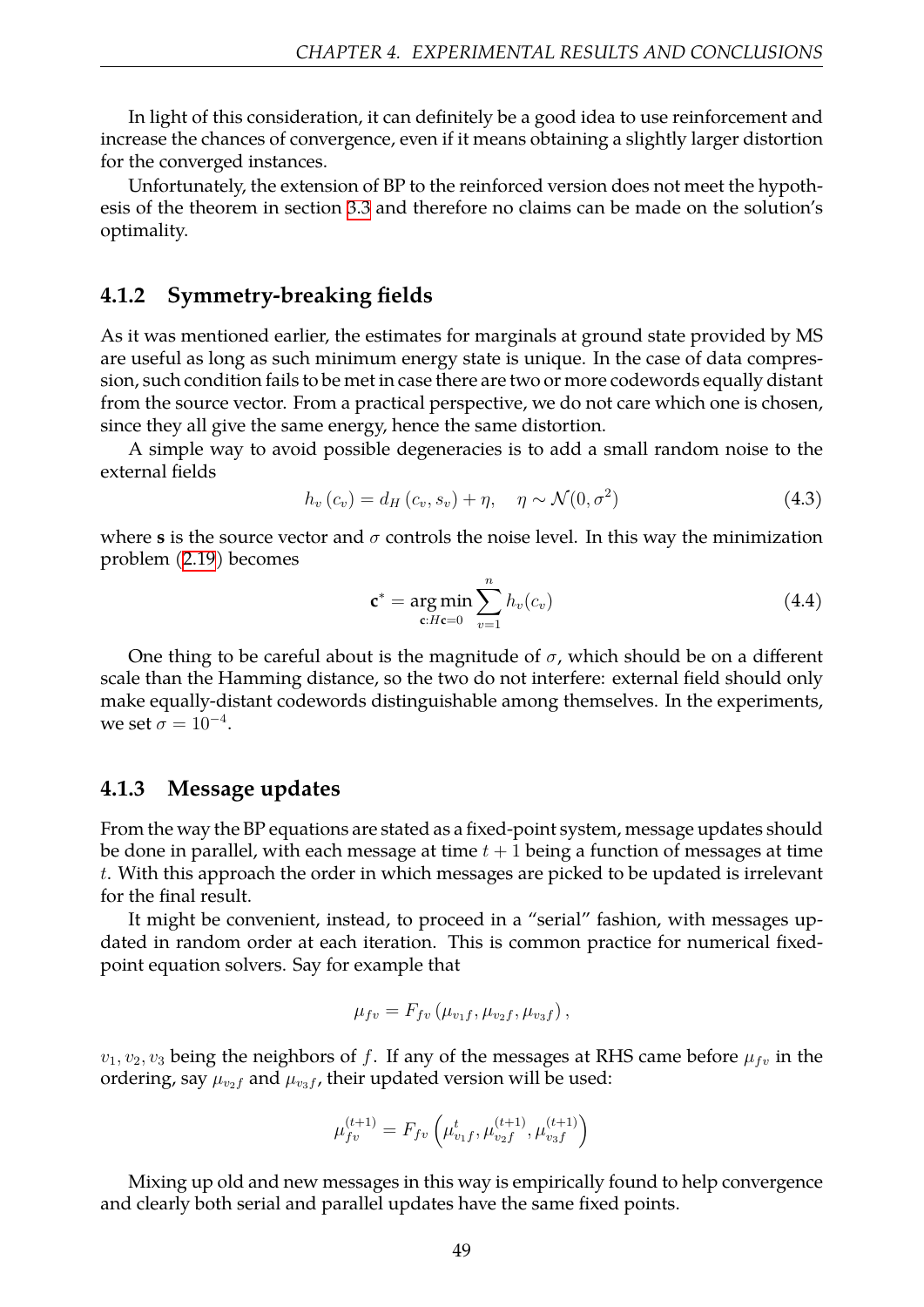#### <span id="page-50-0"></span>**4.1.4 Multiple trials**

Before the first BP iteration, messages are randomly set to initial values and the same goes for the symmetry-breaking component added to the external fields. It might be the case that such starting point influence the algorithm's trajectory in phase space, ultimately determining if and where convergence happens.

Following the idea in [\[Braunstein et al., 2011](#page-57-7)], here BP was set to re-start with a new random initialization in case convergence was not reached after some *maxiter* iterations. This is repeated for a maximum of *Tmax* times. In our experiments, we usually set *Tmax* to around 3 *−* 6.

#### <span id="page-50-1"></span>**4.1.5 Damping**

Damping is a technique often used for iterative solving of fixed-point equations. While normally the update step at iteration *t* is

$$
\boldsymbol{x}^{(t+1)} \leftarrow F\left(\boldsymbol{x}^{(t)}\right) \tag{4.5}
$$

with damping this becomes

$$
\boldsymbol{x}^{(t+1)} \leftarrow \alpha \boldsymbol{x}^{(t)} + (1 - \alpha) \, F\left(\boldsymbol{x}^{(t)}\right) \tag{4.6}
$$

with  $\alpha \, \in \, [0,1]$  the *damping factor*. The "new" vector  $F\left(\boldsymbol{x}^{(t)}\right)$  goes through a weighted average with the "old" one, with *α* ruling the mixture proportions. This strategy is known to help convergence in cases where iterations hop back and forth around the fixed point.

How and why the process works is evident for simple *F*'s while ours is quite a complex one. Thus, we proceeded tentatively to see whether damping could help improve the ratio of converged instances or the number of iterations needed to reach a fixed point. Unfortunately, none of the two facts were proven to be true by the simulations and we kept on working without damping.

#### <span id="page-50-2"></span>**4.1.6 Convergence criteria**

The BP equations, being a fixed-point system, are considered to have reached convergence once messages do not vary anymore from one iteration to the next. Numerically, this condition is tested by checking that the maximum absolute variation is lower than some tolerance

$$
\max_{(f,v)\in E} \left\| \mu_{fv}^{(t)} - \mu_{fv}^{(t-1)} \right\| < tol. \tag{4.7}
$$

We call this convergence criterion *convergence of messages*. Incidentally, this is the criterion that must be used to perform empirical observation regarding the statement proved in section [3.3](#page-37-1). The heuristic expedients described previously, however, claim the need for new ways to assert that BP has converged.

When reinforcement is used, messages will eventually diverge instead of converging. In this case a sensible thing to do is establish that the algorithm has converged if the decision variables [\(3.43](#page-37-2)) do not change for at least *nmin* consecutive iterations

$$
g_v^{(t)} = g_v^{(t-1)} = \dots = g_v^{(t-nmin)} \tag{4.8}
$$

We call this criterion *convergence of decision variables*.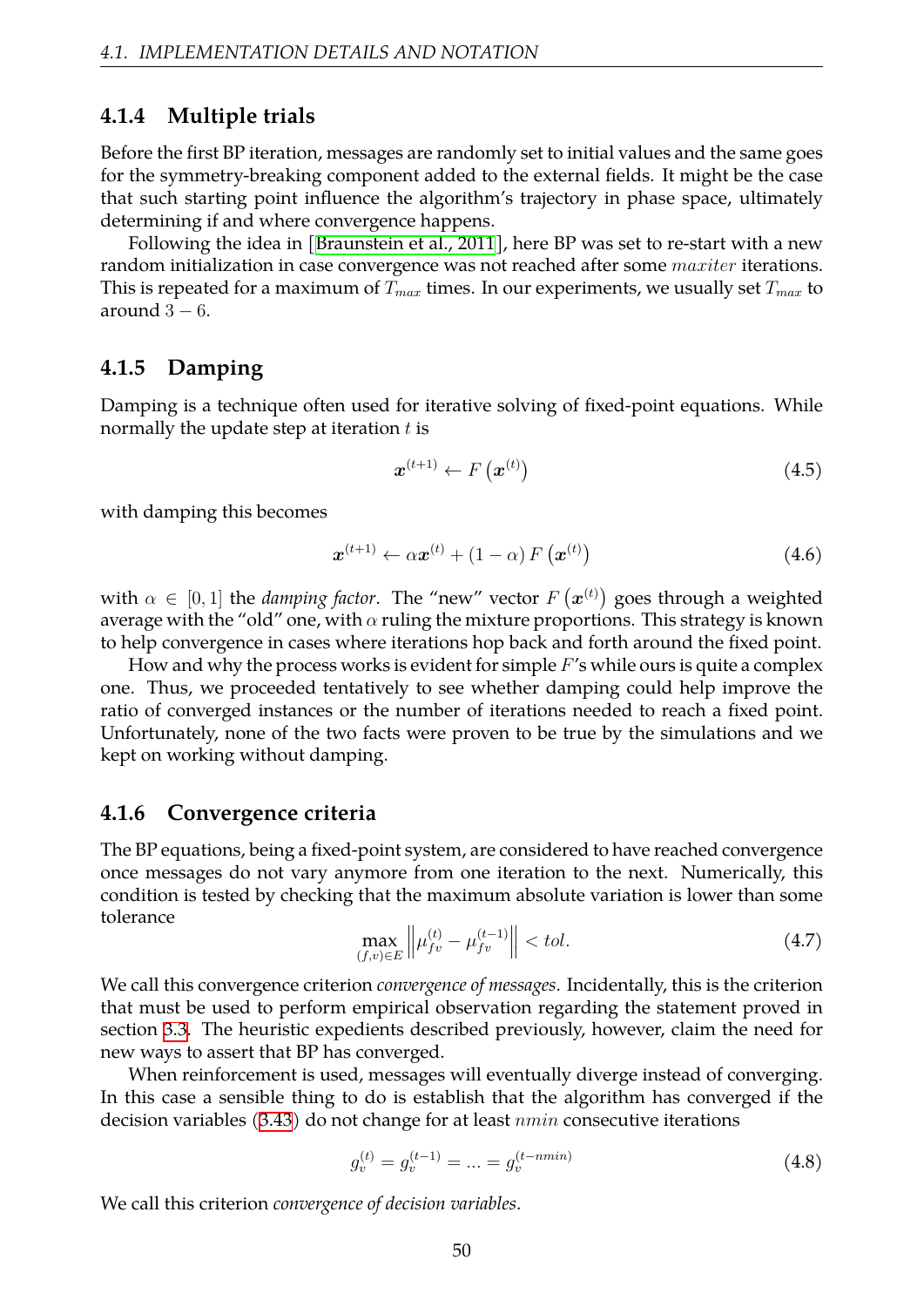Lastly, it was found during the experiments that MS spends the initial iterations on a non-codeword, then as soon as it lands on one, it converges (in messages) immediately. Therefore, a third criterion can be introduced which states that convergence has been reached whenever

$$
H\mathbf{g} = 0\tag{4.9}
$$

meaning the decision variables form a codeword. In the following, this will be referred to as *parity convergence*. This criterion has the advantage of not relying on any arbitrary threshold, unlike the ones before.

#### <span id="page-51-0"></span>**4.1.7 Performance assessment**

The goodness of a certain setup is assessed by comparison the empirical distortions with the rate-distortion and naïve compression curves. Points representing experiments are plotted on a rate-distortion plane like the one in fig. [2.1.](#page-19-1) Whenever MS did not converge to a solution satisfying all parity checks, we counted a distortion of 0*.*5, since in this case one cannot do any better than choosing a random codeword.

The code block length is given as *n* = *...*, which corresponds to the number of bits. For *q* = 2 this value coincides with the number of graph variable nodes *|V |*, while in general  $|V| = \frac{n}{\log n}$  $\frac{n}{\log_2(q)}$ . When comparing different field orders, we do so keeping *n* fixed.

## <span id="page-51-1"></span>**4.2 Results with graph reduction**

Without further hesitation, let us start laying out the empirical results, starting from the effects of *b*-reduction. With  $q = 2$ ,  $n = 840$ ,  $R = 0.7$ ,  $T_{max} = 3$ , we can let the number **b** of removed factors vary. This is done by creating factors in excess and then removing them such that the rate stays fixed. Results for the average distortion are showed in figure [4.1.](#page-51-2)

<span id="page-51-2"></span>![](_page_51_Figure_9.jpeg)

(a) Fraction of converged instances vs. number of removed factors for *b* [1*,* 2*,* 5*,* 15*,* 30].

(b) Average distortion vs. number of removed factors. Left axis (blue squares): total distortion, 0.5 for instances that did not converge. Right axis (red triangles): distortion for converged instances only

Figure 4.1: Results for  $q = 2, n = 840, R = 0.7, T_{max} = 3, \gamma = 0$ , average over 100 random {graph, source vector} instances, convergence criterion: parity.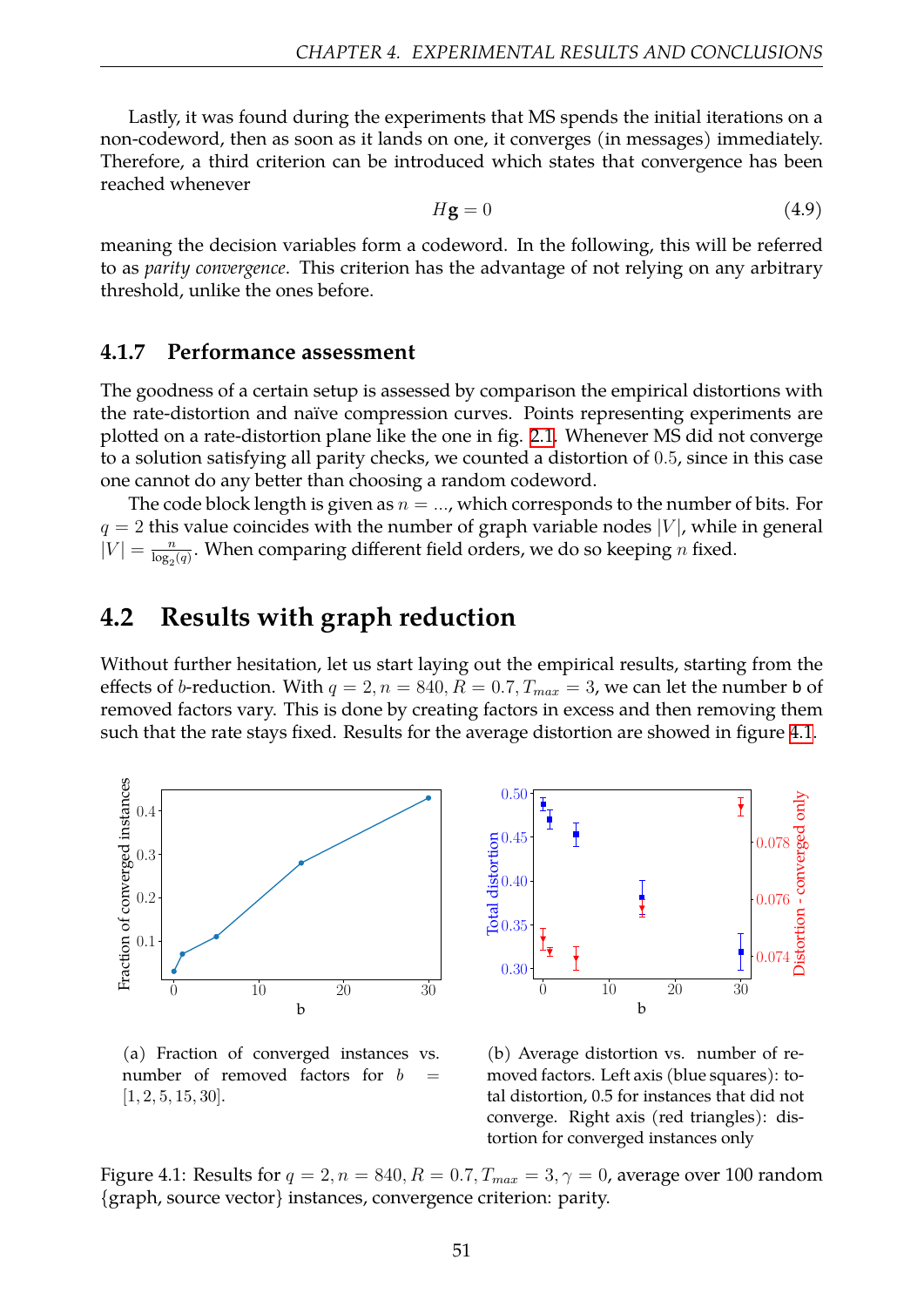It is immediately clear from fig. [4.1a](#page-51-2) that, at equal rate, the number of instances that converge increases steadily with *b*. From fig. [4.1b](#page-51-2), left axis, we see that, as an expected consequence, the total distortion decreases, due to the fact that there are less unconverged instances to contribute with a 0*.*5.

A fair question would be whether reducing the graph can make the distortion decrease *per se* and the answer, as shown in fig. [4.1b,](#page-51-2) right axis, is yes. At least for small values of *b*, also the distortion for only the instances that satisfy all parity checks, decreases. As *b* increases further, the properties of the graph get too perturbed from the original ones and the distortion goes up again.

### <span id="page-52-0"></span>**4.3 Results with reinforcement**

Reinforcement allows a remarkable speed-up in convergence. Figure [4.2](#page-52-2) shows the effects of varying the reinforcement parameter *γ*.

<span id="page-52-2"></span>![](_page_52_Figure_5.jpeg)

(a) Average distortion vs. *γ*, with ratedistortion bound as a reference

(b) Average number of iterations needed for convergence

Figure 4.2: Results for  $q = 64$ ,  $n = 420$ ,  $R = 0.6$ ,  $T_{max} = 5$ ,  $b = |V|/30$ , average over 200 random {graph, source vector} instances, convergence criterion: parity.

The number of iterations needed to reach convergence is considerably reduced, while the average distortion does not seem to be affected too much, perhaps a slight upward trend. As was the case with *b*-reduction, we can take a look at the average distortion given by converged instances only (fig. [4.3\)](#page-53-0). Time for convergence is reduced, at the cost of worsening the "pure" distortion, i.e. the one computed without the 0*.*5 contribution from unconverged instances.

An optimal value for *γ* should be chosen depending on the rate and the code block length. Something around  $\gamma=10^{-2}$  seems to work well as a first guess.

## <span id="page-52-1"></span>**4.4 Comparison of field orders**

Finally, let us show the improvements brought by increasing the field order to *q >* 2 (fig. [4.4\)](#page-53-1). As *q* increases, data points get closer and closer to the rate-distortion bound.

One could wonder whether the reasons for the remarkable improvement brought by moving to higher-order fields rely in the algebra of  $\mathbb{GF}(q)$ , in the way numbers are com-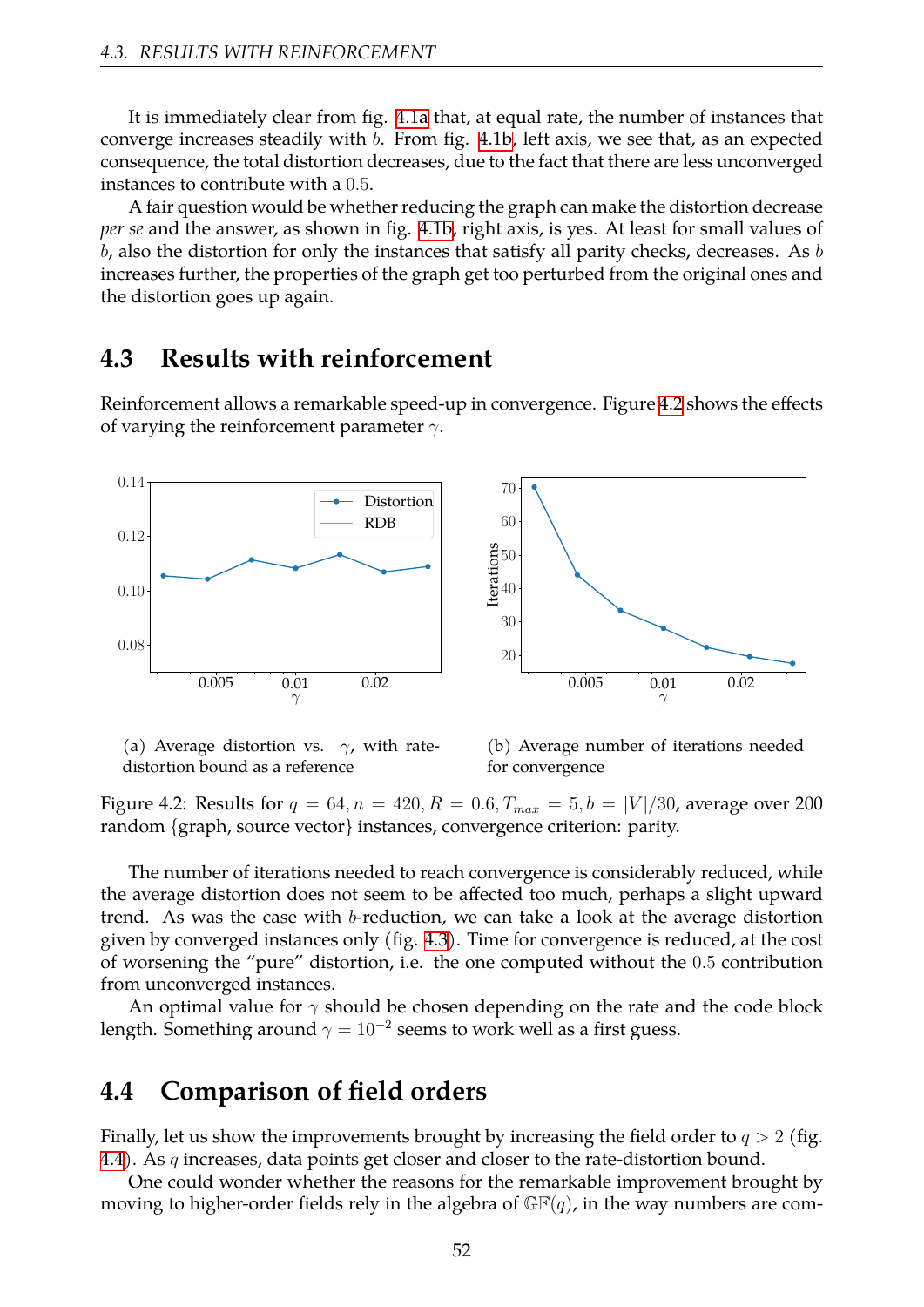<span id="page-53-0"></span>![](_page_53_Figure_1.jpeg)

Figure 4.3: Average distortion for instances that converged.  $q = 64, n = 420, R =$  $0.6, T_{max} = 5, b = |V|/30$ , average over 200 random {graph, source vector} instances, convergence criterion: parity.

<span id="page-53-1"></span>![](_page_53_Figure_3.jpeg)

Figure 4.4: Average distortion for increasing values of *q.*  $n = 4200, T_{max} = 5, b =$ *|V |*/30*, γ* = 5 *·* 10*<sup>−</sup>*<sup>3</sup> , average over 100 random {graph, source vector} instances, convergence criterion: parity.

bined through multiplications and additions. Interestingly enough, the answer seems to be... not necessarily.

A field is a set of elements with a series of nice properties which include associativity and commutativity of multiplication. However, nothing prevents us from inventing a new multiplication operation different from the one defining  $\mathbb{GF}(q)$  and using it in the algorithm. Taking  $q = 8$  as an example, we can randomly permute the rows of the original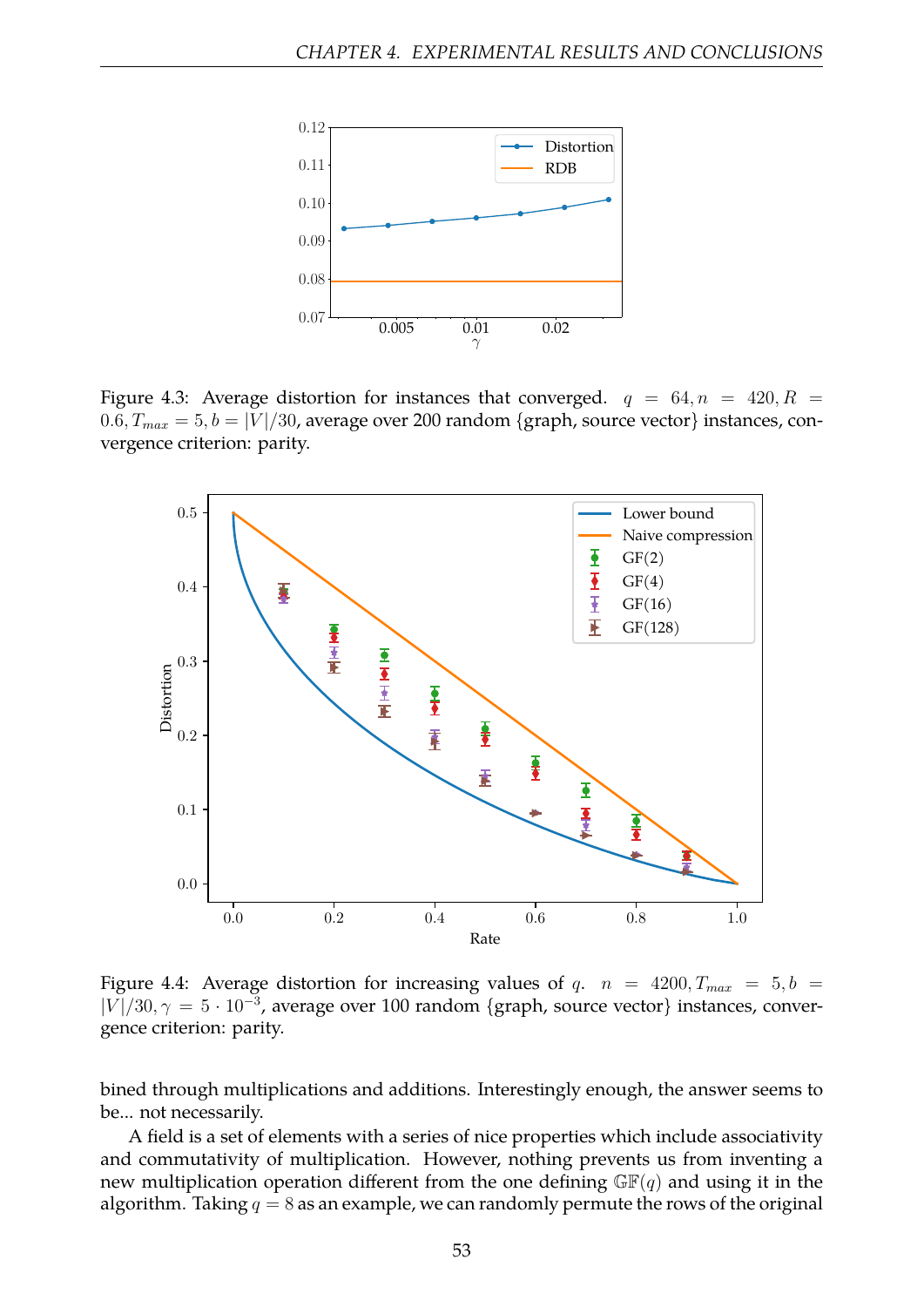|  |  |  | $\times$   0 1 2 3 4 5 6 7                                                                                                                                                                                                                                                                                            |  |
|--|--|--|-----------------------------------------------------------------------------------------------------------------------------------------------------------------------------------------------------------------------------------------------------------------------------------------------------------------------|--|
|  |  |  |                                                                                                                                                                                                                                                                                                                       |  |
|  |  |  |                                                                                                                                                                                                                                                                                                                       |  |
|  |  |  |                                                                                                                                                                                                                                                                                                                       |  |
|  |  |  |                                                                                                                                                                                                                                                                                                                       |  |
|  |  |  |                                                                                                                                                                                                                                                                                                                       |  |
|  |  |  | $\begin{array}{c cccccccc} \hline \circ & 1 & 2 & 3 & 1 & 3 & 0 & 7 \\ \hline 0 & 0 & 0 & 0 & 0 & 0 & 0 & 0 & 0 \\ 1 & 0 & 7 & 6 & 1 & 4 & 5 & 2 & 3 \\ 2 & 0 & 4 & 1 & 5 & 7 & 6 & 3 & 2 \\ 3 & 0 & 7 & 6 & 4 & 5 & 1 & 3 & 2 \\ 4 & 0 & 1 & 5 & 2 & 7 & 4 & 6 & 3 \\ 5 & 0 & 2 & 6 & 7 & 4 & 1 & 3 & 5 \end{array}$ |  |
|  |  |  | $6 \begin{array}{ccccccccc} 6 & 0 & 6 & 4 & 1 & 7 & 3 & 2 & 5 \end{array}$                                                                                                                                                                                                                                            |  |
|  |  |  | $0 \t1 \t7 \t5 \t2 \t3 \t6 \t4$                                                                                                                                                                                                                                                                                       |  |

<span id="page-54-1"></span>multiplication table [3.1](#page-43-2) (excluding the entries that impose  $0x = 0 \,\forall x$ ) and get table [4.1](#page-54-1)

Table 4.1: Table for an arbitrary multiplication operation on a set with  $q = 8$  elements

Imposing that multiplication is performed in the order *row · column*, we can immediately see that the new product is non-commutative (the matrix is not symmetric) and also non-associative:

$$
3 \cdot (4 \cdot 5) = 5
$$

$$
(3 \cdot 4) \cdot 5 = 1
$$

By carefully re-writing the calculations in section [3.6](#page-43-0) without ever using associativity, one can run the compression algorithm with a new arbitrary product extracted randomly each time a new graph instance is built. The result, shown in figure [4.5](#page-55-0) is, quite surprisingly, if not equivalent at least comparable to what we would get from the standard  $\mathbb{GF}(q)$ product with the same random sequence of graphs and input vectors.

For rates below 0.6 arbitrary multiplication performs slightly worse than  $GF(q)$ , for  $R = 0.7$  it works even better, for  $R = 0.8, 0.9$  the results are equivalent.

This is not much of a constructive conclusion, since we still do not know why higher order "fields" work better than binary variables, however it seems sensible to guess that the algebra of  $\mathbb{GF}(q)$  has little to do with it. A possible explanation is that, while with  $q = 2$  multiplication was trivial, this is not true anymore for  $q > 2$ . Elements  $h_{fv}$  of the parity check matrix now play a role in the BP equations that is more than selecting or not a certain variable, as was the case for bits. If we look at *q*-ary numbers in their binary representation, ultimately, the effect of multiplication, the  $\mathbb{GF}(q)$  one or any other, is that those bits somehow get mixed. It may be that it is not important how that happens, whether it is following rigorous algebraic rules or a random table, but only the fact that those bits actually get mixed up.

It would be interesting to check whether analogous results can be found for LDPC codes.

## <span id="page-54-0"></span>**4.5 Conclusions**

In this work we expanded the results in[[Braunstein et al., 2011](#page-57-7)] by using the Max-Sum algorithm instead of plain Belief Propagation and provided a mathematical proof that, when using binary variables, in case of convergence the result is the theoretical optimum. The effort was made keeping in mind the bigger goal of explainability of heuristic techniques in the context of constrained optimization, with a focus on the variable space and energy landscape conformations.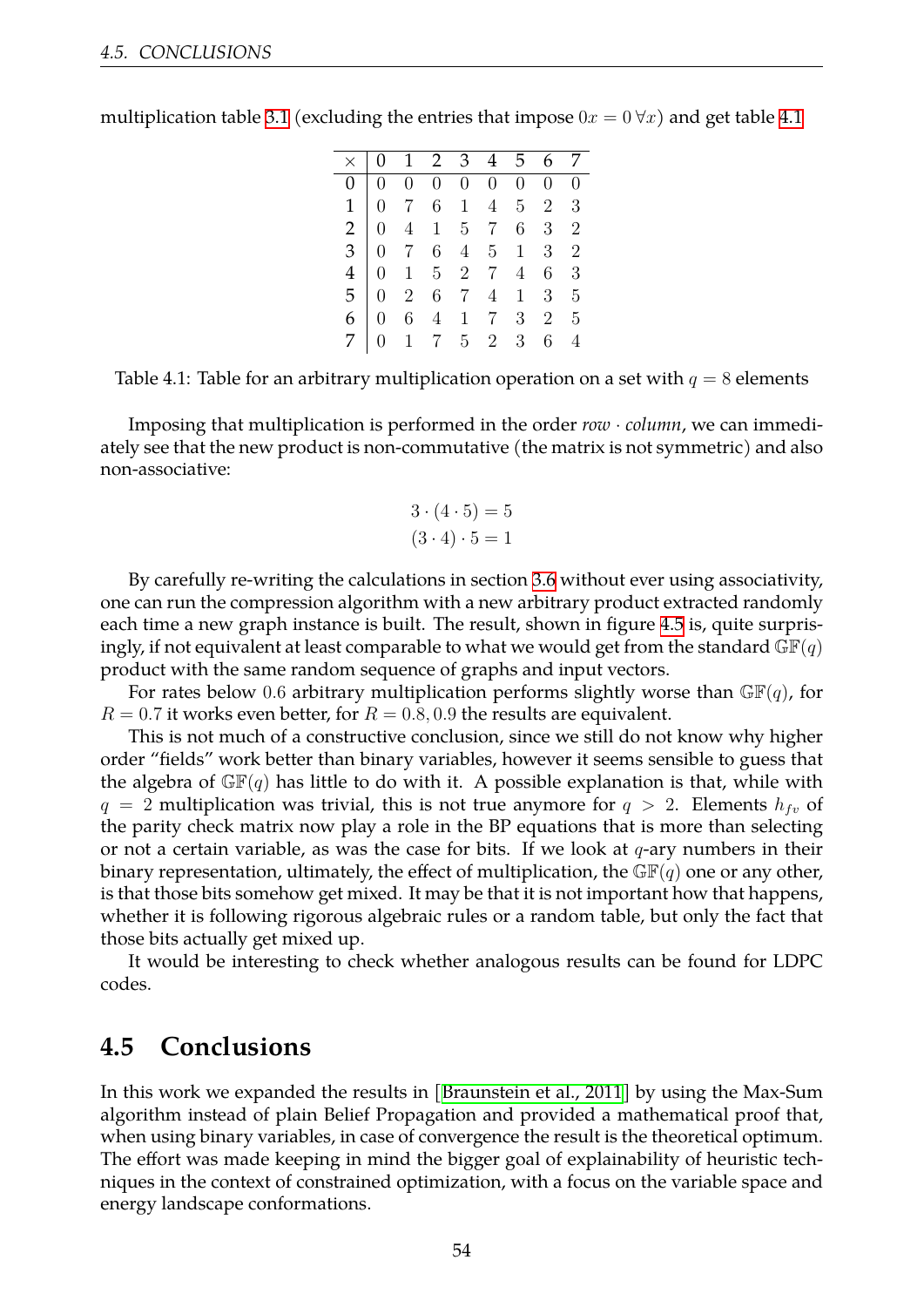<span id="page-55-0"></span>![](_page_55_Figure_1.jpeg)

Figure 4.5: Comparison of average distortions obtained with random product tables and standard GF(q) multiplication.  $q = 8, n = 2520, T_{max} = 4, b = 28, \gamma = 5 \cdot 10^{-3}$ , average over 200 random {graph, source vector} instances, convergence criterion: parity.

Improvements coming from graph reduction, which were previously found for BP, were confirmed to be considerable also when using MS. The underlying reasons for such improvements remain unclear, although there are strong suggestions, reinforced by the reasoning about the computation tree involved in the proof, that exposing graph leaves facilitates BP in its task of resolving conflicting constraints. Graphs in which variables are binary and the corresponding nodes in the factor graphs have degree *≤* 2 are particularly suitable for this interpretation.

The strategy of generalizing binary variables to *q*-ary ones, already popular in the information theory community, has been confirmed to work well also for our compression scheme. In addition to this, we showed how the algebra ruling operations among these variables might not need to be that of  $\mathbb{GF}(q)$  as it is usually done, but other options, like random multiplication tables, can be explored.

The connections with statistical physics, reviewed in the first chapter, allowed for seamless shifts between different representations of the same problem and provided consolidated tools such as the BP algorithm itself. Moreover, the spectrum of potential applications of our method crosses the boundaries of information theory, expanding to problems in the spin glass family.

As a future development, it would be interesting to understand more about the role of graph reduction in the modification of the energy landscape and in relation to the performances of BP, as well as the implications of working with higher-order fields.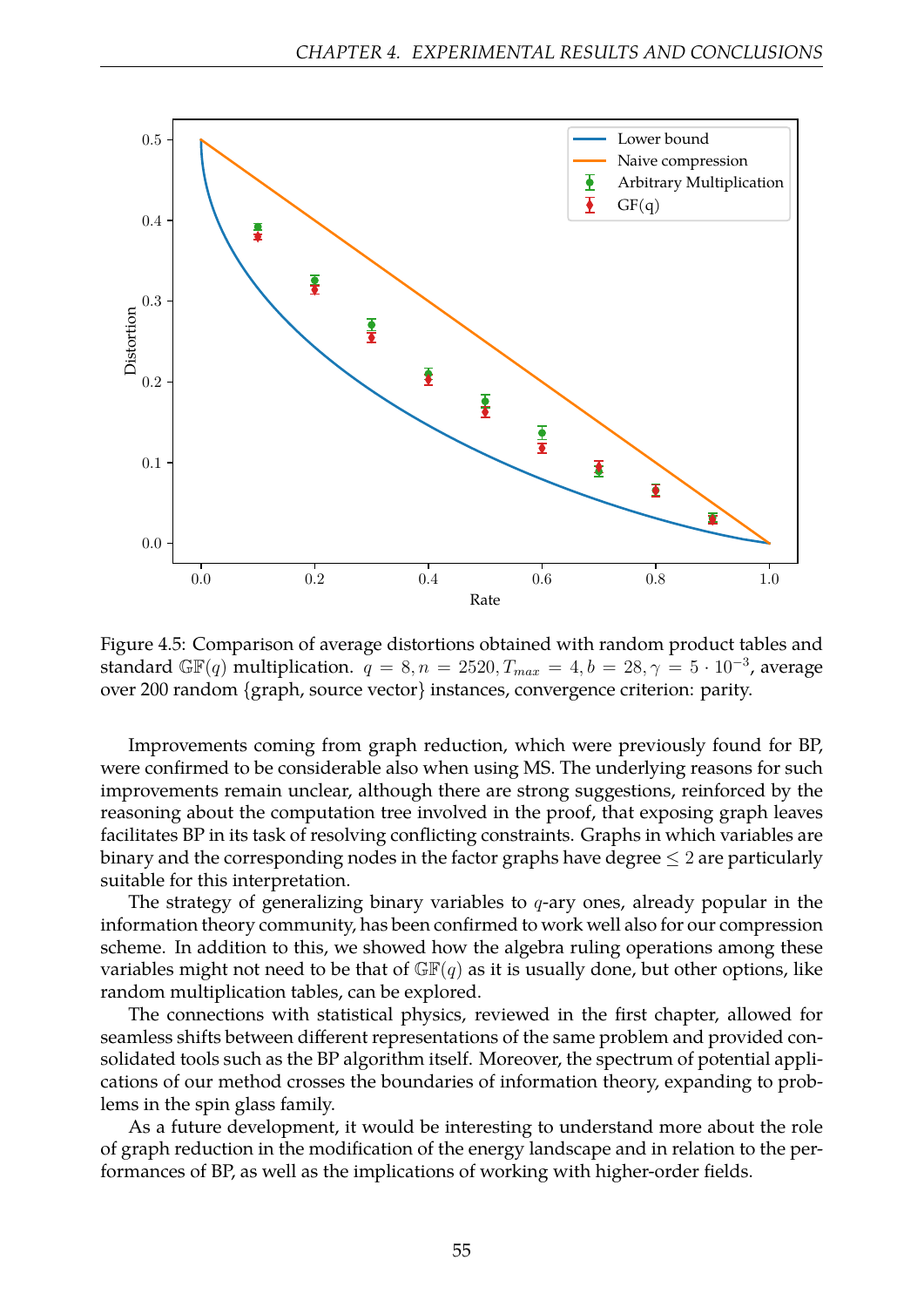# <span id="page-56-0"></span>**Acknowledgements**

Alfredo Braunstein, for offering me a thesis topic he was enthusiast about and for guiding me through it.

Giovanni Catania, for his help and the friday morning calls during lockdown.

Adrian, for the countless discussions about maths and physics and for inspiring me to be more Feynmanesque.

Uncle Franz, for his help with the abstract.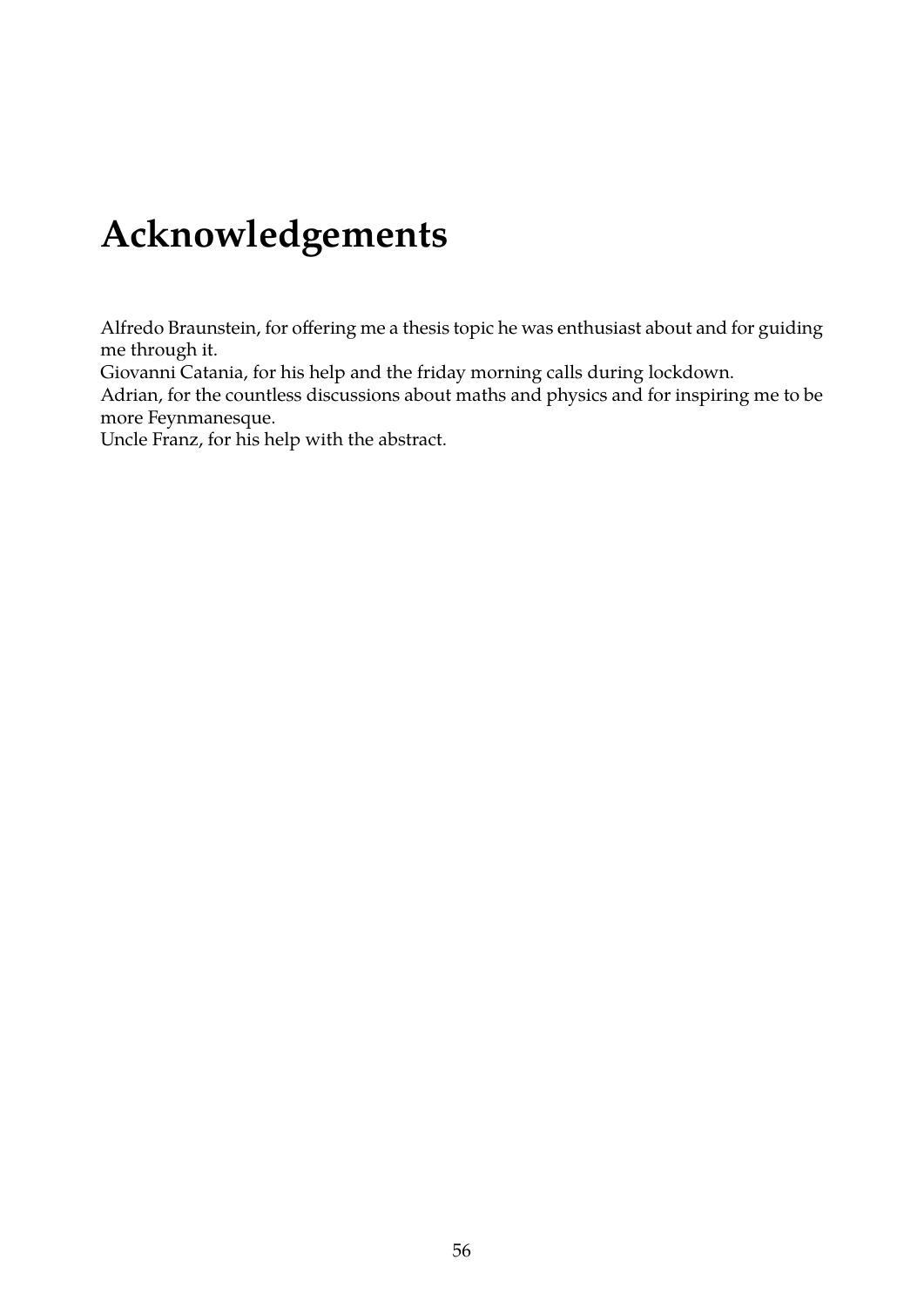# <span id="page-57-0"></span>**Bibliography**

- <span id="page-57-1"></span>[Badasyan et al., 2010] Badasyan, A., Giacometti, A., Mamasakhlisov, Y. S., Morozov, V., and Benight, A. S. (2010). Microscopic formulation of the zimm-bragg model for the helix-coil transition. *Physical Review E*, 81(2):021921.
- <span id="page-57-9"></span>[Bayati et al., 2008] Bayati, M., Shah, D., and Sharma, M. (2008). Max-product for maximum weight matching: Convergence, correctness, and lp duality. *IEEE Transactions on Information Theory*, 54(3):1241–1251.
- <span id="page-57-2"></span>[Blume et al., 1971] Blume, M., Emery, V. J., and Griffiths, R. B. (1971). Ising model for the *λ* transition and phase separation in he<sup>3</sup>-he<sup>4</sup> mixtures. *Phys. Rev. A,* 4:1071–1077.
- <span id="page-57-7"></span>[Braunstein et al., 2011] Braunstein, A., Kayhan, F., and Zecchina, R. (2011). Efficient data compression from statistical physics of codes over finite fields. *Physical Review E*, 84(5):051111.
- <span id="page-57-4"></span>[Braunstein et al., 2005] Braunstein, A., Mézard, M., and Zecchina, R. (2005). Survey propagation: An algorithm for satisfiability. *Random Structures & Algorithms*, 27(2):201–226.
- <span id="page-57-11"></span>[Davey and MacKay, 1998] Davey, M. C. and MacKay, D. J. (1998). Low density parity check codes over gf (q). In *1998 Information Theory Workshop (Cat. No. 98EX131)*, pages 70–71. IEEE.
- <span id="page-57-12"></span>[Declercq and Fossorier, 2005] Declercq, D. and Fossorier, M. (2005). Extended minsum algorithm for decoding ldpc codes over gf(/sub q/. In *Proceedings. International Symposium on Information Theory, 2005. ISIT 2005.*, pages 464–468.
- <span id="page-57-8"></span>[Etzion et al., 1999] Etzion, T., Trachtenberg, A., and Vardy, A. (1999). Which codes have cycle-free tanner graphs? *IEEE Transactions on Information Theory*, 45(6):2173–2181.
- <span id="page-57-3"></span>[Ford and Fulkerson, 1956] Ford, L. R. and Fulkerson, D. R. (1956). Maximal flow through a network. *Canadian Journal of Mathematics*, 8:399–404.
- <span id="page-57-10"></span>[Frey and Koetter, 2000] Frey, B. J. and Koetter, R. (2000). Exact inference using the attenuated max-product algorithm. *Advanced mean field methods: Theory and Practice*, pages 213–228.
- <span id="page-57-5"></span>[Gallager, 1962] Gallager, R. (1962). Low-density parity-check codes. *IRE Transactions on information theory*, 8(1):21–28.
- <span id="page-57-6"></span>[Gallager, 1963] Gallager, R. G. (1963). *Low-Density Parity-Check Codes, Monograph*. MIT press.